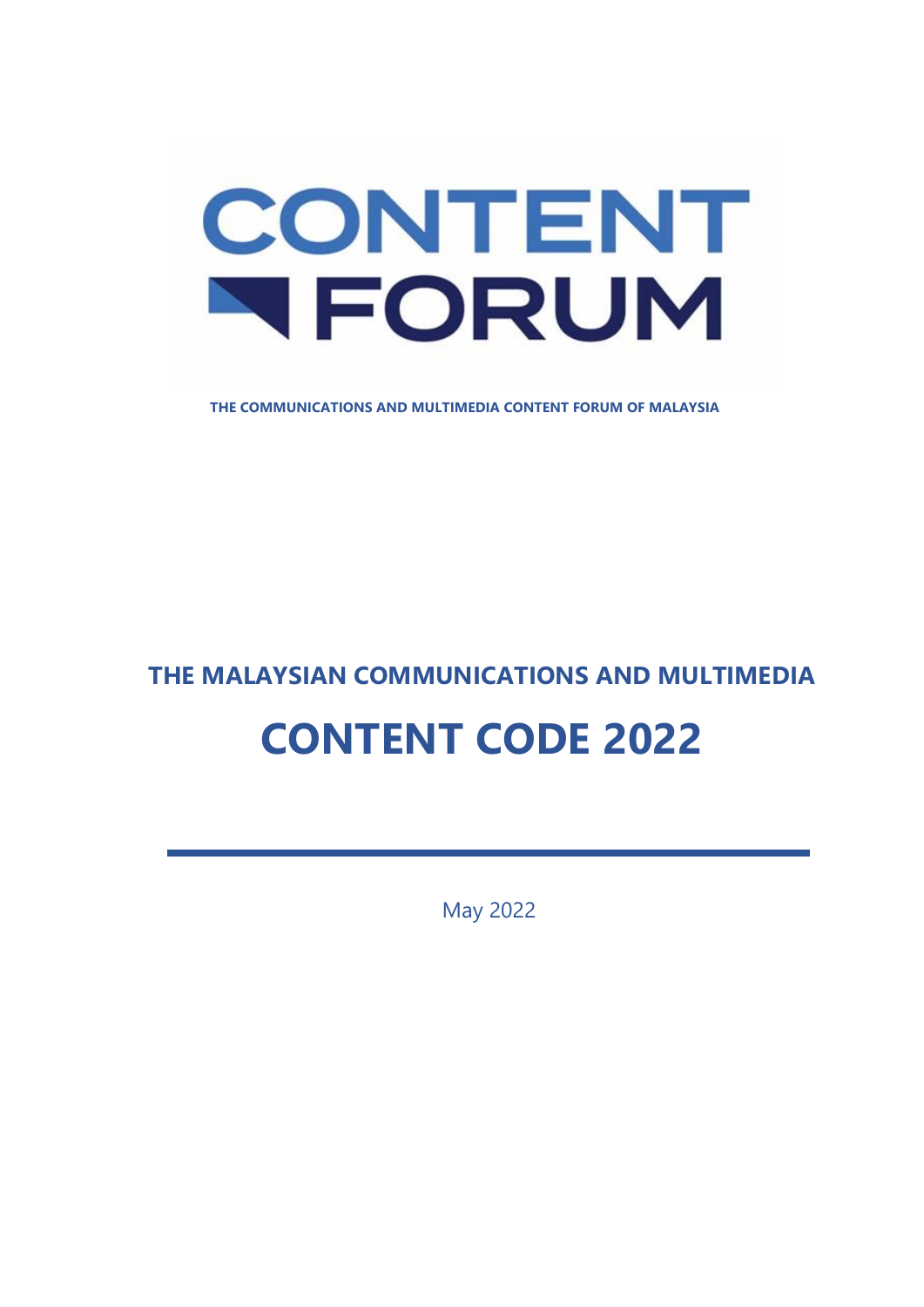## **Table of Contents**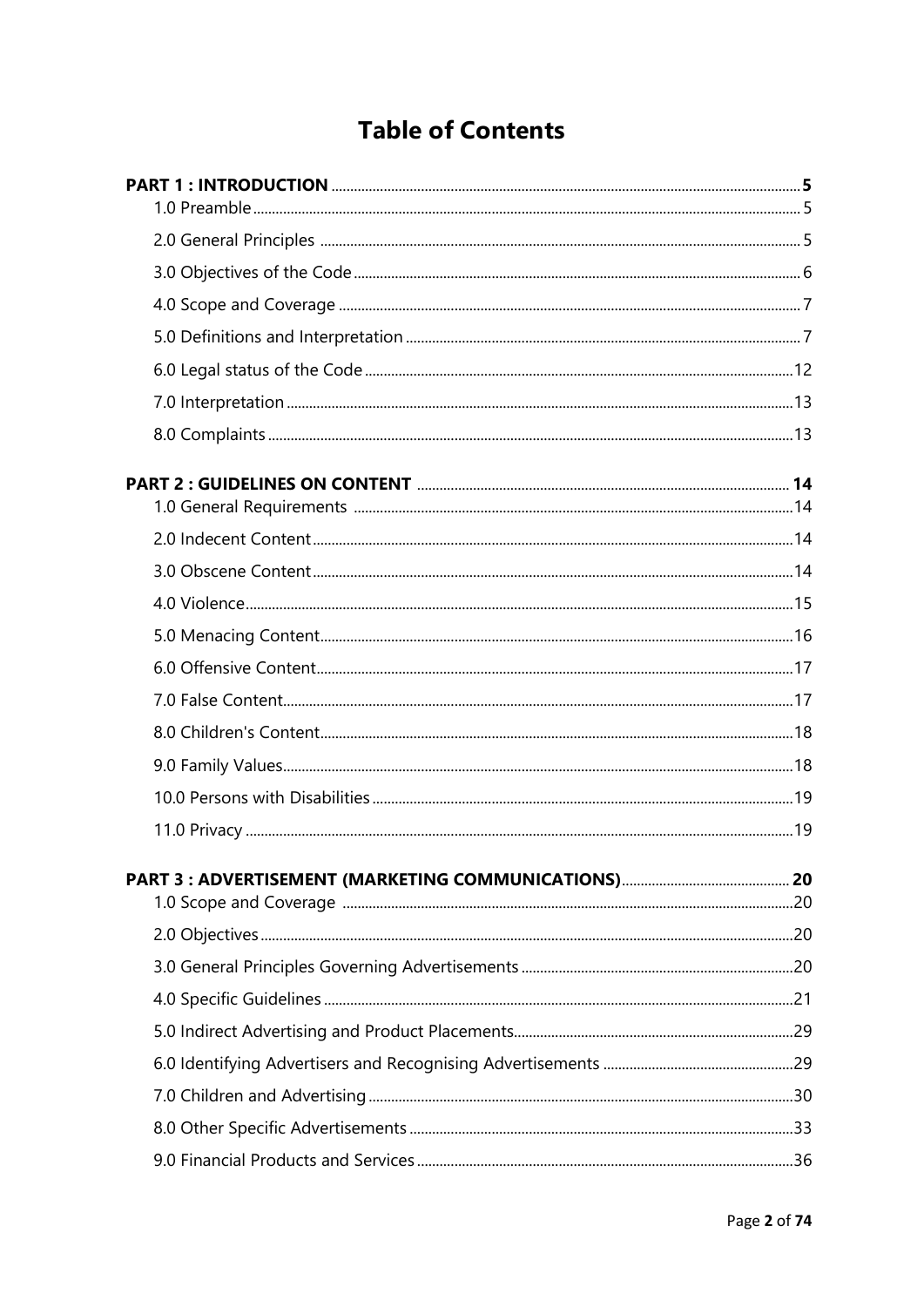| PART 7 : SPECIFIC LIMITED CONTENT GUIDELINES ………………………………………………………………………58       |  |
|----------------------------------------------------------------------------------|--|
|                                                                                  |  |
|                                                                                  |  |
|                                                                                  |  |
|                                                                                  |  |
|                                                                                  |  |
|                                                                                  |  |
|                                                                                  |  |
| 6.0 Procedure for Complaints on Matters relating to Comparative, Superlative and |  |
|                                                                                  |  |
|                                                                                  |  |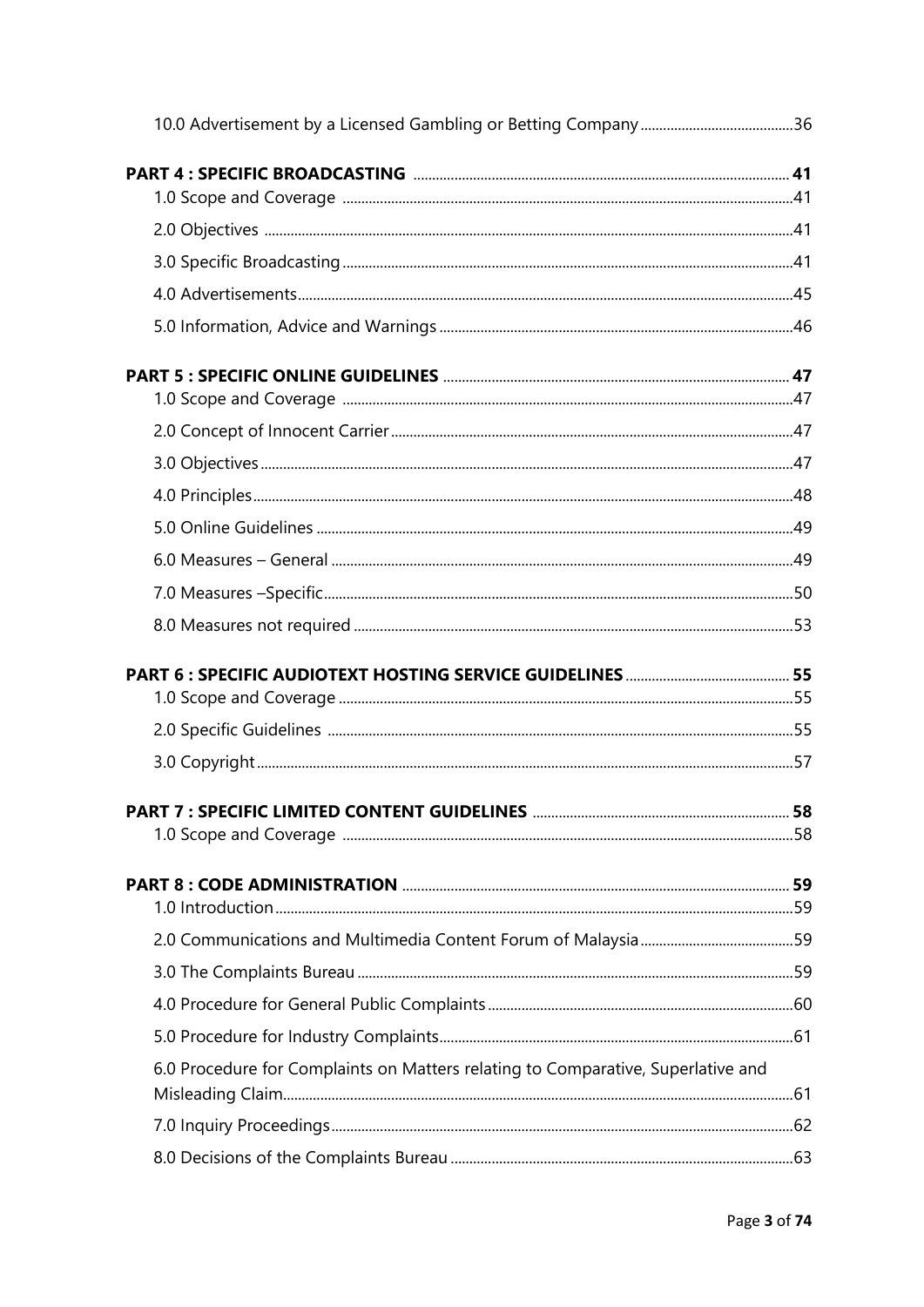| APPENDIX I: Extracts from the Communications and Multimedia Act 1998 69 |  |
|-------------------------------------------------------------------------|--|
|                                                                         |  |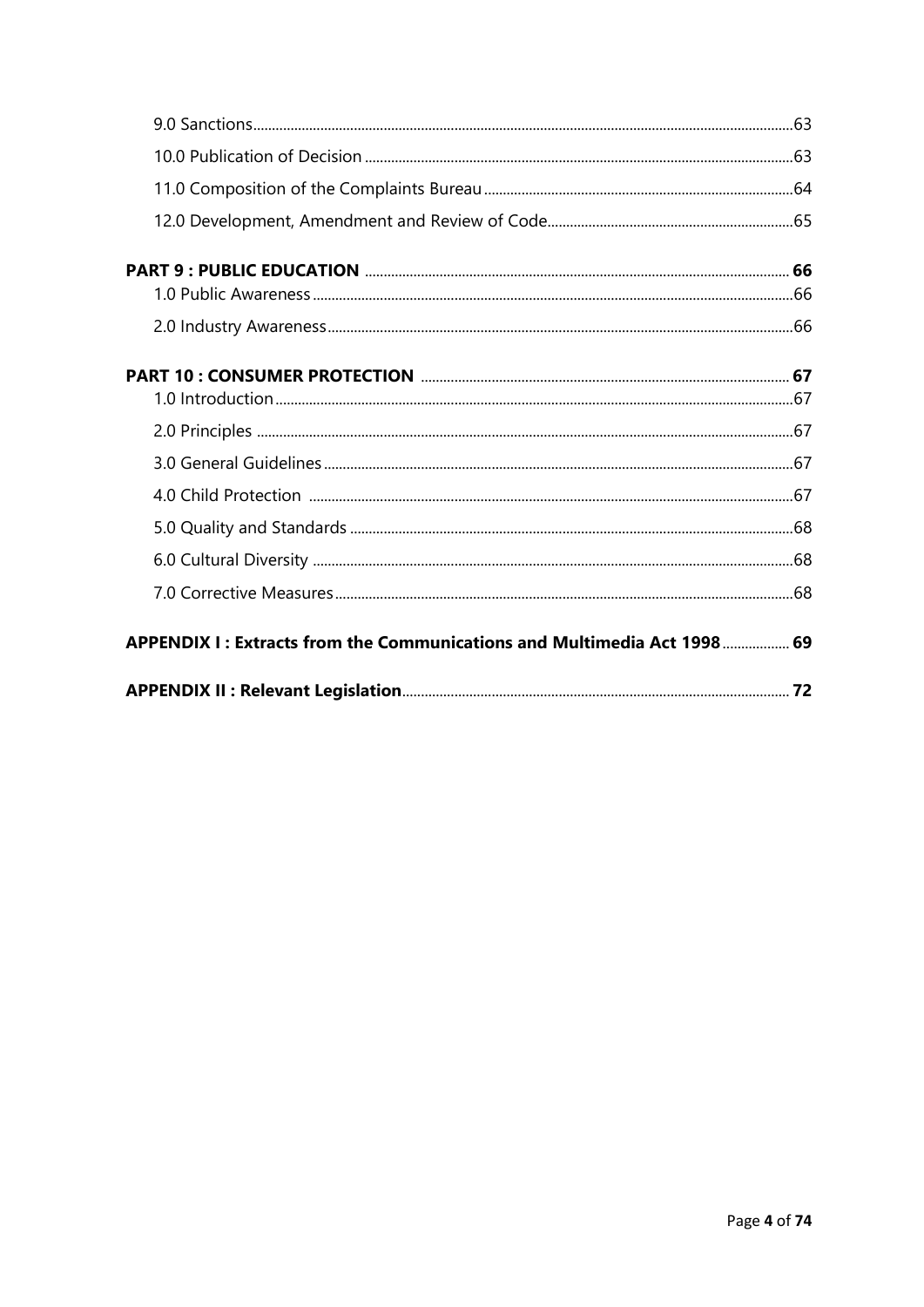#### **PART 1: INTRODUCTION**

#### **1.0 Preamble**

1.1 BEARING IN MIND the national policy objectives of and for the communications and multimedia industry and the need to establish agreed standards of behaviour in respect of industry members and to:

- (a) Promote a civil society where information-based services will provide the basis of continuing enhancements to quality of work and life.
- (b) Regulate the long-term benefit of the end user.
- (c) Promote a high level of consumer confidence in service delivery.
- (d) Grow and nurture local information resources and cultural representations that facilitate the national identity and global diversity.
- (e) Establish Malaysia as a major global centre and hub for communications and multimedia information and Content services.

1.2 BEING AWARE of the need to avoid Content, which is indecent, obscene, false, menacing, or offensive in character with intent to annoy, abuse, threaten or harass any person.

1.3 ACKNOWLEDGING THE NEED of the viewers and listeners to be provided with news and reporting to create an informed public bearing in mind the need to ensure and preserve the country's harmony and growth.

1.4 RECOGNISING THE NEED to disseminate and to provide information and entertainment to meet the diverse needs of the Malaysian viewers and listeners in all Content relating to business, politics, recreation, information, culture and education.

1.5 REALISING THAT VIEWERS as consumers should have the freedom to view contents of their choice. That choice must be balanced against public interest for which as a compromise, guidelines may be formulated to classify contents and suitability.

1.6 AND WHILST RECOGNISING the right of the consumer to choose it is AGREED that choice should be exercised with care and that the responsibility could be shared by the individuals, parents, teachers, and guardians.

#### **2.0 General Principles**

2.1 IT IS DECLARED AND ACCEPTED that the following general principles shall apply to all that which is displayed on or communicated, and which is subject to the Act.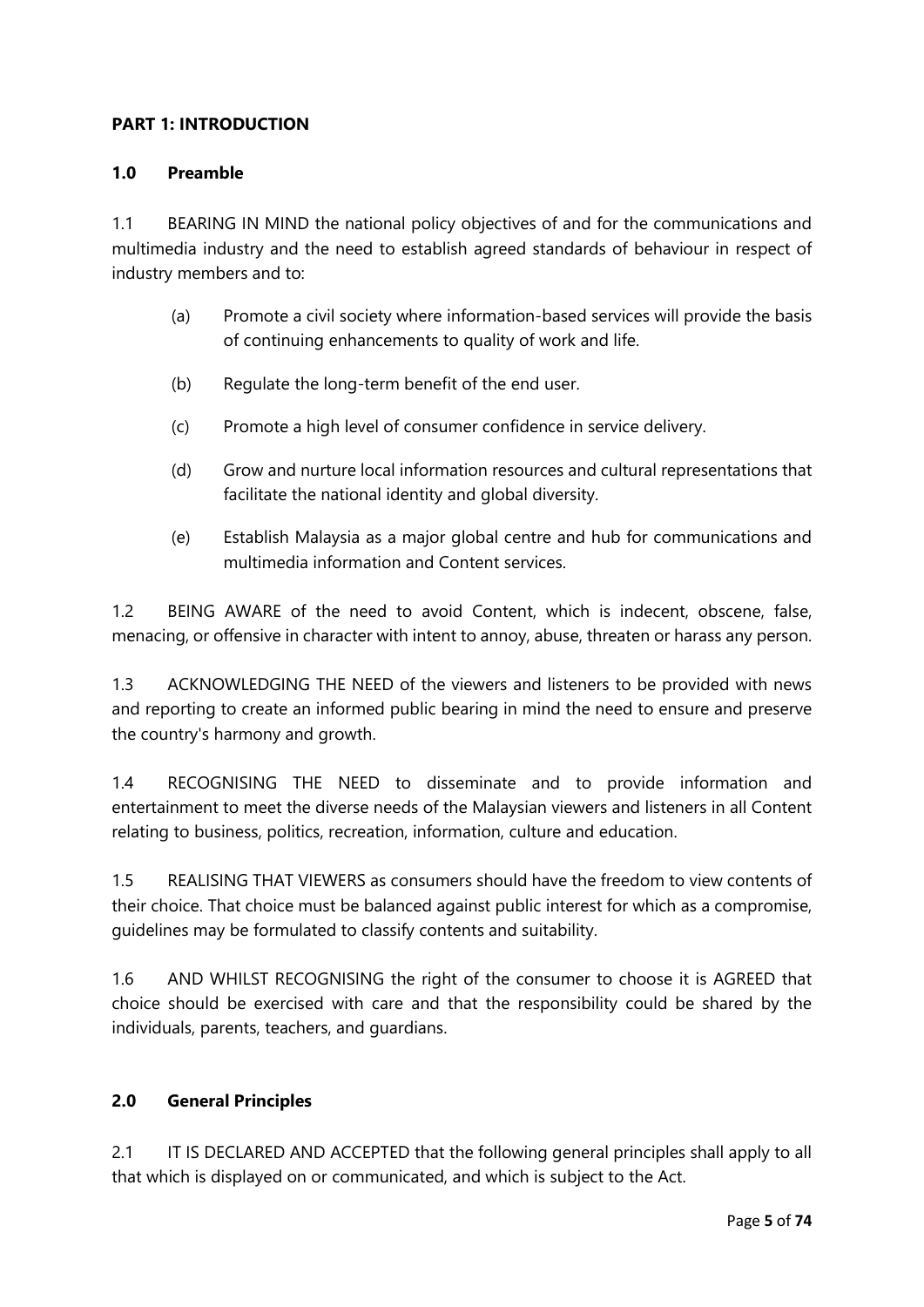2.2 In creating and offering news, reports, entertainment and advertisements, content providers shall bear in mind the need for a balance between the desire of viewers, listeners and users to have a wide range of Content options and access to information on the one hand and the necessity to preserve law, order and morality on the other. The Content Forum is not intended to act as a clearing house for the approval of any Content including and not limited to Advertisements.

2.3 The principle of ensuring that Content shall not be indecent, obscene, false, menacing or offensive shall be observed.

2.4 Women and men shall be portrayed with fair and equitable demographic diversity taking into account age, civil status, race, ethno-cultural origin, physical appearance, background, religion, occupation, socio-economic condition and leisure activities, while actively pursuing a wide range of interests.

2.5 Particular attention shall be given to Content that is created for children and to Content in which children are portrayed.

2.6 Attention will be given to include and respect diversity such as may be expressed through differences due to, but are not limited to, cognitive or physical ability, culture, ethnicity, religion, socio-economic status, gender, age, national origin, political persuasion, marital status, educational background, or geographic location.

2.7 Code Subjects shall endeavour to provide Content that, as far as possible, caters to the various tastes and expectations of Malaysian viewers and listeners recognising the varied tastes of the Malaysian public.

2.8 Code Subjects shall ensure, to the best of their ability, that their Content contains no abusive or discriminatory material or comment on matters of, but not limited to, race, religion, culture, ethnicity, national origin, gender, age, marital status, socio economic status, political persuasion, educational background, geographic location, sexual orientation or physical or mental ability, acknowledging that every person has a right to full and equal recognition and to enjoy certain fundamental rights and freedoms as contained in the Federal Constitution and other relevant statutes.

#### **3.0 Objectives of the Code**

3.1 The overriding purpose of this Code is to recommend guidelines relating to the provision of Content through self-regulation by the industry in a practical and commercially feasible manner and at the same time foster, promote and encourage the growth and development of the industry.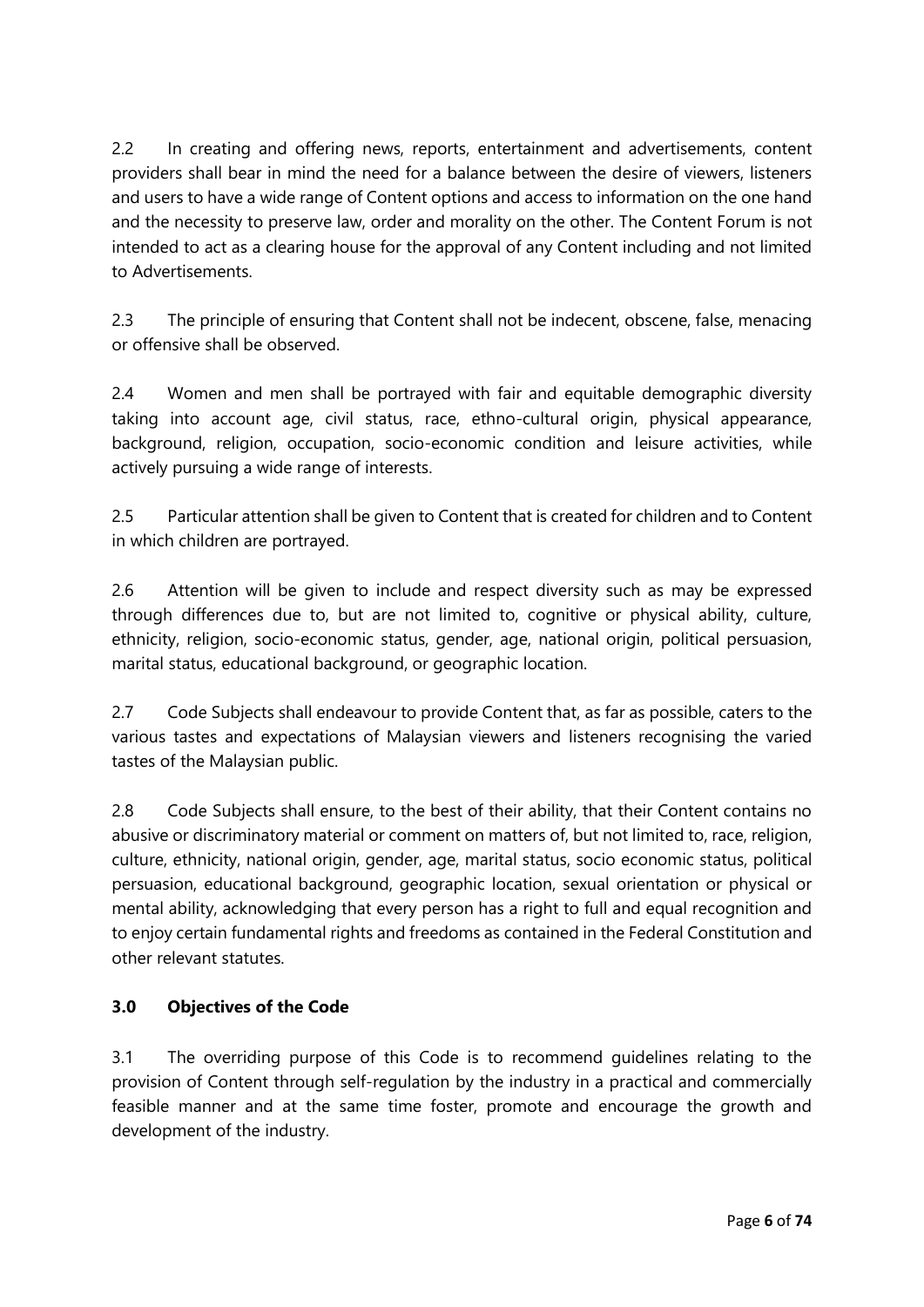3.2 In doing so, it is noted and acknowledged that the following specific objectives shall guide the parties affected, governed by, administering and subject to the Code:

- (a) Meeting and supporting the national policy objectives set out in the Act.
- (b) Ensuring effective self-regulation of the development, production, and dissemination of Content.
- (c) Empowering users of Content to make an informed selection of the Content they consume.
- (d) Recognise and keeping updated with international as well as national standards, trends, and sensitivities in applying and reviewing this Code.
- (e) Ensuring compliance through a regular process of monitoring.

#### **4.0 Scope and Coverage**

4.1 This Code shall apply to all Content made available in the Content industry in the networked medium and as defined in this Code and under the Act.

4.2 This Code shall apply to all Content Application Service Providers in particular but is not limited to:

- (a) Each member of the Content Forum;
- (b) Each person who has submitted their agreement to the Content Forum that they shall be bound by this Code; and
- (c) Each person whom the Commission has directed in accordance with Section 99 of the Act.

4.3 This Code may be reproduced in various vernacular versions but in the event of any doubt, discrepancy and inconsistency, the English version shall prevail.

#### **5.0 Definitions and Interpretation**

5.1 For the purposes of this Content Code, the following words, and phrases, unless otherwise specified hereunder, bear and have the same meaning as in the *Communications and Multimedia Act 1998*.

*Act* means the *Communications and Multimedia Act 1998*. Any references to the Act will include any subsequent amendments made to the said Act.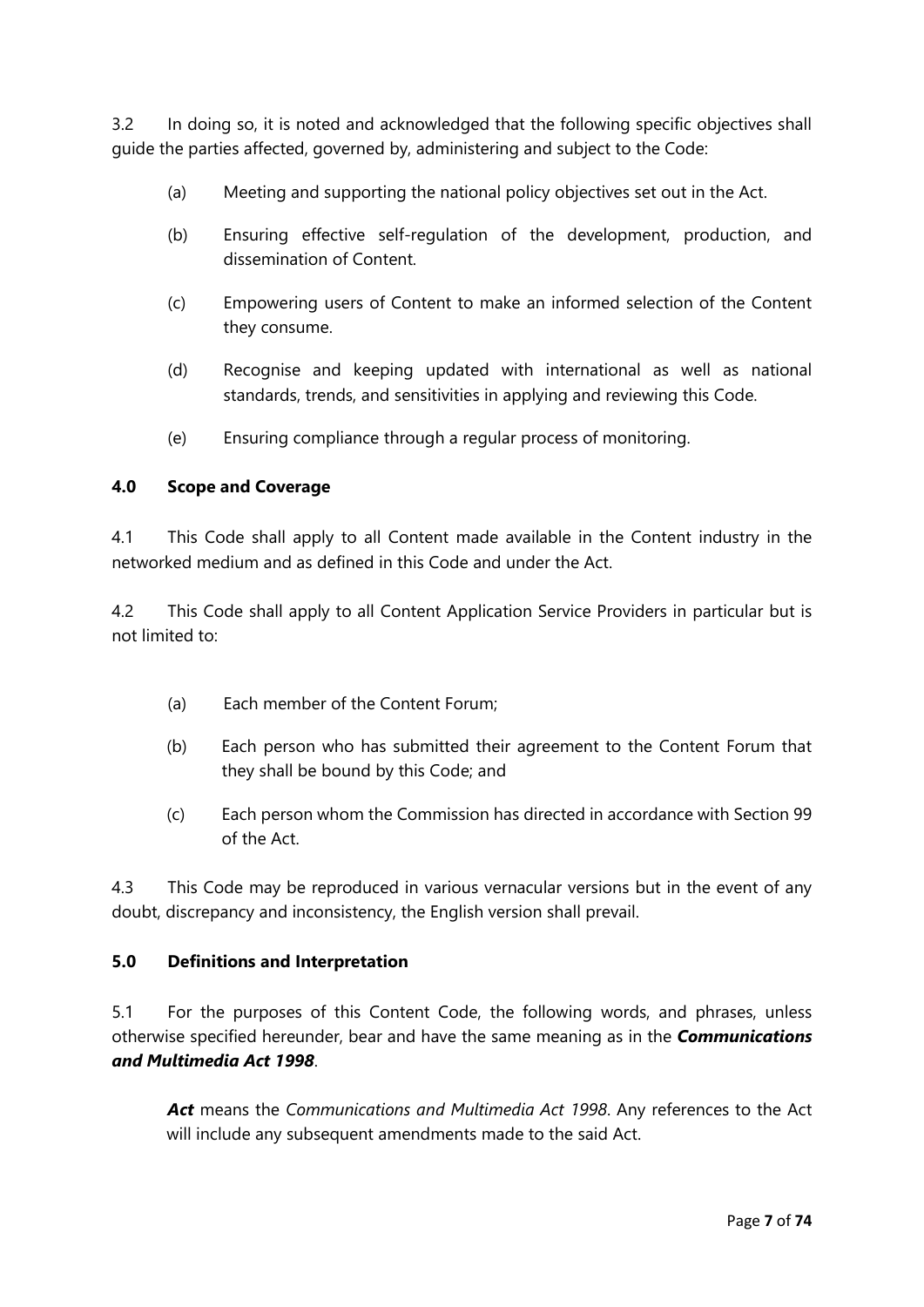*Advertiser* means any person who utilises the Network and Digital Media to display Advertisements or Marketing Communications including but not limited to advertising agencies, brand owners, manufacturers, content providers, sales promoters, broadcasters, and direct marketers, who or on whose behalf Advertisements or Marketing Communications are transmitted or disseminated for the purposes of promoting their brand or products, or influencing Consumer behaviour.

*Advertisement or Advertising Content* means any Content of a public nature whether for the sale or purchase or provision of products or services or constituting of an invitation to participate in an activity and conveyed by or through any signage, image or sound disseminated through a Network or *Digital Media*.

*Access* means its ordinary meaning i.e., a means of entering; a means or a right of using, reaching, or entering. It is not the definition in Section 6 of the Act.

*Applications Service Provider* means a person who provides applications service; these are persons who provide particular functions such as voice services, data services, content-based services, electronic commerce, and other transmission services. In particular, the *Communications and Multimedia (Licensing) Regulations 2000* lists as Application Service Providers, persons who provide the functions or capabilities delivered to end users which include any or all of the following application services:

- i) Public Switched Telephone Network telephony for the delivery of voice and data communications;
- ii) Public Cellular telephony services;
- iii) Public Internet protocol telephony;
- iv) Public payphone service;
- v) Public switched data service for non-services that involve circuit switching of data emanating from one specific network facility to another;
- vi) Audiotext Hosting Service enables a caller to receive pre-recorded message or interact with a programme to receive information;
- vii) Directory services;
- viii) Internet access services;
- ix) Messaging services; or
- x) Such other applications services which are not exempt under the Act.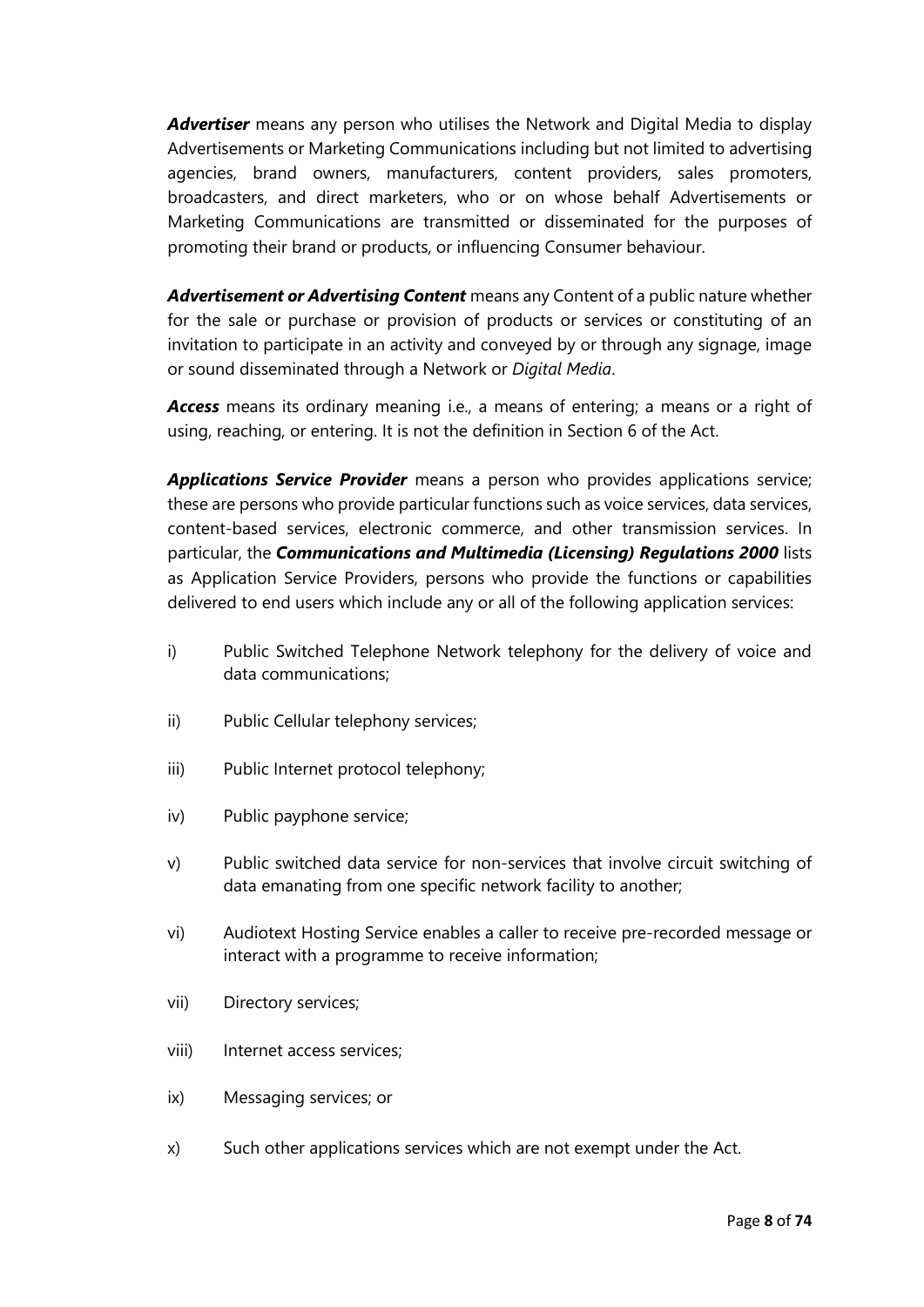*Chairman* means the Chairman of the Complaints Bureau.

*Child or Children* refers to a person or persons below the age of eighteen (18) years.

*Child Pornography* means any representation in whole or in part, whether visual, audio or written, by any means including but not limited to electronic, mechanical, digital, optical, or magnetic means, or manually crafted, or the combinations of any means that falls under the definition provided by the *Sexual Offences Against Children Act 2017*. Any references to the Sexual Offences Against Children Act 2017 will include any subsequent amendments made to the said Act.

**Code** means this Content Code as may be revised from time to time.

*Code Subjects* means persons who are subject to the Code.

*Commission* means the Malaysian Communications and Multimedia Commission established under the *Malaysian Communications and Multimedia Commission Act 1998*. Any references to the Malaysian Communications and Multimedia Commission Act 1998 will include any subsequent amendments made to the said Act.

*Complaints Bureau* means a division under the Content Forum that receives, considers, mediates, adjudicates and makes rulings on matters, such as complaints and grievances, relating to alleged breaches of the Code, as described in Part 8 of the Code.

**Consumer** is a person who receives, acquires, uses, or subscribes to content relating to communications and multimedia within the meaning of the Act.

*Content* means any sound, text, still picture, moving picture or other audio-visual representation, tactile representation, or any combination of the preceding, which is capable of being created, manipulated, stored, retrieved, or communicated electronically. For the purpose of Part 5, Content does not include:

- a. Ordinary private and/or personal electronic mail other than bulk or spammed electronic mail;
- b. Content transmitted solely by facsimile, voice telephony, VOIP and which is intended for private consumption; or
- c. Content which is not accessible to the public whether freely, by payment of a fee or by registration, including (but not limited to) Content made available by way of a closed Content Application Service or a limited Content Applications Service under Sections 207 and 209 of the Act respectively.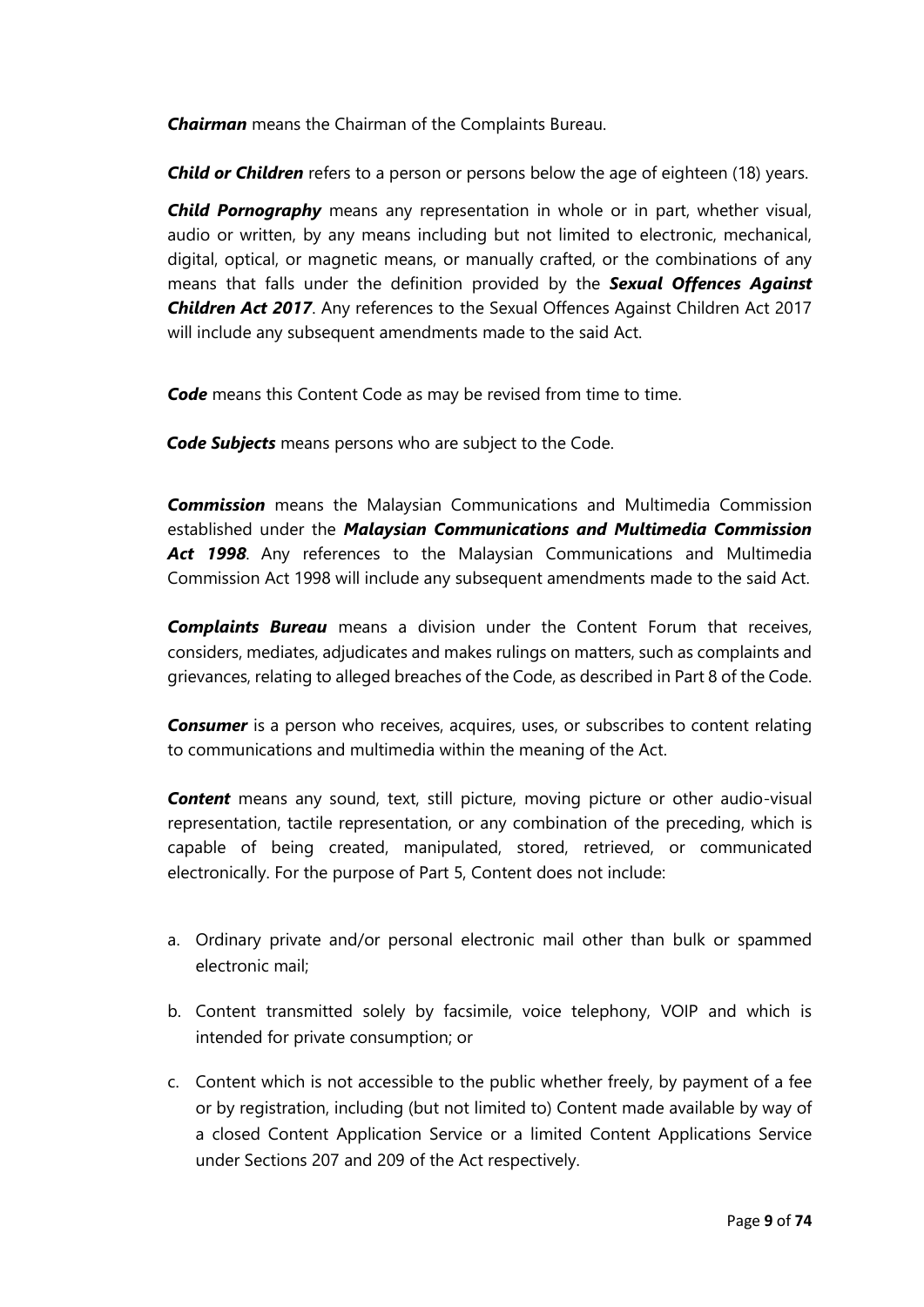*Content Application Service Provider* means a person who provides a content applications service. Examples of content applications services include:

- i) Direct To Home (DTH) subscription broadcasting, whether via satellite or cable;
- ii) Terrestrial Free-to-Air TV and Radio; and
- iii) Internet Web casting and Streaming Videos.

*Content Forum* means the Communications and Multimedia Content Forum of Malaysia (*Forum Kandungan Komunikasi dan Multimedia Malaysia*) designated by the Commission under Section 212 of the Act.

*Corporate Social Responsibility (CSR)* means corporate initiatives concerning community development, the environment, and human rights.

**Council** means the Council set up for the management of the affairs of the Content Forum.

*Digital Media* refers to any Content, whether legal or illegal, that can be transmitted over the internet or computer networks. This can include text, audio, video and graphics as well as communications over the networked electronic media via telecommunication networks, broadcasting networks, and online services including but not limited to mobile phones, digital pads, wearable devices, and interactive game consoles that allows the receiving party to interact with the platform, service or application.

**Direct Sale** means the sale of products or services which a person conducts either by himself or through any person authorised by him by receiving an offer for a sale electronically.

**Influencer** is defined as person(s) or group(s) who either on a personal capacity share their own independent opinions or are engaged and paid by Advertisers (either in cash or other consideration) to advertise products or services on their own social media channels because of their social media influence on Consumers.

*Internet Access Service Provider* means a service provider who provides Users with Access to the Internet including (but not limited to) the World Wide Web.

*Link Provider* means a person who provides links to other sites.

*Marketing Communications* includes Advertisements as well as other techniques, such as promotions, sponsorships, direct marketing interactive marketing, public relations and publicity, personal selling, word-of-mouth marketing, and live phone-in shows , and should be interpreted broadly to mean any communications produced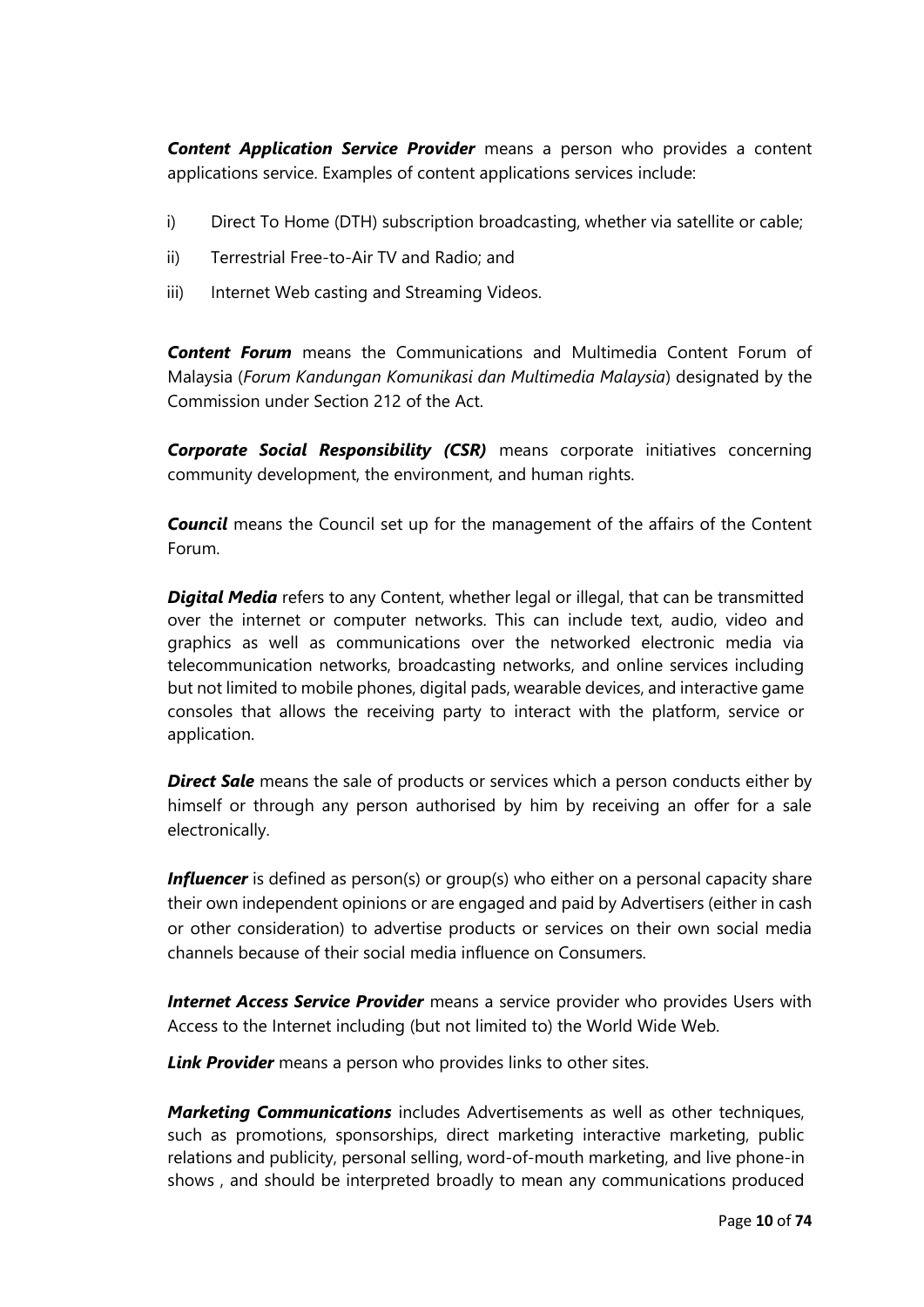directly by or on behalf of Advertisers intended primarily to promote a brand, products or services or to influence Consumer behavior, carried or delivered by a Network or Digital Media.

*Network* means any communications network, internet, and online network.

*Network Facility* means any element or combination of elements of physical infrastructure used principally for or in connection with, the provision of network services, but does not include customer equipment.

**Online** means a networked environment wired and wireless, which is available through a connection to a network service where Content is available to the public for access for a fee or otherwise.

*Online Content Aggregator* means a person who aggregates and/or purchases Content.

*Online Content Developer* means a Code Subject who develops files of Content for the Code Subject or on behalf of others to be made accessible Online.

**Online Content Hosting Provider** means a provider in its capacity of merely providing Access to Content which is neither created nor aggregated by itself, but which is hosted on its facilities.

**Online Marketplace** means a platform including but not limited to a website or a mobile application where products or services are marketed by third parties for the purpose of trade.

**Online Marketplace Operator** means a person who provides an online marketplace or an authorised individual, group or company who market their products or services at the online marketplace.

*Online Service Provider* means a provider of online services or network access, or the operator of facilities thereof, and includes but is not limited to an Internet service provider, news provider, entertainment provider, and e-government service providers.

*Persons with Disabilities* include those who have long term physical, mental, intellectual, or sensory impairments which in interaction with various barriers may hinder their full and effective participation in society, as prescribed defined under the *Persons with Disabilities Act 2008.* Any references to the Persons with Disabilities Act 2008 will include any subsequent amendments made to the said Act.

*Prohibited Content* means such content as is expressed to be prohibited under this Code.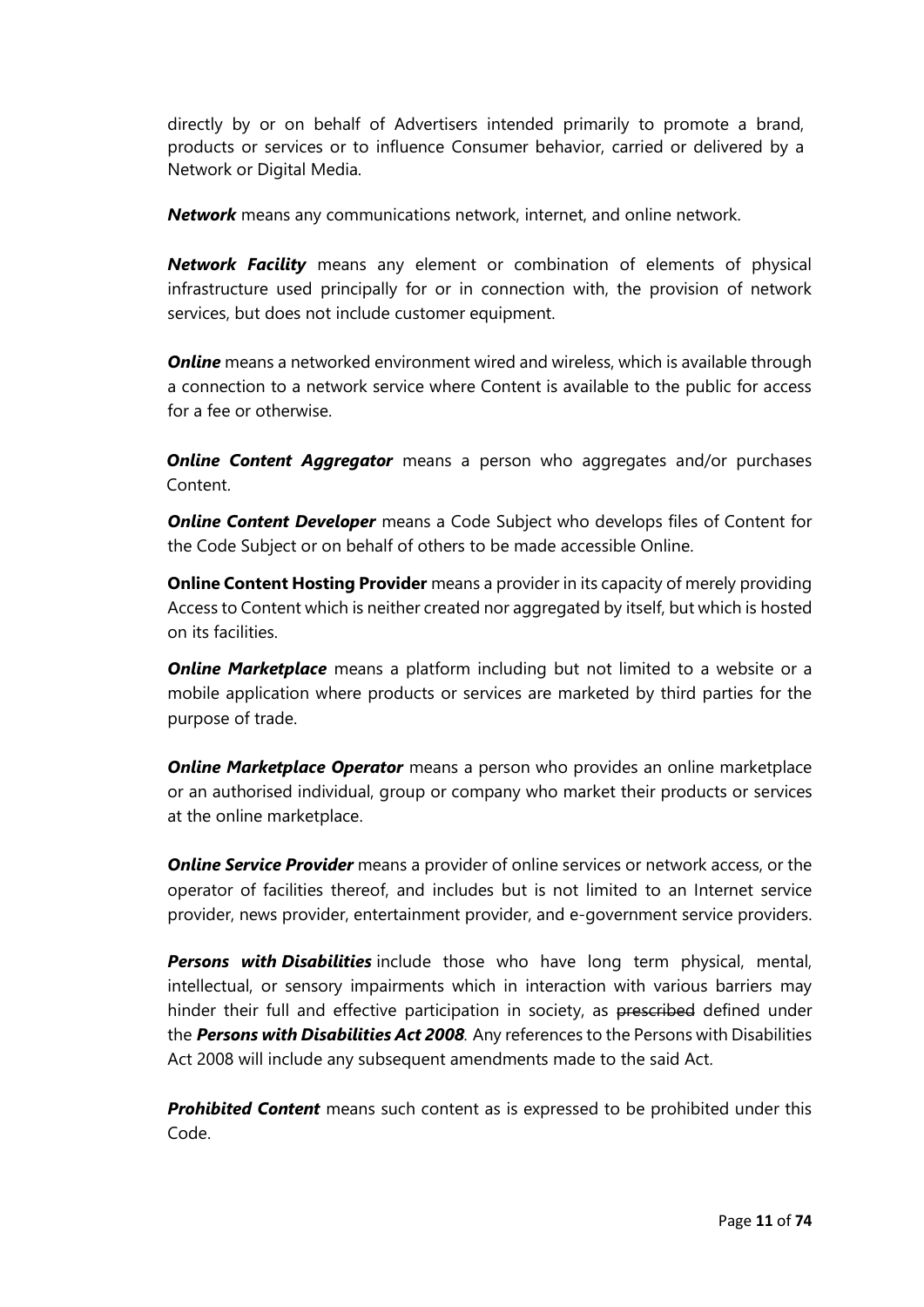**Provide** in relation to Content in Part 5 means for a Code Subject to make available Online Content where the Code Subject has:

- a. full knowledge of the substance of the Content; and
- b. control over the substance of such Content.

To the extent it does not conflict with the above definition, the following activities are excluded from the ambit of the above definition:

- a. the enabling of Access including (but not limited to) by way of providing connectivity or links to such Content;
- b. the aggregation of such Content; and
- c. the hosting of Content Online.

**Public Service Announcement (PSA)** means a message to raise awareness amongst the masses or changing the attitude of the public towards a key social issue that is broadcasted or disseminated to the public by mass media (television, radio, Digital Media and Social Media). For all intents and purposes, this definition will be confined within the context of this Code only.

*Reasonable Accommodation* means necessary and appropriate modifications and adjustments not imposing a disproportionate or undue burden, where needed in a particular case, to ensure to persons with disabilities the enjoyment or exercise of the quality of life and wellbeing on an equal basis with persons without disabilities, as defined under the *Persons with Disabilities Act 2008*.

*Social Media* includes mobile, digital, online platforms and applications that allow the creation and exchange of user-generated content (either organic or paid) by individuals, communities, and corporations.

*User* means a person accessing Online Content.

*Video-on-Demand ("VOD")* refers to a system where a User, subscriber or viewer is enabled to access, at a time chosen by such User, any Content in electronic form, which is transmitted over a computer resource and is selected by the User.

**Virtual Influencer** refers to computer generated characters or avatars who have realistic characteristics, features, and personalities of humans, and behave in a similar manner as influencers.

*Webpage / Website* means the network of websites accessible on the Internet using including, but not limited to, the Hypertext Transfer Protocol ('http') files of Content accessible on the World Wide Web by a requested URL.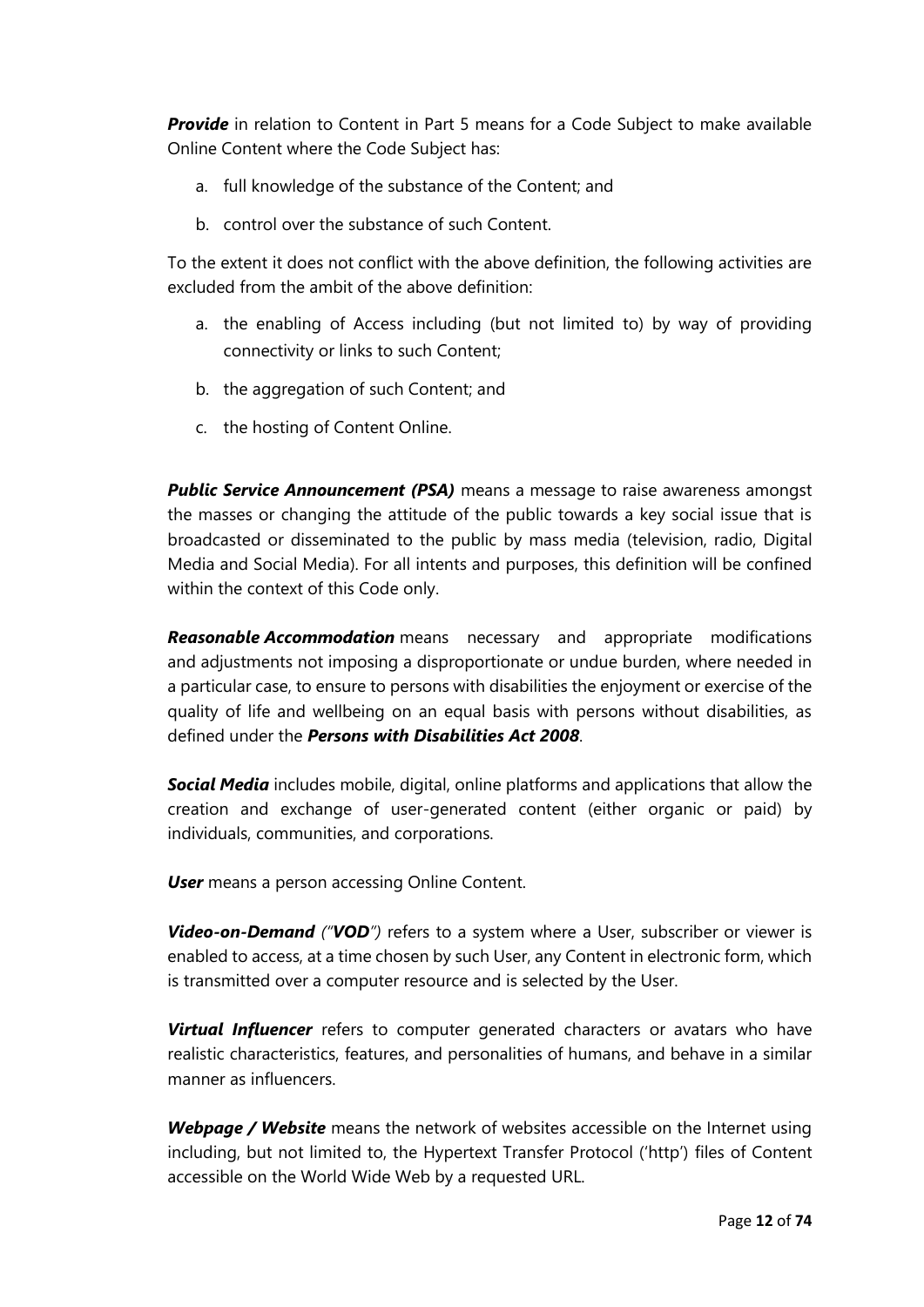**Young Children** refers to a person or persons below the age of twelve (12) years.

#### **6.0 Legal status of the Code**

6.1 In accordance with Section 95(2) of the Act, this Code shall only be effective upon registration by the Commission; (*see appendix 1*).

6.2 Compliance with this Code is voluntary, subject to Section 99 of the Act and the provision of this Code.

6.3 Compliance with this Code shall be a defence against any prosecution, action or proceeding of any nature, whether in court or otherwise as stated under Section 98 (2) of the Act.

6.4 Notwithstanding this Code and apart from the relevant legislation under the Act, all applicable Malaysian Laws including but not limited to sedition, pornography, defamation, data protection, protection of intellectual property and other related legislation are to be complied with.

#### **7.0 Interpretation**

7.1 Where the intent or scope of this Code is in doubt, it must be interpreted in the light of the General Principles stated earlier and within the spirit of the Code as well as the strict letter of it.

7.2 No Code of this nature can be all-inclusive in view of changing circumstances. It should take into consideration the intention of the Act, which is for the industry to operate in an environment of self-regulation, liberalisation, and transparency.

#### **8.0 Complaints**

8.1 Any complaint received by a content provider or service provider should be resolved bearing in mind the spirit of this Code. However, if the complaint cannot be resolved it may be referred to the Complaints Bureau; (*see Part 8: Code Administration).*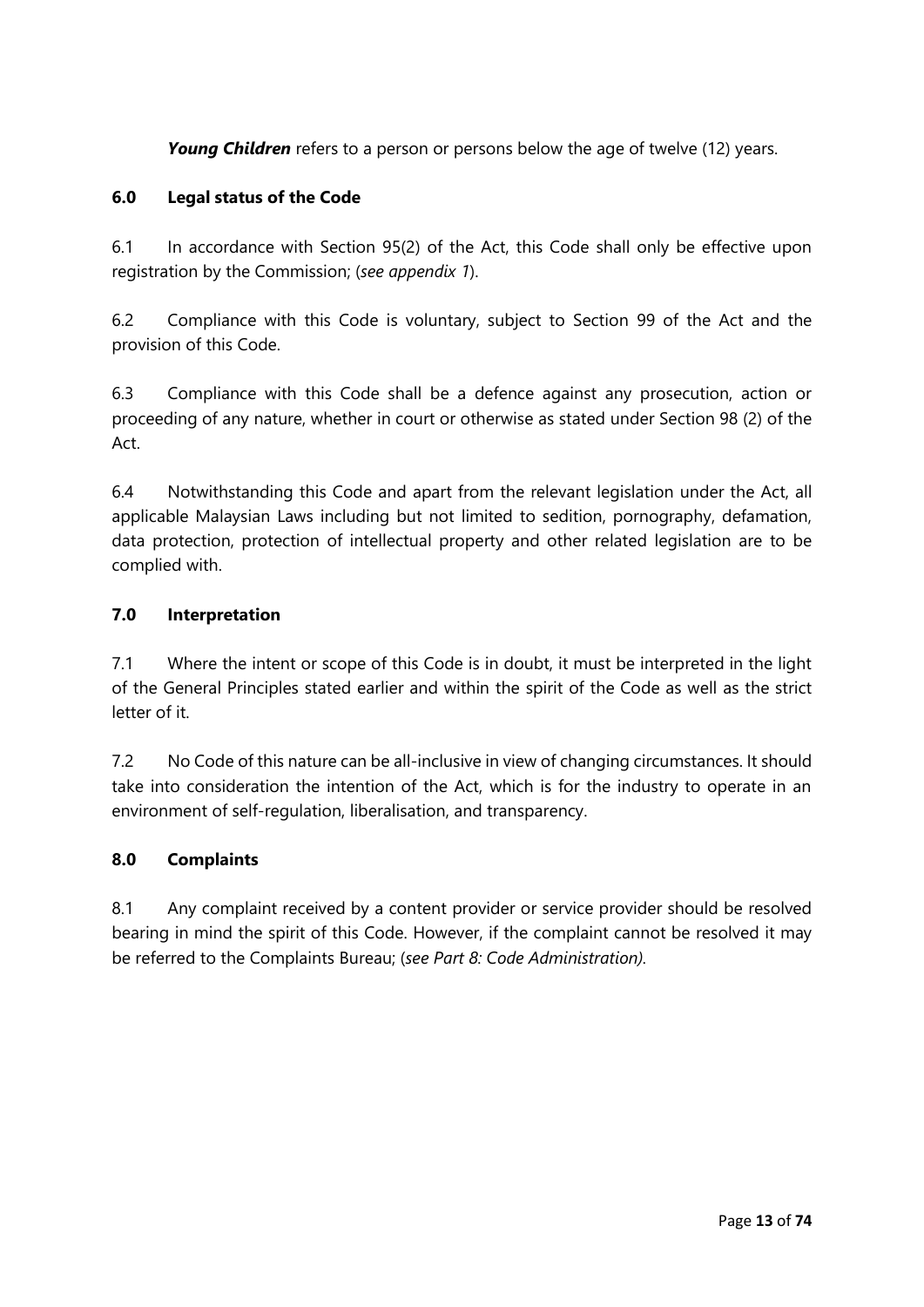#### **PART 2: GUIDELINES ON CONTENT**

#### **1.0 General Requirements**

1.1 Section 211 of the Act prohibits Content that is indecent, obscene, false, menacing, or offensive in character with intent to annoy, abuse, threaten or harass any person.

1.2 This requires Code Subjects to ensure that material disseminated does not include anything which offends good taste or decency; is offensive to public feeling, is likely to encourage crime or lead to disorder, or is abusive or threatening in nature.

1.3 The standards by which Content is measured, given the requirements, will be viewed in the context of the country's social, religious, political, and educational attitudes and observances, as well as the need to accommodate global diversity in a borderless world.

1.4 In order to assist Code Subjects as to the rules to be observed with respect to Content provided and to ensure compliance with the Act through self-regulation, the following guidelines and procedures are set out in this.

#### **2.0 Indecent Content**

2.1 Indecent Content is material which is offensive, morally improper and against current standards of accepted behaviour. The depiction of nudity is not allowed other than exceptions for non-sexual content nudity based on art, information and/or sciences. Such depictions shall not be excessive or explicit in nature (i.e. not too prolonged, close up or gratuitous).

#### Illustrations:

- a) In the context of art, Content such as travelogues with visuals of paintings and sculptures such as Greek statues, Renaissance paintings.
- b) In the context of information, Content such as programs on sex education.
- c) In the context of sciences, Content such as programs on human biology.

#### **3.0 Obscene Content**

3.1 Obscene Content is material which gives rise to a feeling of disgust by reason of its lewd portrayal and is essentially offensive to one's prevailing notion of decency and modesty.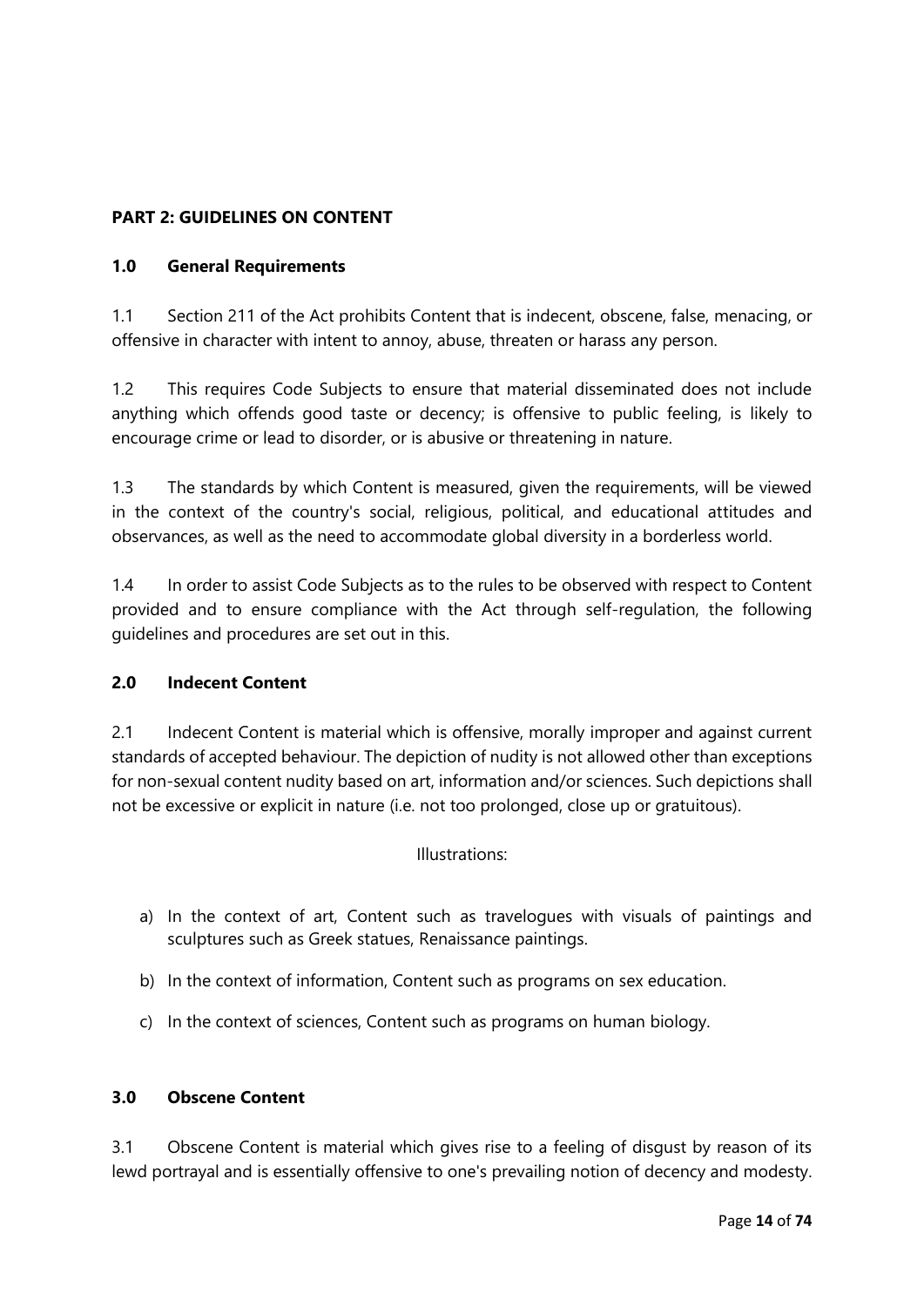There is every possibility of such Content having a negative influence and corrupting the mind of those easily influenced. The test of obscenity is whether the Content has the tendency to deprave and corrupt those whose minds are open to such communication. Specific regards to be had to:

(i) Explicit Sex Acts/ Pornography Any portrayal of sexual activity that a reasonable adult considers explicit and pornographic is prohibited. The portrayal of sex crimes, including rape, attempted rape or statutory rape, as well as bestiality is not permitted including the portrayal of such sexual acts, through animation and whether consensual or otherwise.

#### (ii) Child Pornography

Child pornography shall have the meaning as defined under Part 1 of this Code with specific reference to Section 4 of the *Sexual Offences Against Children Act 2017*.

#### (iii) Sexual Degradation The portrayal of any individual as a mere sexual object, or to demean, exploit or discriminate them in such manner is prohibited.

#### **4.0 Violence**

4.1 Violence, whether psychological, physical, or incitement to violence shall be portrayed responsibly and not exploitatively. Code Subjects may portray and report violence which occurs through natural disasters, acts of terrorism, war, human conflict, whether factual or fictional, the antics of cartoon characters, (body) contact sports and more, subject to specific considerations as set out in Para 4.2 below.

4.2 Portrayal or reporting of violence shall avoid being excessive, meaningless, gratuitous, humiliating, and/or instructional. Programs involving violence shall venture to present the consequences to its victims and perpetrators. Specific considerations are as follows:

- (i) Offensive violence
	- a. Violence which, whether physical, verbal, or psychological, may upset, alarm and offend viewers and may lead to undue fear among the audience and encourage imitation.
	- b. Meaningless, gratuitous, and blatant presentation of excessive sadistic practices and torture, imageries of injury and aggression, and of blood shall be avoided.
	- c. The portrayal of violence is reasonably permitted for the purpose of news reporting, discussion, or analysis and in the context of recognised sports events in the following instances: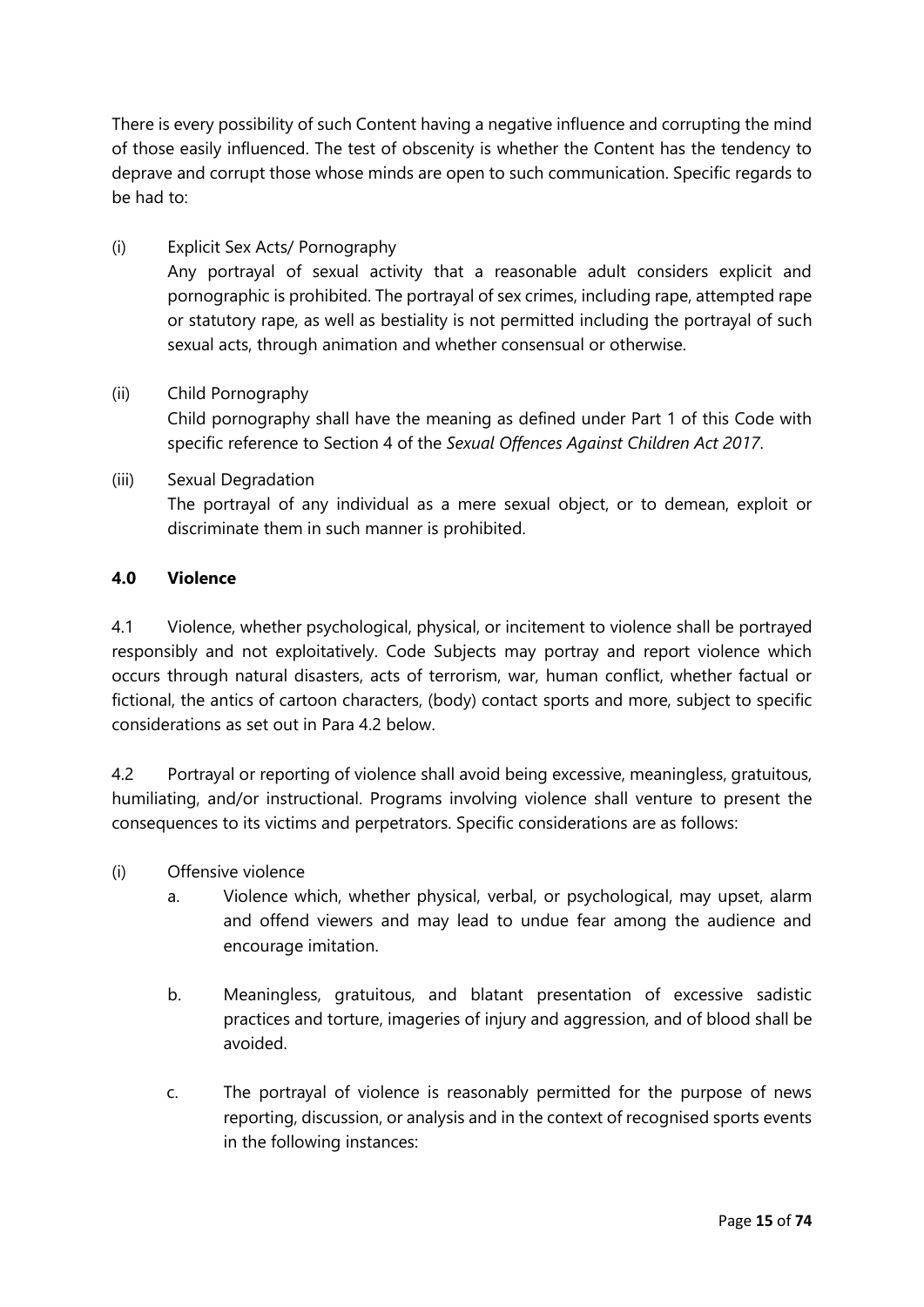- i. Use of appropriate editorial judgment in the reporting of audio and visual representation of violence, aggression, or destruction within their Content.
- ii. Exercise of caution and discretion in the selection of, and repetition of Content, which depicts violence.
- iii. Viewers shall be cautioned in advance of showing scenes of extraordinary violence, or graphic reporting on delicate subject matter with appropriate warnings to viewers in the case of gore or actual scenes of torture, killing or execution.

#### (ii) Imitable violence

Portrayal or reporting of dangerous behaviour, which is easily imitated, shall be justified and viewers shall be cautioned.

#### (iii) Sexual violence

Graphic representations of sexual violence, such as rape or attempted rape or other non- consensual sex, or violent sexual behaviour are not allowed.

- (iv) Violence and young, vulnerable audiences The susceptibility of younger audiences, particularly those impressionable minds shall be considered. Particular care shall be exercised where Children may be exposed to, or be involved in, the depiction of violent behaviour.
- (v) Content that incites online abuse and gender-based violence. Content that incites or provokes any act of abuse and gender-based violence that results in, or is likely to result in, physical, sexual, or psychological harm or suffering is not allowed.

#### **5.0 Menacing Content**

5.1 Menacing Content may include that which causes annoyance, threatens harm or evil, encourages or incites crime, or leads to public disorder and is prohibited.

5.2 Hate propaganda, which advocates or promotes genocide or hatred against an identifiable group, shall not be portrayed. Such material is considered menacing in nature and is not permitted.

5.3 Information which may be a threat to national security or public health and safety shall not be presented.

#### Illustrations

i) Making available instructions and guidance on bomb-making, illegal drug production or counterfeit products;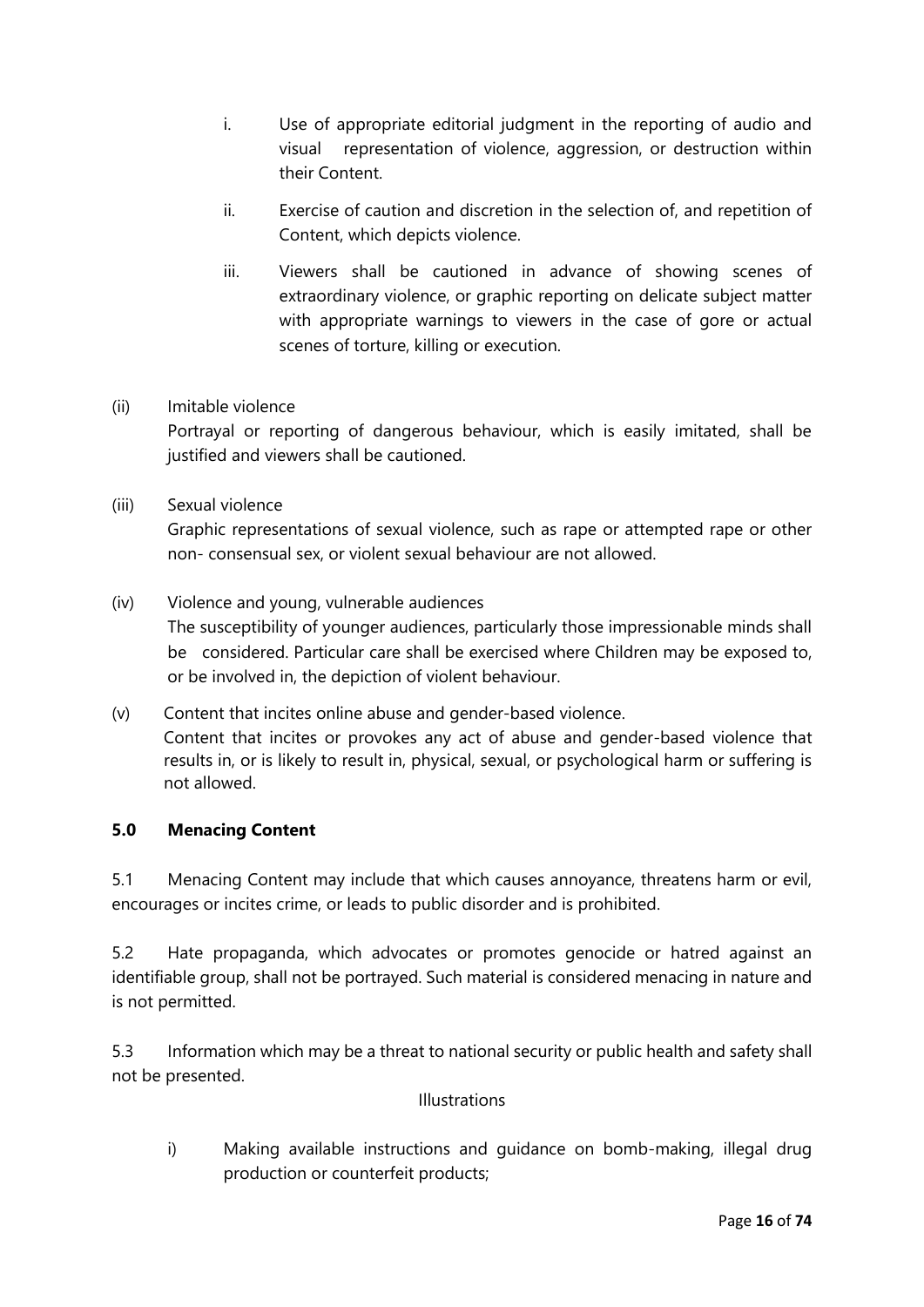- ii) Disseminating false information with regards to outbreak of racial disturbances and religious tension;
- iii) Circulating false information and statements with regards to possible terrorist attacks;
- iv) Circulating or making available false information with regards to the outbreak of a deadly or contagious disease.

5.4 All suicide-related content must be reported and shared ethically and responsibly based on available best practices and media guidelines, including the *Guidelines for Media Reporting on Suicide 2011* published by the Ministry of Health Malaysia.

#### **6.0 Offensive Content**

6.1 Offensive Content is material that includes expletives and profanity that is offensive to many people. Offensive Content includes the following:

#### (i) Crude References

Words which are considered obscene, lacking refinement of taste, foul, offensive, coarse or profane are prohibited including crude references to sexual intercourse and sexual organs. It is, however, permissible to use such words in the context of their ordinary meaning and not when intended as crude language.

(ii) Hate Speech

Hate speech refers to any portrayal (words, speech, or pictures, etc.), which denigrates, defames, or otherwise devalues a person or group on the basis of race, ethnicity, religion, nationality, gender, sexual orientation, or disability and is prohibited. In particular: descriptions of any of these groups or their members involving the use of strong language, crude language, explicit sexual references, or obscene gestures, are considered hate speech.

#### (iii) Violence

Where the portrayal of violence is permitted with appropriate editorial discretion as in news reporting, discussion or analysis and in the context of recognised sports events, care shall be taken to consider the use of explicit or graphic language related to stories of destruction, accidents or sexual violence, which could be disturbing for general viewing.

#### **7.0 False Content**

7.1 Content, which contains false material or incomplete information and is likely to mislead, must be avoided. Code Subjects shall observe measures outlined in specific parts of this Code to limit the likelihood of perpetuating untruths that may cause public fear and / or panic or is prejudicial to public order or national security.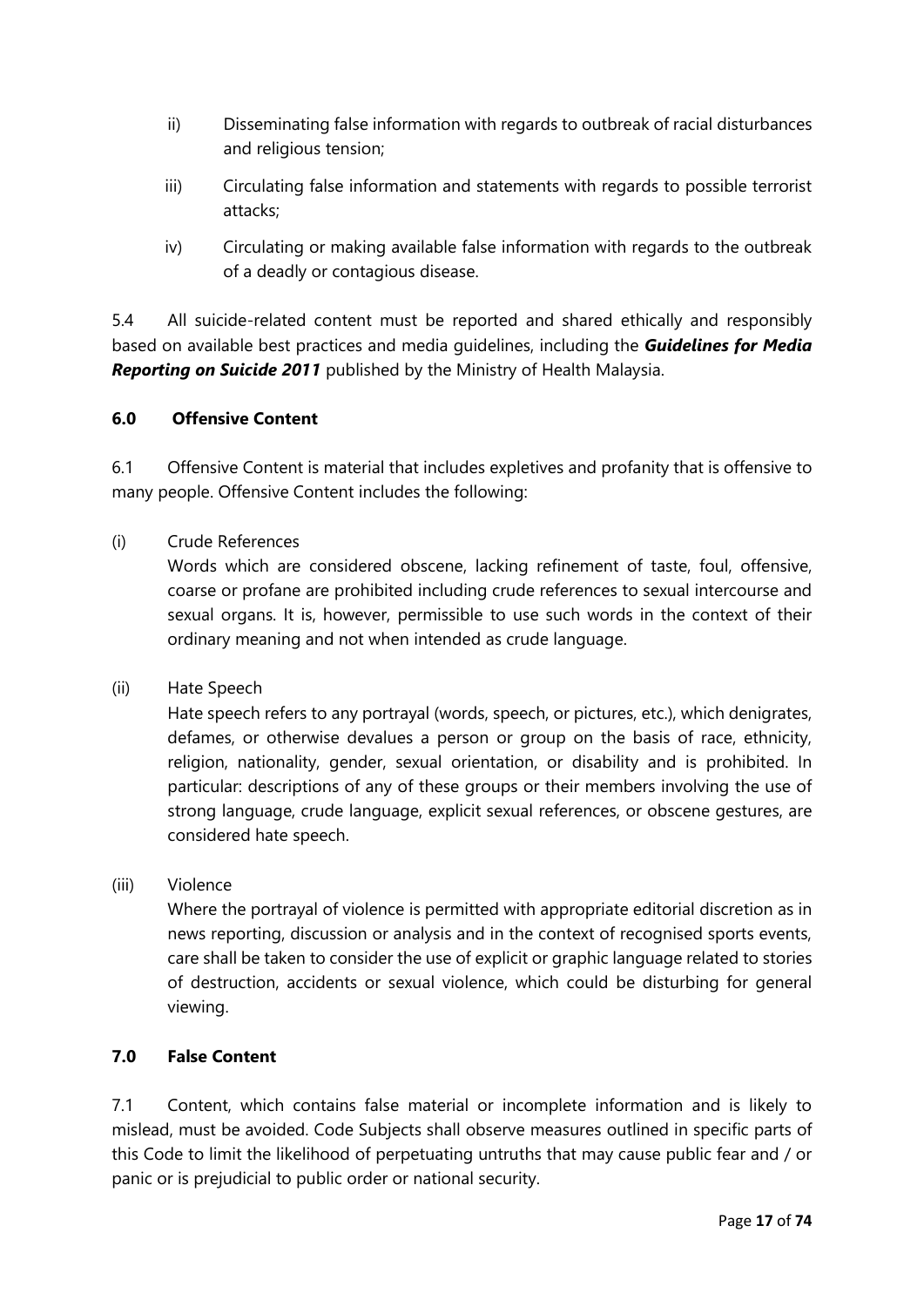7.2 Reasonable measures to verify the truth of the content shall be taken prior to communication.

7.3 Content which is false is expressly prohibited, except in any of the following circumstances:

- (a) satire and parody; or
- (b) where it is clear to an ordinary user that the Content is fiction.

#### **8.0 Children's Content**

8.1 Content designed specifically for Children reaches impressionable minds and influences social attitudes and aptitudes. Code Subjects shall closely supervise and monitor the selection, control of material, characteristics, and plot. Content targeted to a specific age group of Children shall be appropriate to the respective age group. Specific attention shall be paid to the aspects stated below.

- i) Violence
	- a) Children's Content portrayed by real-life characters, shall only include violence which is essential to the development of character and plot.
	- b) Animated Content for Children may contain non-realistic violence but shall not depict violence as its central theme and shall not invite dangerous imitation.
	- c) Any depiction of violence in Children's Content shall portray in human terms, the consequences of such violence to its victims and its perpetrators.
- ii) Safety, Security and Imitable Acts
	- a) Content for Children shall deal carefully with themes which can threaten their sense of security, when portraying, for example, domestic conflict, the death of parents or close relatives, or the death or injury of their pets, street crime or the use of drugs.
	- b) Content for Children shall deal carefully with themes which could invite Children to imitate acts which they see on screen, such as the use of plastic bags as toys, use of matches, the use of dangerous household products as play things, or dangerous physical acts such as climbing apartment balconies or rooftops.

#### **9.0 Family Values**

9.1 The principles of intellectual and emotional equality of both sexes and the dignity of all individuals are to be respected. Despite societal discrimination, Code Subjects shall be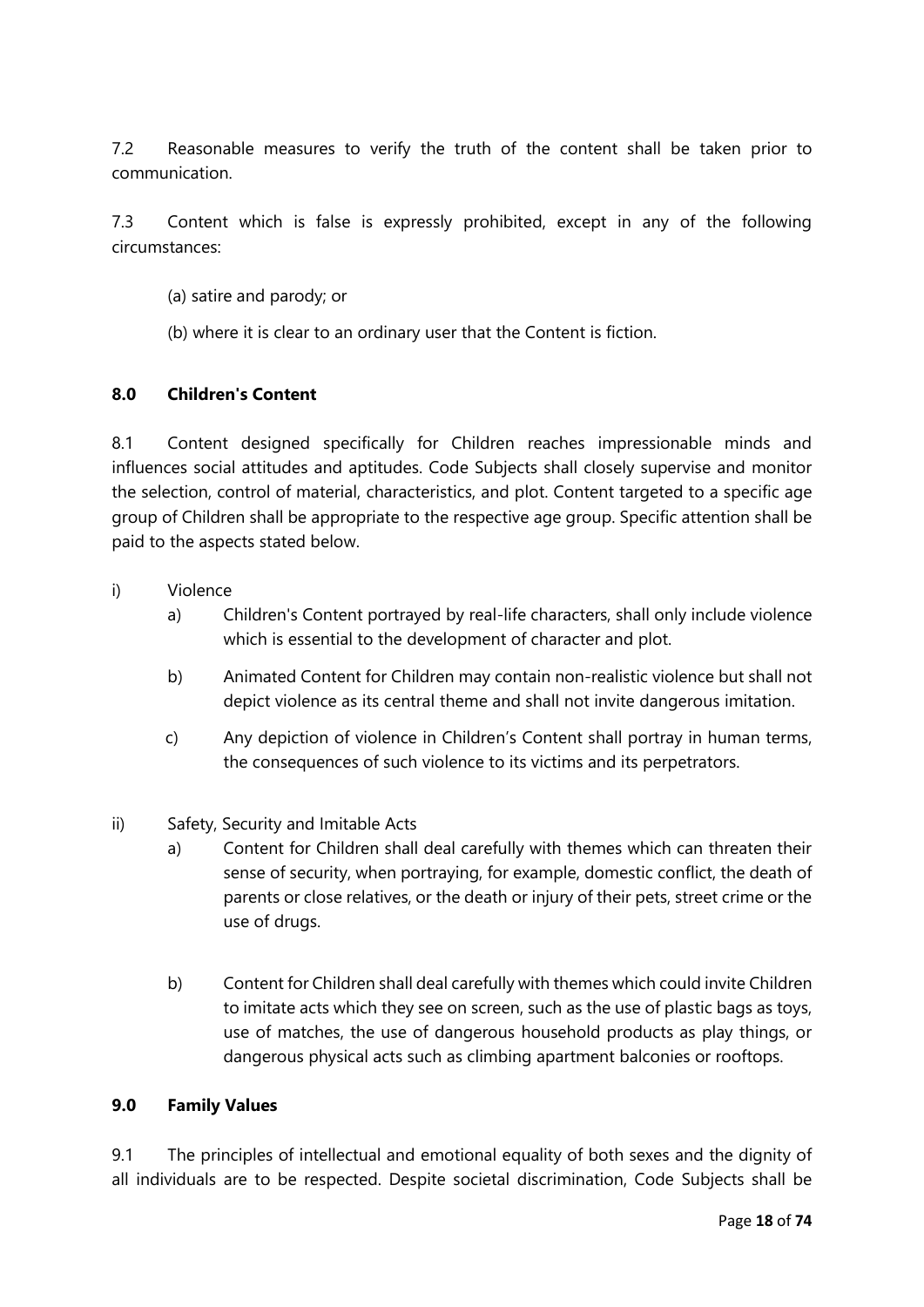aware of the need to avoid and overcome biased portrayals. Women and men shall be portrayed as equals in all respects.

9.2 Content shall portray all persons as supporting participants in the family unit, home management and household tasks. They shall be portrayed as equal beneficiaries of family or single-person life, in both work and leisure activities and, as far as possible, under all types of thematic circumstances.

9.3 In the acquisition of or involvement in non-Malaysian Content, Code Subjects shall make every effort to evaluate Content having regard to family values in relation to this Code.

#### **10.0 Persons with Disabilities**

10.1 Humour and ridicule based on physical, mental, or sensory disability may be offensive, even where no malice is intended and subject to relevance to context. Any reference to disability shall be expressed by neutral terms. Persons with Disabilities may have every opportunity to be included in any programme.

10.2 Code Subjects shall ensure that Persons with Disabilities has the right to equal access to information. Code Subjects shall endeavour to make reasonable accommodations to deliver any Content and information intended for the general public in accessible formats and technologies appropriate for Persons with Disabilities. This shall include providing accessible broadcast services in news programmes, for example, captions or signer "in screen" offering a sign language version of the audio.

10.3 Code Subjects shall endeavour to take reasonable efforts to improve the accessibility of Content disseminated for Persons with Disabilities vis-à-vis the implementation of the appropriate access service.

#### **11.0 Privacy**

11.1 Code Subjects shall respect the privacy of individuals with due regard to the requirements under the *Personal Data Protection Act 2010*. There shall be no intrusion into an individual's privacy except where required by law and/or necessary in the interest of the public. Any references to the Personal Data Protection Act 2010 will include any subsequent amendments made to the said Act.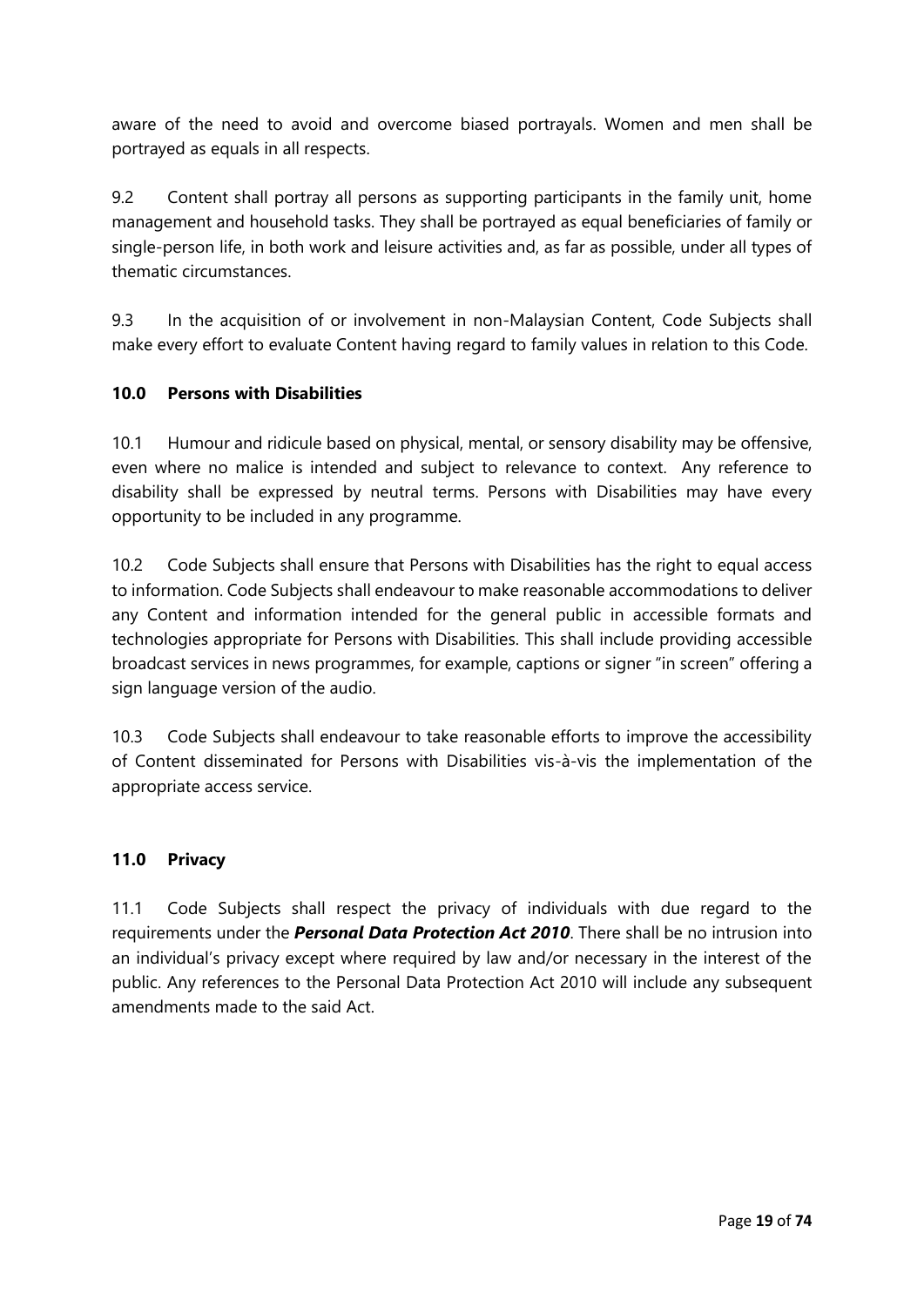#### **PART 3: ADVERTISEMENT (MARKETING COMMUNICATIONS)**

#### **1.0 Scope and Coverage**

1.1 This part of the Code applies to Advertisements communicated over a networked medium and displayed on devices that can process Content electronically and includes television, radio, and Digital Media. The Code shall not apply for Advertisements content that do not utilise the networked medium.

1.2 Notwithstanding the requirements of this Code, Advertisers shall also be guided by relevant Acts, guidelines and/or regulations that may be enforced by other regulatory bodies in Malaysia where it is relevant to Advertisements.

1.3 Responsibility for observing this Part 3 primarily falls on the Advertisers and Online Marketplace Operators. Others involved in producing and transmitting advertisements such as Influencers, agencies, online publishers, broadcasters, and other advertising service suppliers such as production houses, music composers and designers shall also accept an obligation to abide by this part and the specific guidelines that apply to them.

#### **2.0 Objectives**

2.1 The main objective of this part is to ensure that continued high standards of Advertisements are delivered through self-regulation in accordance with expectations of Consumers and internationally recognised good practice governing Advertisements by the Advertisers.

2.2 The Malaysian advertising fraternity should recognise that creative freedom carries with it the responsibility of ensuring that the rights of its Consumers are protected.

2.3 This Part of the Code, is aimed at upholding the high standards expected of the Advertisers in a practical and commercially feasible manner and at the same time foster, promote and encourage its development.

#### **3.0 General Principles Governing Advertisements**

3.1 The following general principles shall guide Advertisers and Content providers who are affected by and/or are subject to this Part of the Code dealing with Advertisements.

All Advertisements:

- (a) shall conform with this part and to the general guidelines on Content. They shall also conform to all specific legislation governing the advertised products and services.
- (b) shall be legal, decent, honest, and truthful.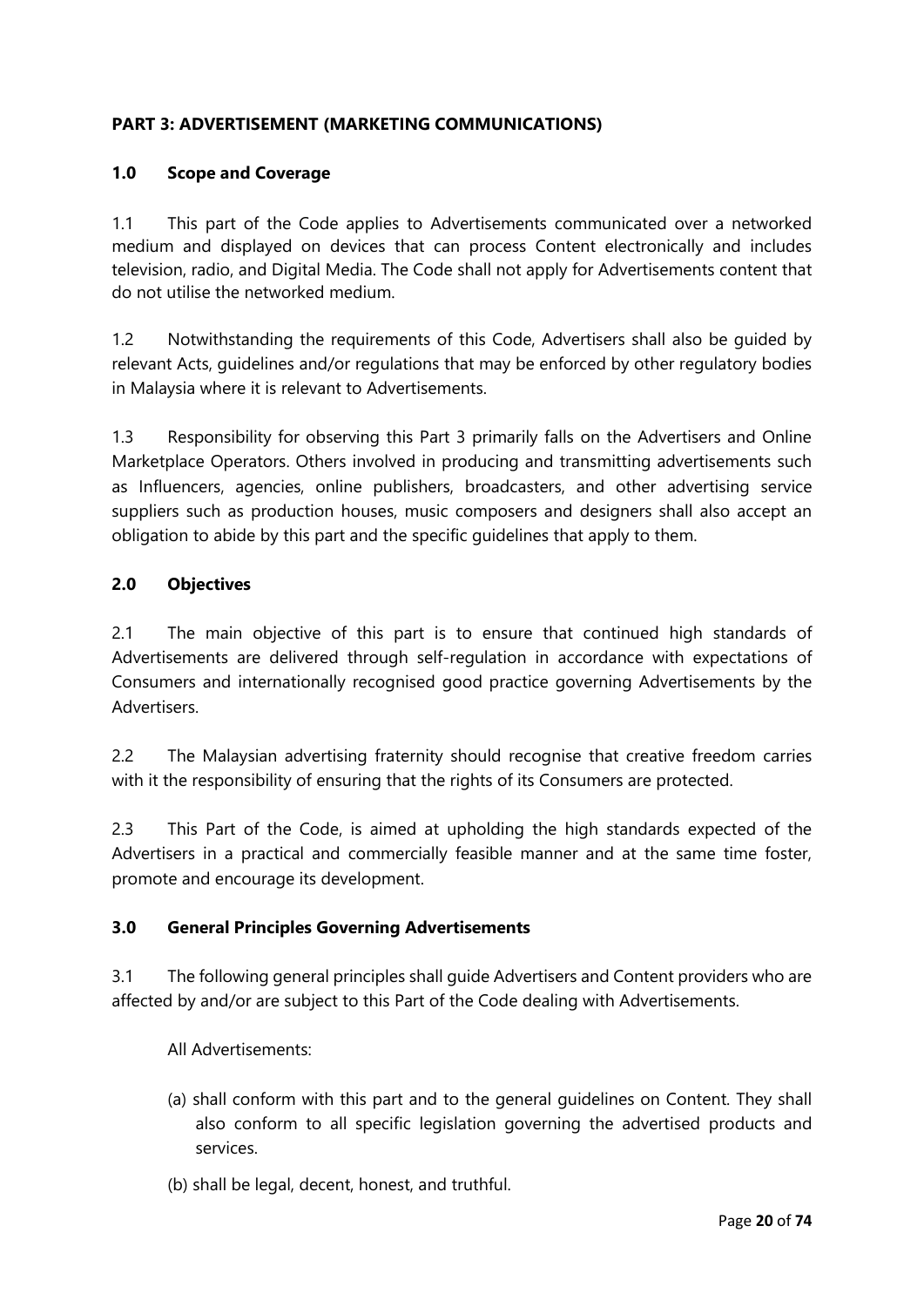- (c) shall be produced with a sense of responsibility to Consumers and to society generally, especially taking note of the different demographics being addressed by the Advertisements.
- (d) shall respect the principles of fair competition generally accepted in business, however, the Code is not intended to suppress free and vigorous competition.
- (e) shall not, directly, or indirectly, do anything to infringe the rights of Consumers.
- (f) shall not mislead the Consumers or otherwise conduct themselves in a manner that contravenes the provisions under Part 3 of the Code.

#### **4.0 Specific Guidelines**

4.1 Without prejudice and in addition to the general principles stated above and General Principles under Part 1 of this Code, the following specific guidelines shall apply to Advertisements.

#### 4.2 Legality

Advertisers and Advertising Content providers have primary responsibility to ensure that their Advertisements comply with this Code and the various laws of Malaysia that have a direct impact on the different products and services.

#### 4.3 Decency and Sensitivity

- (a) Advertisements shall contain nothing that is likely to cause serious or widespread offence. Particular care shall be taken to avoid causing offence on the grounds of, but not limited to, race, religion, sex, sexual orientation and physical or mental disability.
- (b) Advertisements shall not contain statements, audio or visual presentations that are offensive to the standards of decency prevailing among those who are likely to be exposed to them. Subject to sensitivities relating to religion and ethnicity, the fact that a particular product is offensive to some people is not sufficient grounds for objecting to an Advertisement for it.

#### 4.4 Honesty and Truthfulness

- (a) Advertising Content shall not be constructed in a manner that would abuse the trust of the Consumer or exploit his lack of experience or knowledge.
- (b) Advertising Content shall not cause the Consumer to be misled by any inaccuracy, ambiguity, exaggeration, falsehood, omission or otherwise.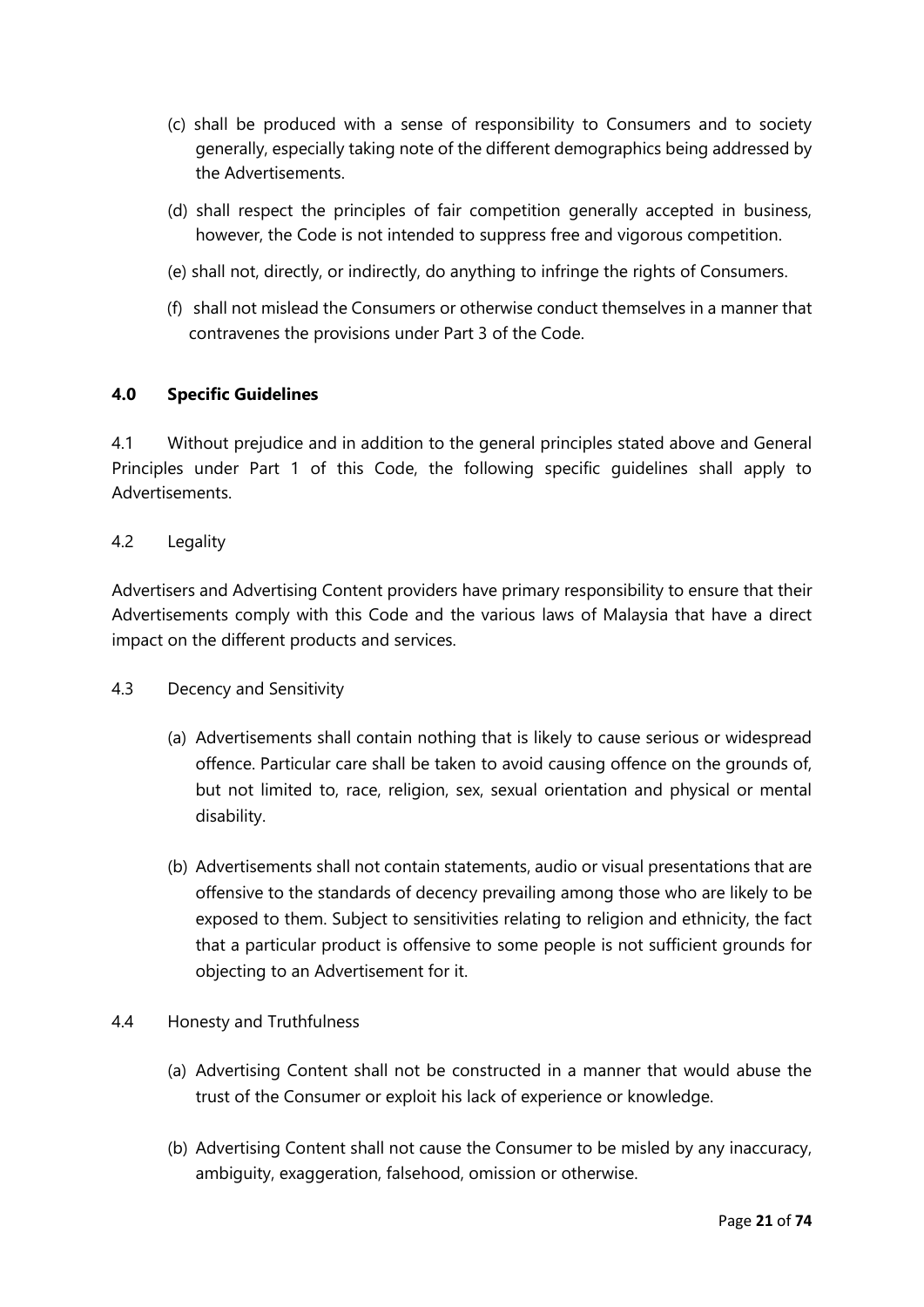- (c) More specifically, Advertisements shall not:
	- i. Misrepresent any matter likely to influence Consumers on, among others:
		- a. source of the product, quality of the product, capability of the product, obligation (or non-obligation) in using a trial product, and others;
		- b. actual price of products and/or services without hidden costs;
		- c. conditions on the terms of payment such as hire-purchase, leasing, instalment sales and credit sales;
		- d. after sales services including terms of guarantee, delivery, exchange, return, repair and maintenance;
		- e. benefits for charitable causes.
	- ii. Omit "material information" and mislead by hiding material information or presenting it in an unclear, unintelligible, ambiguous, or untimely manner. "*Material information*" is information that Consumers need in context to make informed decisions about whether or how to buy a product or service. Whether the omission or presentation of material information is likely to mislead Consumers depends on the context, the medium and, if the medium of the Advertisement is constrained by time or space, the measures that the Advertiser takes to make that information available to Consumers by other means.
	- iii. Obvious Hyperbole, which is intended to attract attention or to amuse, is permissible provided that it is not likely to be taken as a positive claim to superior or superlative status.

#### 4.5 Fear and Distress

Advertisements shall not, without justifiable reason, play on fear. They may, however, issue an appeal "to be fearful" to encourage prudent behaviour or to discourage dangerous or illadvised actions, taking into consideration that the fear likely to be aroused shall not be disproportionate to the risk intended to be avoided.

#### 4.6 Safety

(a) Advertisements shall not show or encourage unsafe practices except in the context of promoting safety. Particular care shall be taken with Advertisements addressed to or depicting Children.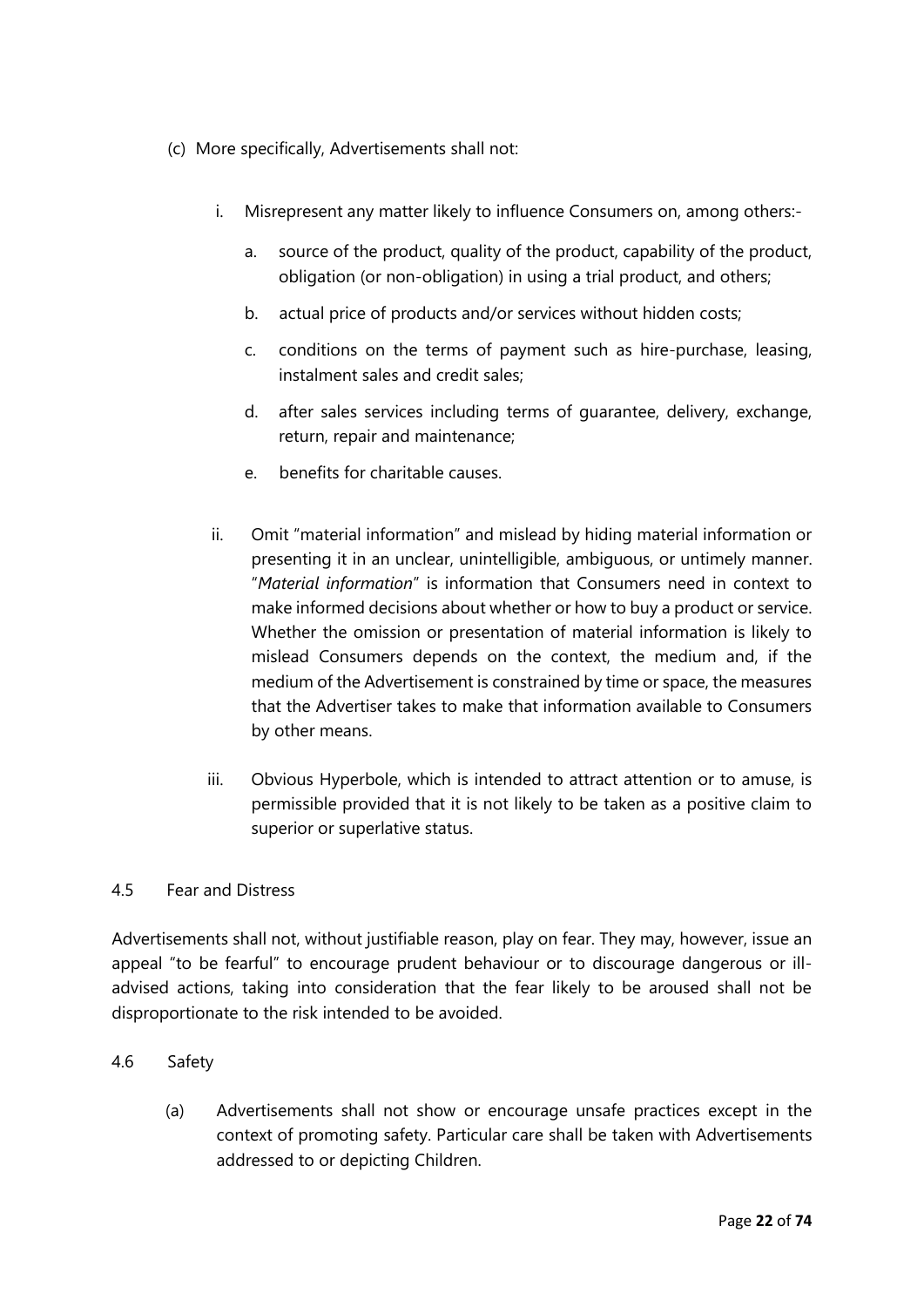- (b) Advertisements shall not mislead about the nature or extent of the risk to Consumers' personal security, or that of their families, if they do not purchase or subscribe to the advertised product or service.
- 4.7 Violence / Anti-social behaviour

Advertisements shall not condone or provoke violence, unlawful or anti-social behaviour nor shall they appear to condone, glorify or lighten the gravity of such acts.

4.8 Truthful Presentation

All descriptions, claims and comparisons which relate to matters of objectively ascertainable fact should be capable of substantiation, and Advertisers are required to hold such substantiation ready for scrutiny without delay if and when requested.

#### **Claims**

- (a) Advertisements should not contain any statements or visual presentation which directly or by implication, omission, ambiguity, or exaggerated claim, that is likely to mislead the consumer about the product advertised, the advertiser, or about any other product or advertiser, in particular with regard to:
	- i. Characteristics such as nature, composition, method and date of manufacture, fitness for purpose, range of use, quantity, and commercial or geographical origin.
	- ii. Copyright and industrial property rights such as patents, trademarks, designs and models, and trade names.
	- iii. Official or other recognition of approval, awards or medals, prizes or diplomas.
	- iv. Scientific, statistical, or other research data quoted in Advertisements shall be neither misleading nor irrelevant.
- (b) It is seldom possible to substantiate general claims by an Advertiser that his product is of superlative quality (best, finest) in a manner which is universally acceptable. Such claims, however, are permissible under this Code, provided that their inclusion in an Advertisement does not create a false impression concerning any quality possessed by the product which is capable of assessment in the light of generally accepted standards of judgment.
- (c) Where a substantial division of informed opinion exists or may reasonably be expected to exist, as to the acceptability of any evidence which is required to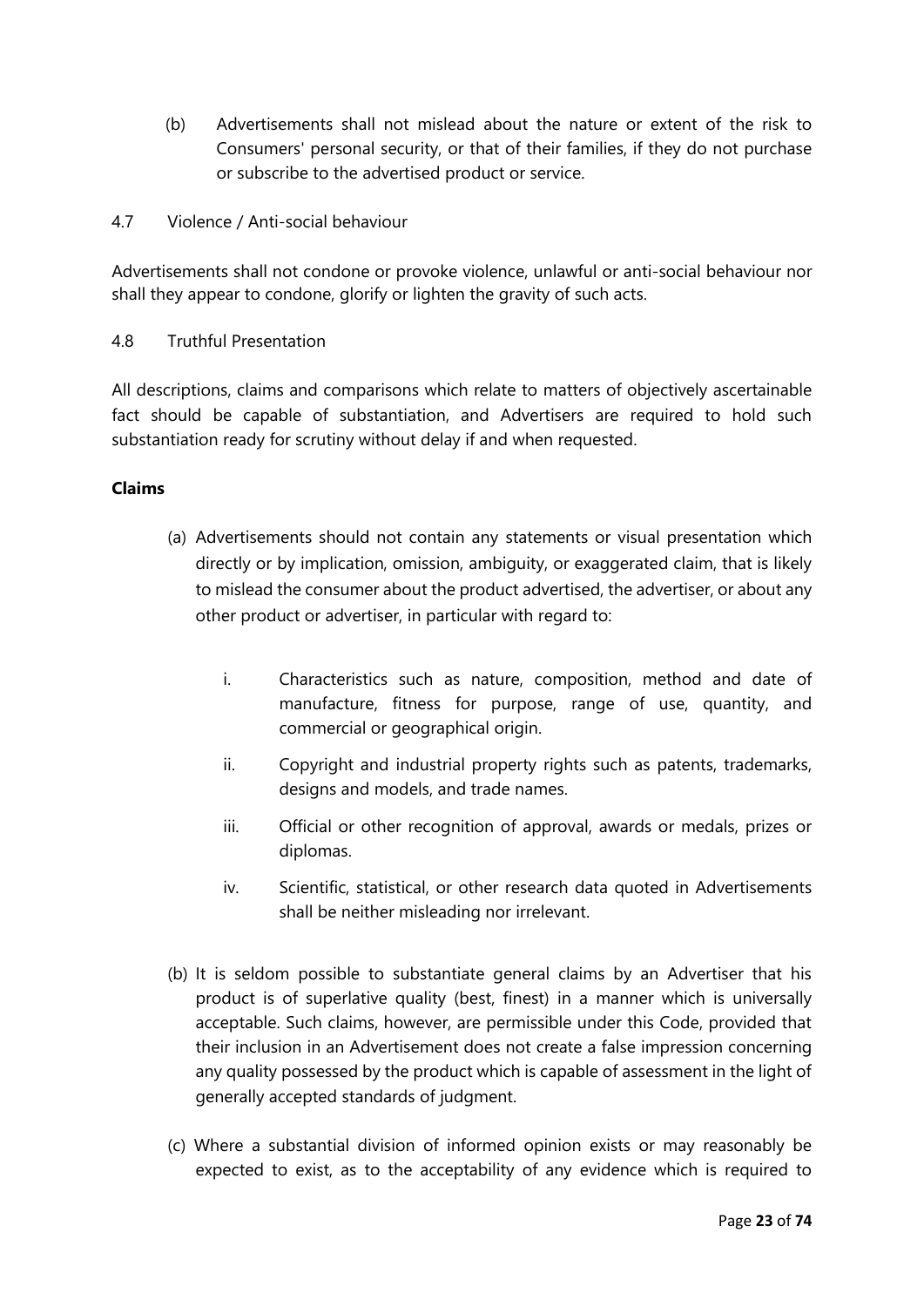substantiate a claim in an Advertisement, it should neither state nor imply that the claim is universally true or that it enjoys universal support, nor that it represents anything other than the Advertiser's opinion or of such other authorities as may be named.

- (d) Advertisements should not misuse research results or quotations from technical and scientific literature. Statistics should not be presented so as to imply that they have greater validity than is the case. Scientific terms should not be misused, and scientific jargon and irrelevances should not be used to make claims appear to have scientific basis they do not possess.
- (e) Where Advertisement claims are expressly stated to be based on, or supported by, independent research or assessment, the source and the date of this should be indicated. Where this is not possible, for whatever reason, such claims to independent support should not be made. Where a claim relating to research or testing is based on the Advertiser's own work or work done at his request, it should be clear from the text of the Advertisement that such is the basis of the claim.

#### **Comparisons**

- (a) Advertisements containing comparisons with other advertisers, or other products are permissible in the interest of vigorous competition and public information, provided they comply with the terms of the Code.
- (b) The subject matter of a comparison should not be chosen in such a way as to confer an artificial advantage upon the Advertiser or so as to suggest that a better bargain is offered than is truly the case.
- (c) Points of comparison shall be based on facts that can be substantiated and shall not be unfairly selected. In particular:
	- i. The basis of comparative claims shall be the same for all the products being compared and shall be clearly stated in the Advertisements so that it can be seen that like is being compared with like.
	- ii. Where items are listed and compared with those competitors' products, the list shall be complete or else the Advertisement shall make clear that the items are only a selection.
	- iii. Where a comparison is made between the respective cash values or prices of products or services that are not identical, the Advertiser shall clearly indicate that this is the case.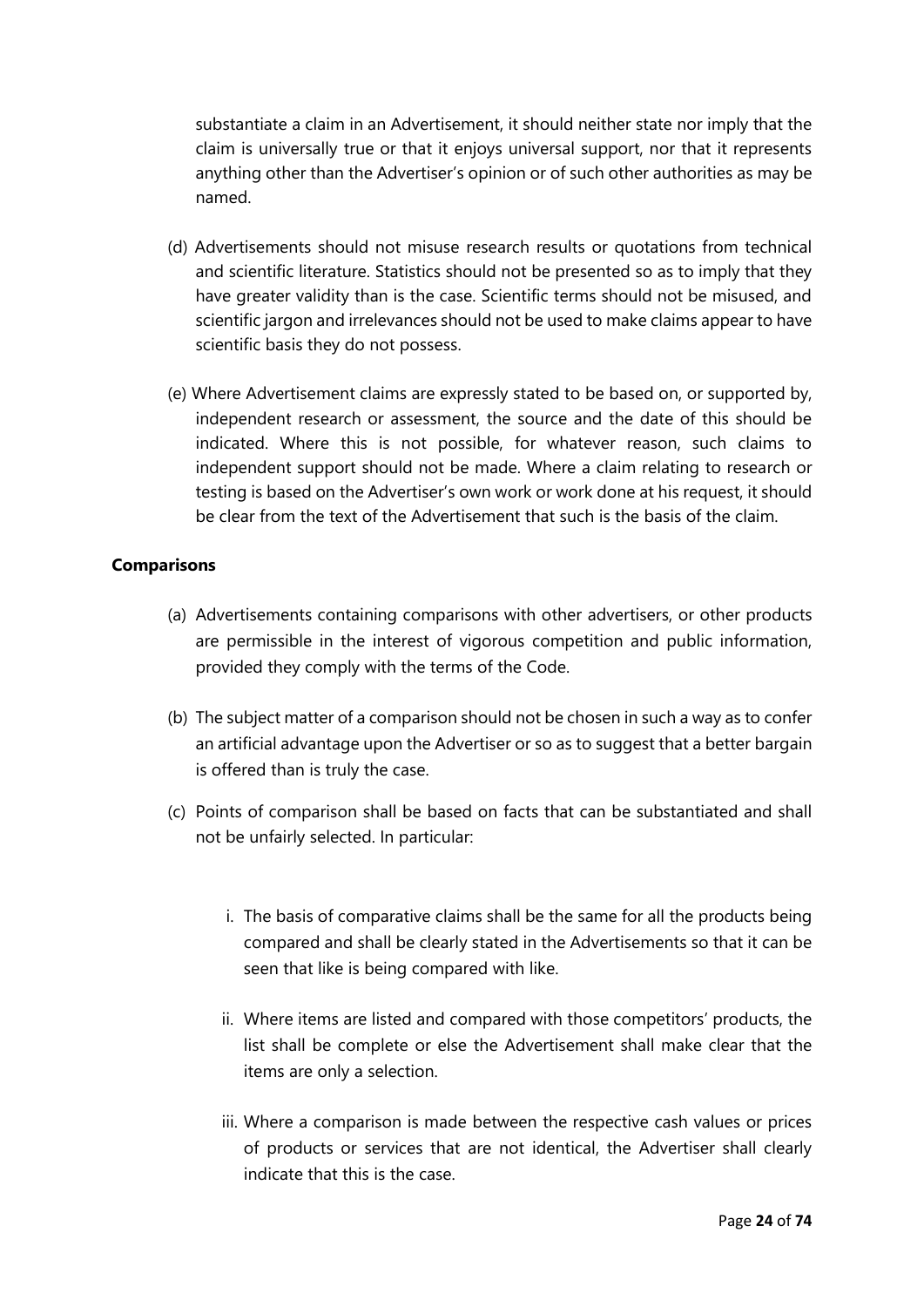#### 4.9 Testimonials and Endorsements

- (a) Advertisements shall not contain or refer to any testimonial or endorsement unless it is genuine and related to the personal experience over a reasonable period of time of the person giving it.
- (b) Testimonials or endorsements that are obsolete or otherwise no longer applicable shall not be used. For example, where there has been a significant change in the product or service concerned.
- (c) Testimonials per se should not contain any statement or implication contravening the provisions of this Code and should not be used in a manner likely to mislead.
- (d) Where a testimonial is given by a person with professional qualifications, care should be taken that in indicating those qualifications the Advertiser does not cause the person giving the testimonial to transgress any regulations of the professional institution(s) to which the person belongs.
- (e) Testimonials shall not make any claim to efficacy which cannot justifiably be attributed to the use of the product and any specific or measurable results claimed shall be fairly presented. Where 'before' and 'after' claims are made, they shall be expressed and illustrated in such a way as to permit a fair comparison to be made.
- (f) Advertisers shall ensure that Advertisements based upon fictitious characters are not so framed as to give the impression that real people are involved. In particular, they shall not contain 'testimonials' or 'endorsements' which may give such an impression. Where an illustration of a person is used in conjunction with a testimonial implying personal endorsement of the product, that person shall be the person giving the testimonial.
- (g) Where any testimonial contains an expression which conflicts with this Code, the Advertiser may amend the testimonial so as to remove the source of conflict, provided that, in so doing, he does not distort the sense of original views expressed by the person giving the testimonial.
- (h) Testimonials from persons resident outside Malaysia are not acceptable unless an indication of their address and country of residence is given in the Advertisement.
- (i) Advertisers and their agencies should hold ready copies of any testimonials used in advertising for inspection, when required. Such copies should be signed and dated by the persons providing the testimonials, and should confirm what is said in any Advertisement. When an Advertisement containing a testimonial is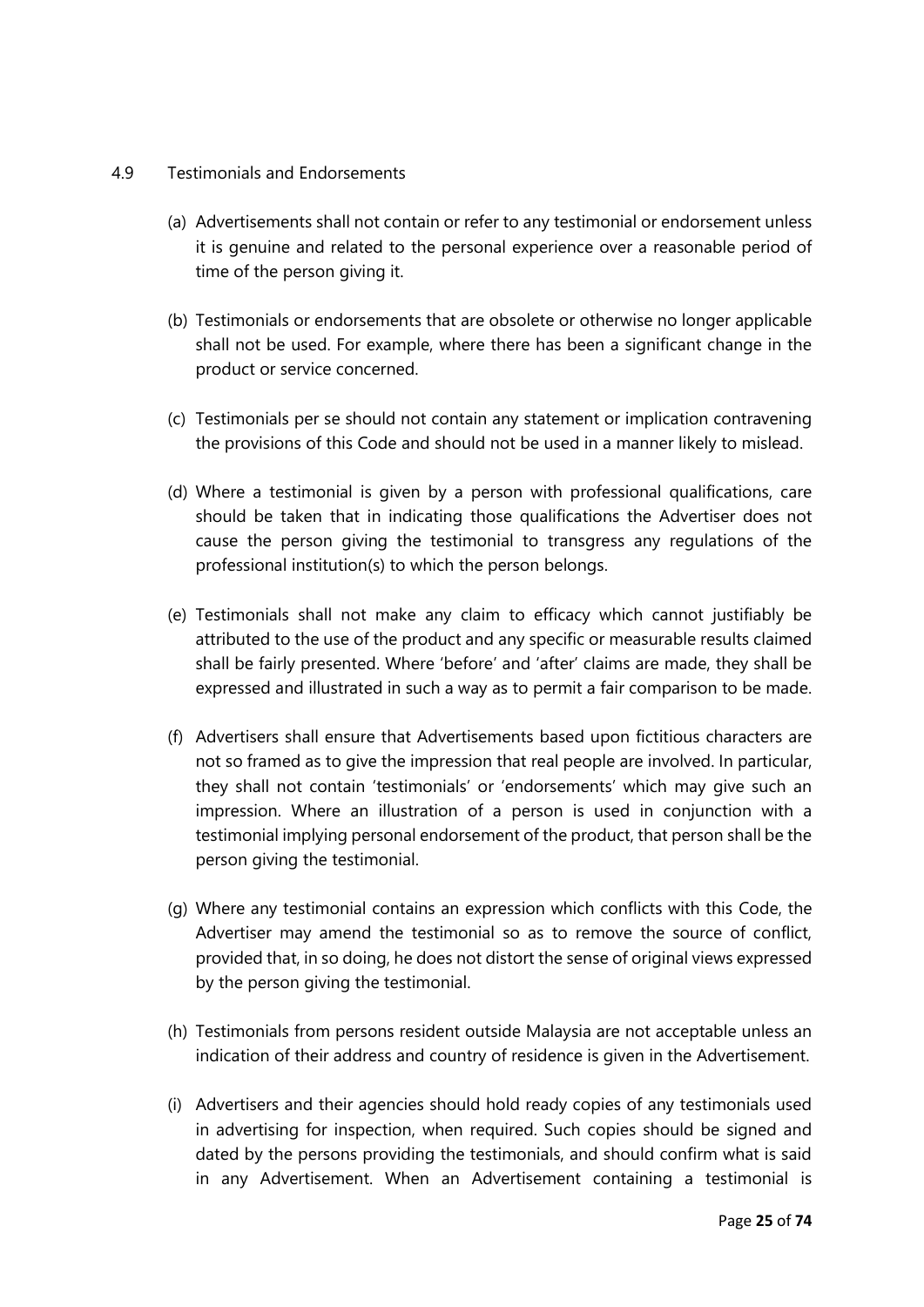submitted for the first time, a copy of the testimonial statement should accompany the Advertisement, for the recipient's retention.

#### 4.10 Prices

- (a) Any stated price shall be clear and shall relate to the product advertised. Advertisers shall ensure that prices match the products illustrated.
- (b) If the price of one product is dependent on the purchase of another, the Consumers shall be clearly informed.
- (c) Price claims such as 'up to' and 'from' shall not exaggerate the availability of benefits likely to be obtained by Consumers.
- (d) Prices shall be shown as all-in or final prices so as not to leave the Consumer guessing as to the final price payable for the product or service (for example, the price of a flight shall include all compulsory charges (such as sales and service tax, airport tax, airport fee, destination airport taxes etc.). Customers shall have a right to select optional items at their discretion (for example, travel insurance).
- (e) If a product is illustrated, and a price quoted in conjunction with the illustration, Advertisers shall ensure that what is illustrated can be purchased for the price shown.
- (f) If the price quoted does not include the product or service in its entirety, this fact and the additional price for the full product or service shall be clearly stated.
- (g) If a product cannot be purchased without purchasing other product(s) from the Advertiser or promoter, this fact shall be stated with no less prominence than the product itself.
- (h) When a product is being advertised, or promoted as to be sold at a discount (or similar description such as a bargain), it shall be an actual discount i.e. price is lower than normal for a specific time period and shall comply with any relevant guidelines issued by the Ministry of Domestic Trade and Consumer Affairs.
- (i) All quoted prices in Advertisements shall include non-optional taxes, duties, fees and charges that apply to all or most buyers including taxes in accordance with published laws. If a tax, duty, fee or charge cannot be calculated in advance, for example, because it depends on the Consumer's circumstances, the Advertisement shall make clear that it is excluded from the advertised price and state how it is calculated.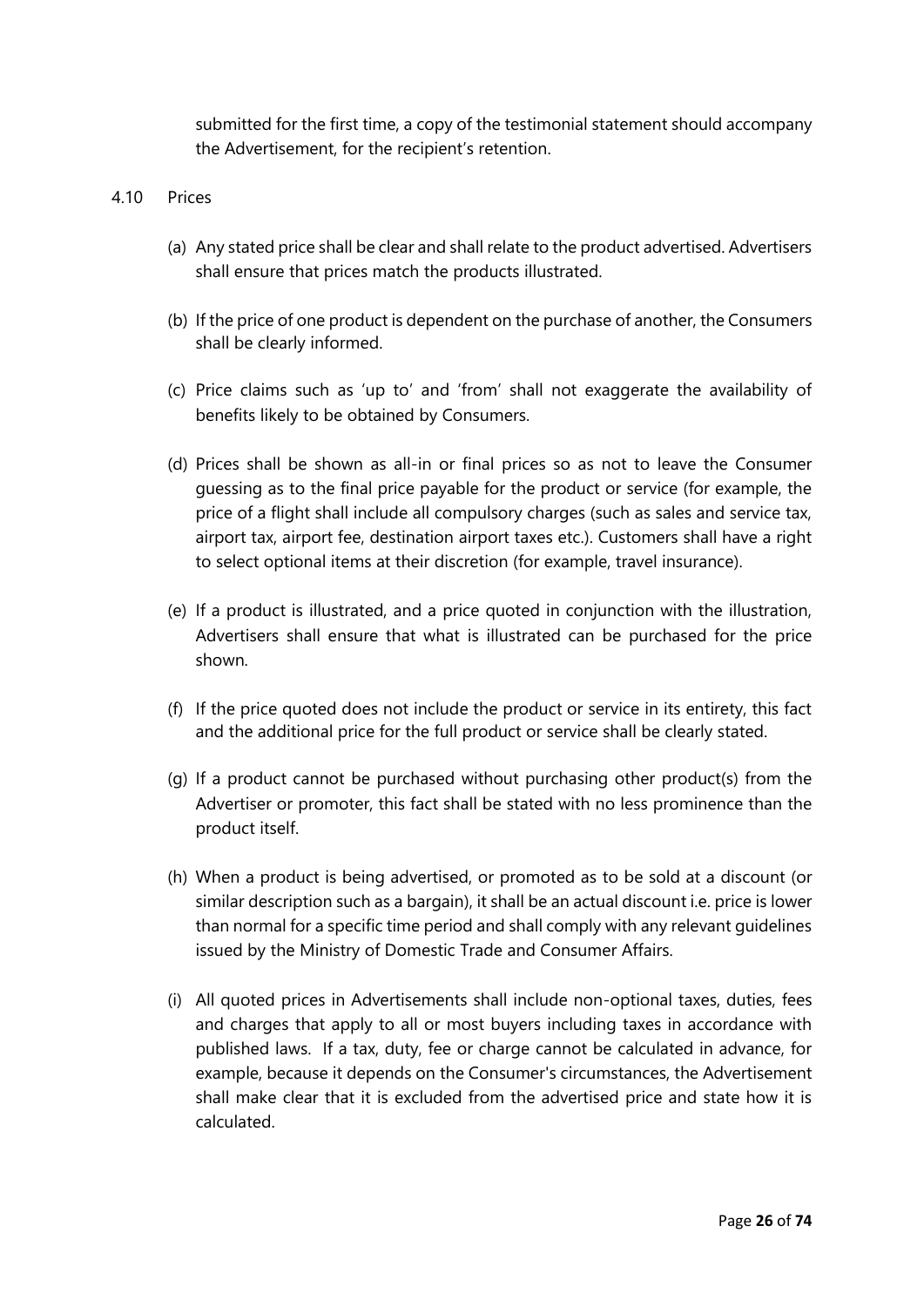- (j) Advertisements that quote instalment costs shall state the total price of the advertised product or service and the instalment frequency as clearly as the cost of individual instalments.
- (k) Advertisers shall clearly direct Consumers to a specific reference for the full terms and conditions of the sale.
- 4.11 Free Offers
	- (a) In making a free offer conditional on the purchase of other items, Consumers' liability for any costs shall be made clear in all material featuring the offer.
	- (b) An offer shall be described as free only if Consumers pay no more than the:
		- i. Current public rates of postage.
		- ii. Actual cost of freight or delivery.
		- iii. Costs, including incidental expenses, or any travel involved if Consumers collect the offer.
		- iv. Other ancillary fees which shall be clearly communicated.
	- (c) Exaggerating the availability of the number of free products or services as part of the free offer to induce Consumers to purchase ancillary items shall not be permitted (for example, airlines offering 'one million tickets' free where there is no mechanism for the Consumer to know actual availability of free seats at the time a purchase is done, or when the product no longer is "free").

#### 4.12 Availability of Products

- (a) Advertisements shall not be electronically disseminated unless the Advertiser has reasonable grounds for believing that the Advertiser can supply the demand likely to be created by his advertising.
- (b) In particular, no attempt shall be made to use the advertising of unavailable or nonexistent products as a means of assessing likely public demand, should such a product be offered in the future.
- (c) Where it becomes clear that an advertised product is not available, (in circumstances where the public are not likely to assume from advertising its ready availability) immediate action shall be taken to ensure that further Advertisements for the products are promptly amended or withdrawn.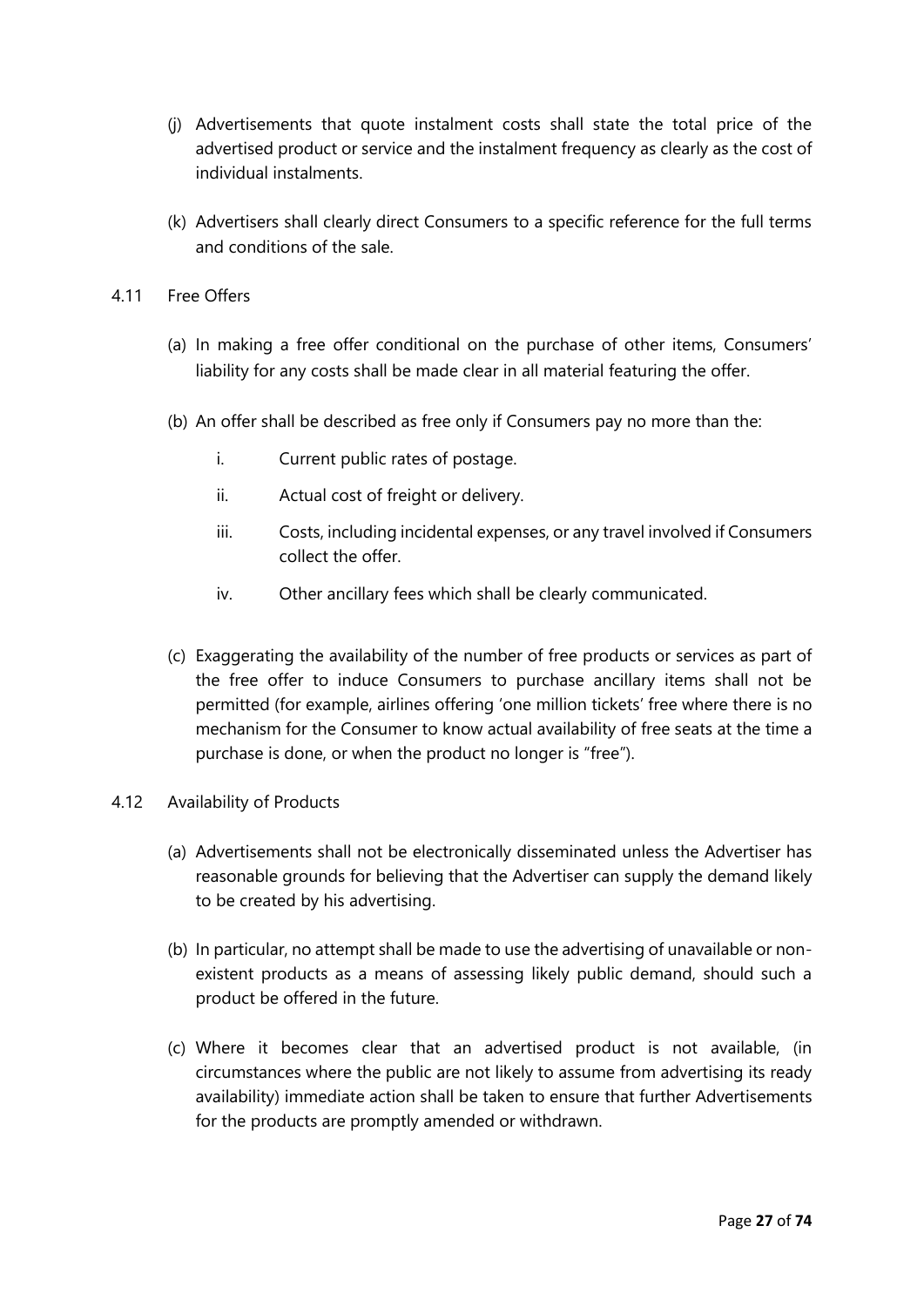- (d) Advertisers shall not use the technique of switch selling. They shall not market a product at specific prices, which their sales staff refuse to show the advertised product, refuse to take orders for it or refuse to deliver the advertised product within a reasonable time or demonstrate a defective sample of it to promote a different product.
- (e) Advertisements shall not falsely claim that the Advertiser is about to stop trading or move premises. They shall not falsely state that a product or service, or the terms on which it is offered, shall be available only for a very limited time to deprive Consumers of the time or opportunity to make an informed choice.
- (f) Advertisements shall not mislead Consumers about market conditions or the possibility of finding the product or service elsewhere to induce Consumers to buy the product or service at conditions less favourable than normal market conditions.

#### 4.13 Guarantees

- (a) The word 'guarantee' shall not be used in any way that could diminish Consumers' legal rights. Substantial limitations shall be spelt out in the Advertisement.
- (b) The full terms of the guarantee as well as the remedial action open to the Consumer shall be clearly stated in the Advertisement or shall be made available for review by the Consumer before committing to purchase. Any substantial limitations shall also be stated in the Advertisement.
- (c) The period of any guarantee shall be clearly stated in the Advertisement.
- (d) The word 'guarantee' shall refer to the mandatory requirement that goods and services supplied must be guaranteed in respect of consumer satisfaction and quality.

#### 4.14 Denigration

Advertising Content shall not attack, discredit, or denigrate any person, product or service, Advertiser or Advertisement or a trademark, trade name or other distinguishing mark, or seek to bring them into public contempt or ridicule.

#### 4.15 Imitation

Advertisements shall not be similar in general layout, copy, slogans, visual presentation, music or sound effects to other Advertisements or promotions as to be likely to mislead or confuse the Consumer pursuant to the *Copyright Act 1987*.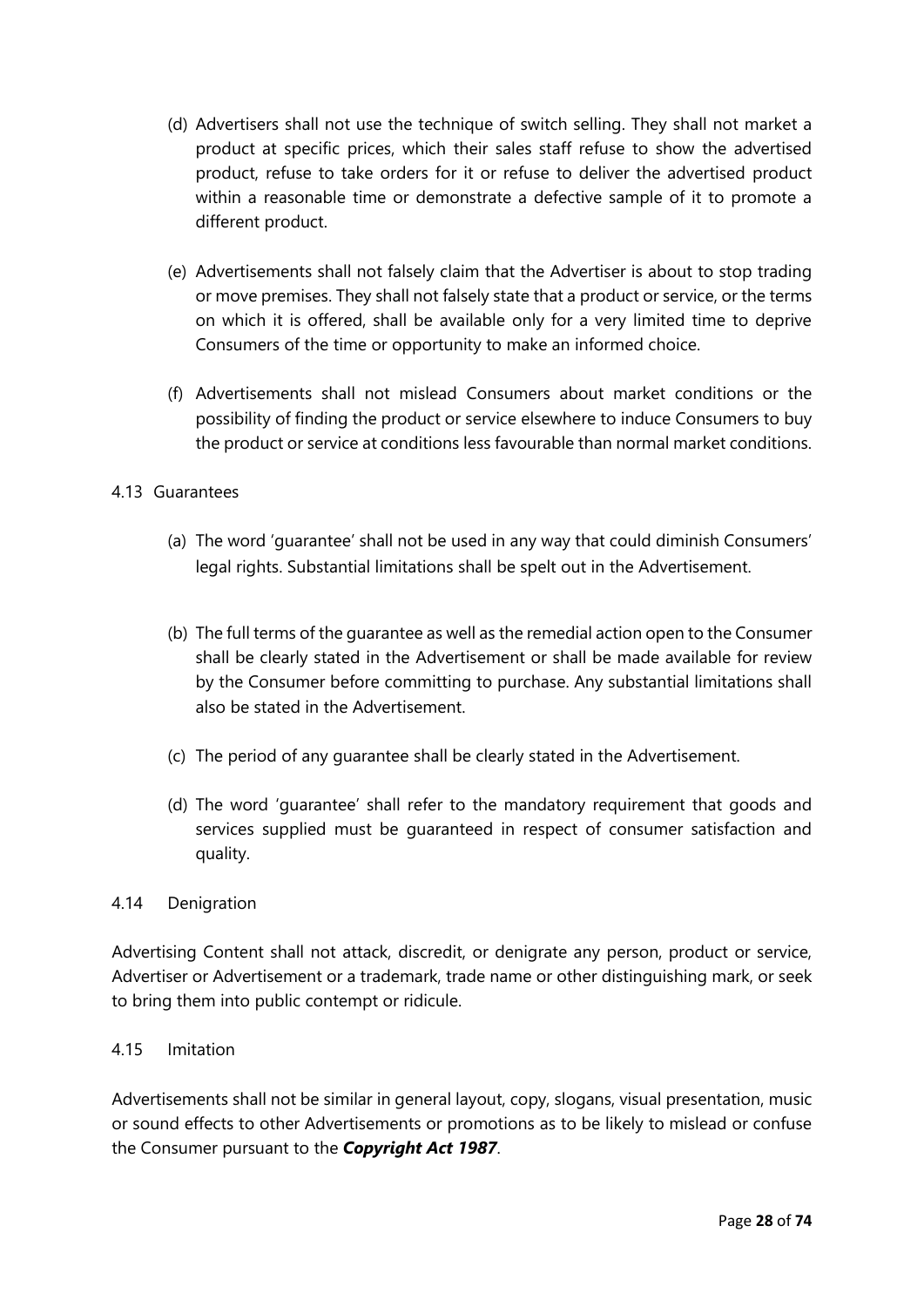#### 4.16 Unacceptable Products and Services

Advertisements for products or services that are prohibited under any laws/regulations currently existing in Malaysia are unacceptable. This shall include but is not limited to the items in Appendix II.

- (a) Advertisements shall not contain anything that is illegal or might incite anyone to break the law nor should they appear to condone or lighten the gravity of illegal activities.
- (b) Advertisements shall not contain anything that contravenes the ethical code of recognized professional bodies in Malaysia.
- (c) Advertisements shall consider the suitability of its products and services, Content, context, and audience especially with regards to the protection of Young Children.

#### **5.0 Indirect Advertising and Product Placements**

5.1 An Advertisement for an acceptable product or service shall be unacceptable in the event a significant effect would be to publicise indirectly an unacceptable product or service.

5.2 "*Product Placements*" are allowed but products and services that are specifically banned are not allowed except where it is incidentally shown.

#### **6.0 Identifying Advertisers and Recognising Advertisements**

6.1 Advertisers, online publishers, broadcasters, and owners of other electronic media shall ensure that Advertisements including lead-in ads are designed and presented in such a way that it is clear that they are Advertisements. The use of Virtual Influencers in Advertisements must be disclosed to consumers to ensure that they are not misled into believing that they are interacting with a real human being.

6.2 Advertisements or Marketing Communications by way of features, announcements or promotions that are disseminated in exchange for a payment or other reciprocal arrangement should comply with this Code if their Content is controlled by the Advertisers. Such Advertisements or Marketing Communications should also be clearly identified as such so as not to mislead Consumers.

6.3 Advertisements or Marketing Communications include the involvement of third parties under a commercial arrangement to do product or service reviews, endorse or provide testimonials about Advertisers' products or services. Such Advertisements or Marketing Communications, which may include those on their social media platforms, shall be clearly disclosed as being done in exchange for payment in cash or some other reciprocal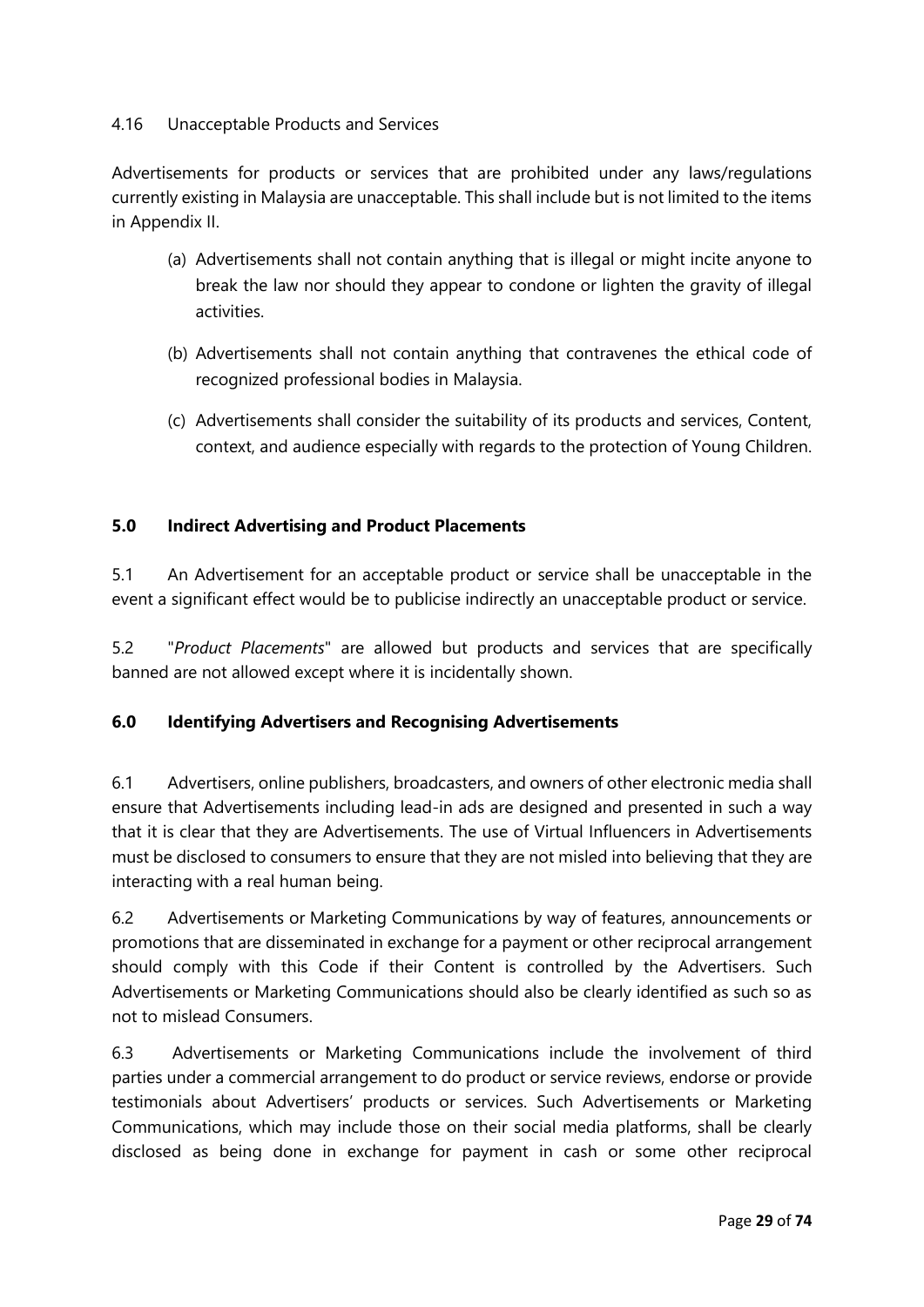arrangement in lieu of cash. In particular, such Advertisements or Marketing Communications should adhere to the following:-

- (a) Disclosures should be placed with the endorsement content itself and use an upfront label that must first be noticed and then understood, for example 'Advertisement', 'Advertisement Feature', 'Ad', 'Sponsored' and the like;
- (b) Avoid using vague or confusing terms like "sp," "spon," or "collab," or stand-alone terms like "thanks" or "ambassador," as well as other abbreviations and shorthand, which may confuse the public or consumers;
- (c) Disclosures should be in the same language as the endorsement itself;
- (d) If an endorsement is made in a video, the disclosure should be in the video itself and not just in the description uploaded with the video;
- (e) If an endorsement is in a live stream, the disclosure should be repeated periodically so viewers who only see part of the stream will get the disclosure.

6.4 Where paid-for space, material or programming is in the style of the normal editorial, material or programming, whether paid for by the same or different advertisers, particular care is needed to ensure that no part can be mistaken for the normal editorial, material or programming matter. Any paid-for space used during news programmes shall be required to include disclaimers or notifications, whether in the form of a pop-up or push notifications and crawlers or other clear ways to indicate that the segment is paid.

#### **7.0 Children and Advertising**

7.1 Special care and attention is to be administered to Children featured in Advertisements as well as advertisements targeted at Children. Advertisements addressed to or targeting Children shall not exploit their credulity, loyalty, vulnerability or lack of experience. It shall be made easy for Children to exercise appropriate judgement towards the size, characteristics and performance of advertised products and to distinguish between real-life situations and fantasy provided it is not likely to mislead or to be taken as a positive claim to superior or superlative status.

7.2 Children are not a homogeneous group but have varying levels of maturity and understanding. Care needs to be taken that the product advertised, and style of Advertisement are appropriate for the audience to whom it is primarily directed. Advertisers are required to comply with the following principles:

(a) The use of Children is not encouraged unless the products advertised are relevant to them or except in the context of promoting safety for the Children.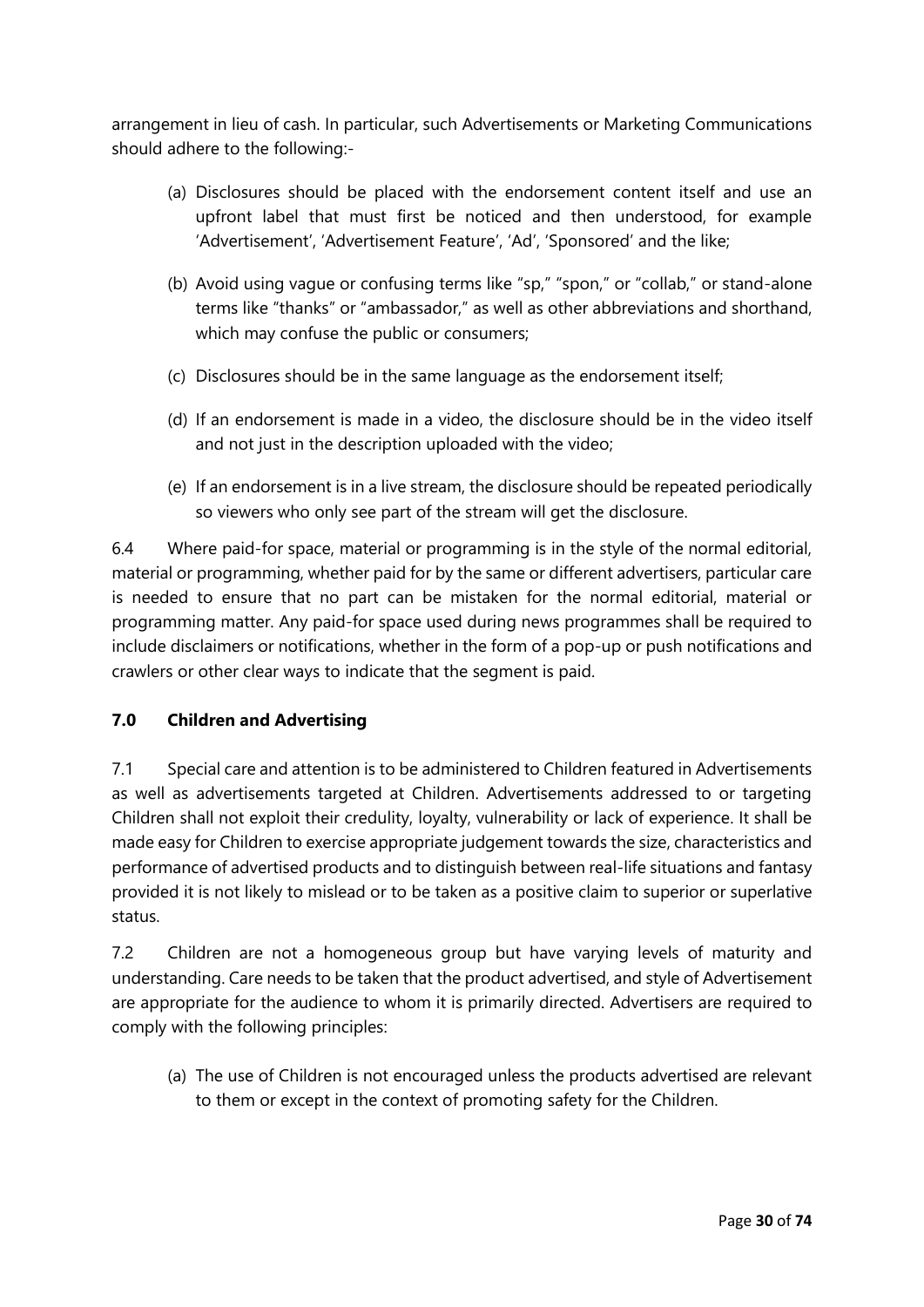(b) Advertisements addressed to Children or likely to be seen by them, shall not contain anything whether an illustration or otherwise, which result in harming them physically, mentally, or morally:

i) Children shall not be encouraged to enter strange places or talk to strangers.

ii) Children shall not be shown in hazardous situations or behaving dangerously except to promote safety. Children shall not be shown unattended in street scenes unless they are old enough to take responsibility for their own safety.

iii) Children shall not be shown using or being in close proximity to dangerous substances or equipment without direct adult supervision.

- (c) Children shall not be encouraged to copy practices that might be unsafe for a child.
- (d) Advertisements shall not include a direct exhortation to Children to buy or hire a product or service or to persuade their parents, guardians, or other persons to buy or hire a product or service for them.
- (e) If it includes a price, an Advertisement for a Children's product or service shall not use qualifiers such as "only" or "just" to make the price seem less expensive.
- (f) For products sold which contain special gifts or toys, the presence of such gifts or toys associated with such products shall not overshadow the products sold as to not be deceptive on the product being sold.
- (g) Advertisements pertaining to activities of a society or club for Children shall be that of a club or society that is properly supervised, and its activities are structured for Children.
- (h) In any situation where Children are projected, careful consideration shall be given for their safety. They shall not be shown in hazardous situations or behaving dangerously in the home or outside except to promote safety.
- (i) Advertisements targeted at Children shall not promote a lifestyle that is promiscuous or that denigrates or is detrimental to family values.
- (j) Advertisements shall not condone or encourage practices that are detrimental to Children's health.
- (k) Advertisements shall not condone or encourage bullying.
- (l) Advertisements shall not portray or represent Children in a sexual way either directly or indirectly.
- (m) Advertisements shall not imply that Children are likely to be ridiculed, inferior to others, less popular, disloyal or have let someone down if they or their family do not use a product or service.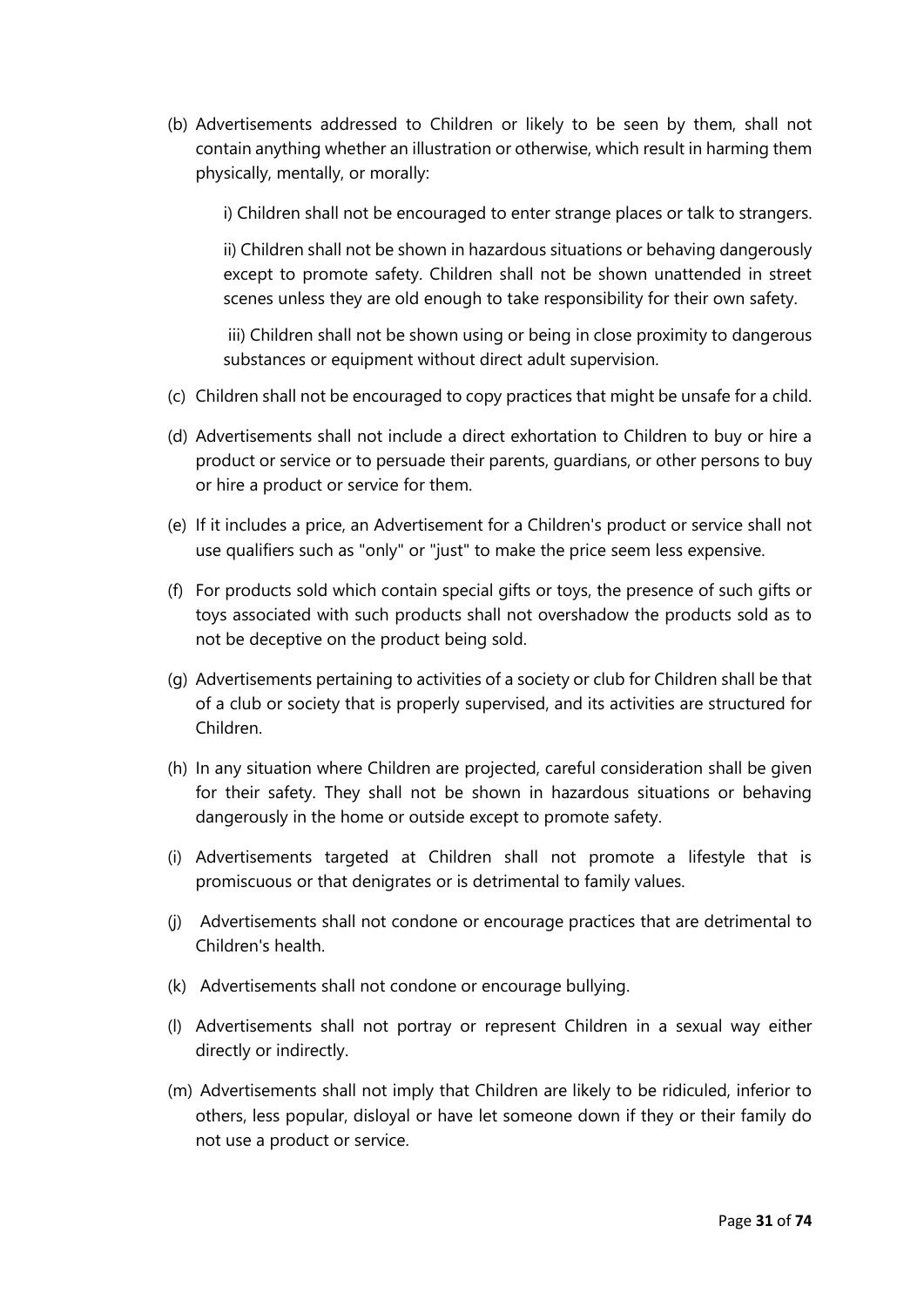- (n) Child actors may feature in Advertisements, but care shall be taken to ensure that those Advertisements neither mislead nor exploit Children's inexperience, credulity or sense of loyalty.
- (o) Advertisements shall not exaggerate what is attainable by an ordinary child using the product being advertised.
- (p) Advertisements shall not exploit Children's susceptibility to charitable appeals and shall explain the extent to which their participation will help in any charity-linked promotions.
- (q) Advertisements shall not actively encourage Children to make a nuisance of themselves to parents or others and shall not undermine parental authority.
- (r) Advertisements shall not include a direct exhortation to Children to buy an advertised product or persuade their parents or other adults to buy an advertised product for them.
- (s) Advertisements that contain a direct exhortation to buy a product via a directresponse mechanism shall not be directly targeted at Children. Direct-response mechanisms are those that allow consumers to place orders without face-to-face contact with the Advertiser.
- (t) Advertisements shall make clear that adult permission is required if a prize or an incentive might cause conflict between a Child's desire and a parent's, or other adult's, authority.
- (u) Advertisements shall contain a prominent closing date if applicable.
- (v) Advertisements shall not exaggerate the value of a prize or the chances of winning it.
- (w) Marketing promotions that require a purchase to participate and include a direct exhortation to make a purchase shall not be addressed to Children.
- (x) Any marketing promotions which lead to a use of an additional product, service application (whether via digital or not) that may require additional payment shall be stated upfront during the promotion.
- (y) Adult permission shall be obtained before Children are committed to buying complex or costly products (such as electronic based items, branded products etc.).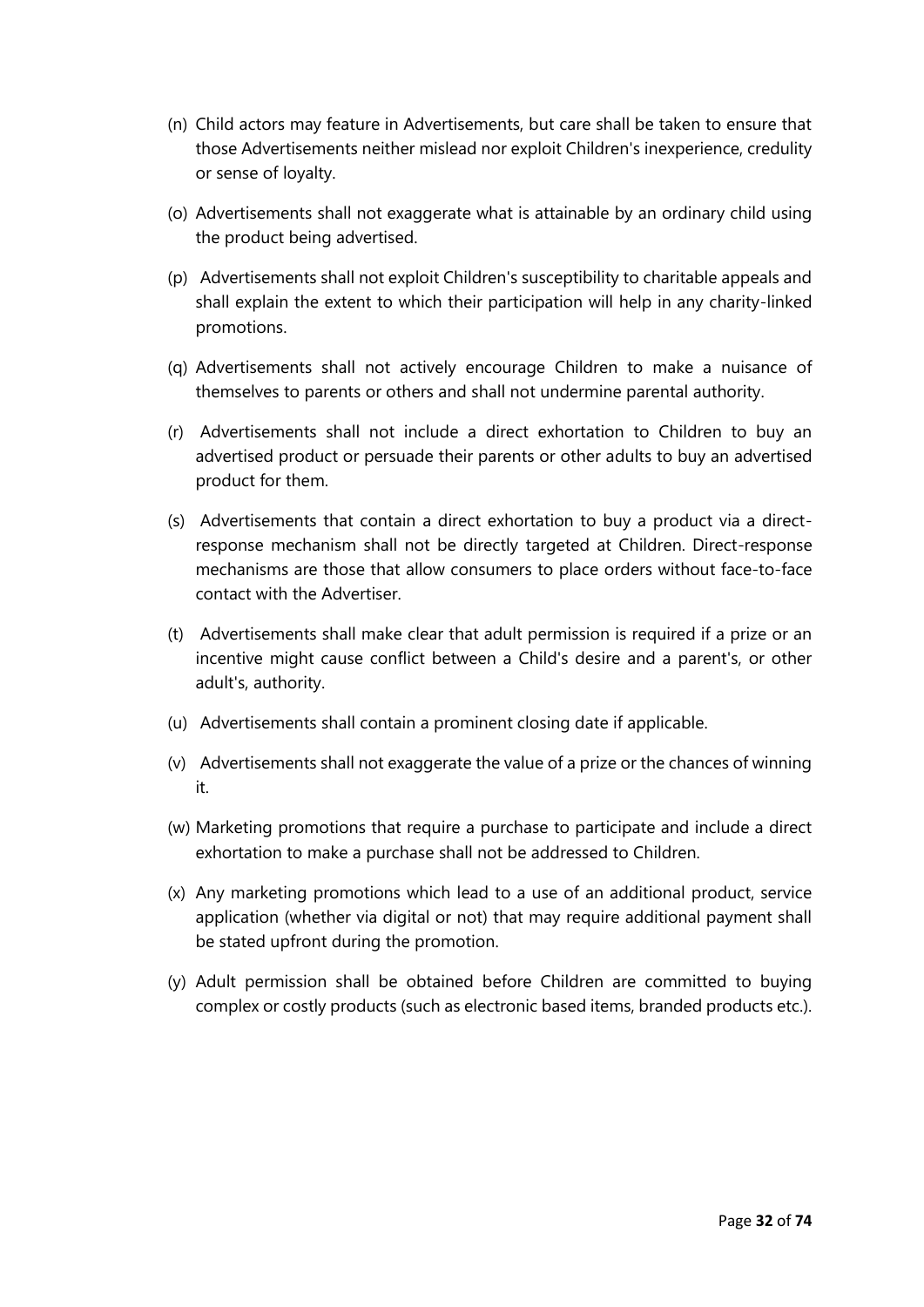#### **8.0 Other Specific Advertisements**

- 8.1 Advertisements on Medical Products, Treatments & Facilities
	- (a) Advertisements on medicines, remedies, appliances, skill and services relating to diagnosis, prevention and treatment of diseases or conditions affecting the human body including but not limited to slimming products and services, are under the authority of the Medicine Advertisements Board (L.I.U), Ministry of Health Malaysia All Advertisements shall comply with the requirements under the *Medicines (Advertisement & Sale) Act 1956***,** *Medicine Advertisements Board Regulations 1976, Medical Device (Advertising) Regulations 2019* and any other relevant legislation, rules, guidelines and regulations governing the advertisement of medical products, treatments and facilities, including any amendments made to the same.
	- (b) Advertisements relating to medical matters and sale of substances recommended as a medicine are prohibited without the approval of the L.I.U, Ministry of Health Malaysia.
- 8.2 Pesticide Advertisements

Advertisements on pesticides are under the authority of the Pesticide Board and Ministry of Agriculture and Food Industries. All Advertisements shall comply with the requirements under the *Pesticides Act 1974***,** *Pesticides (Advertisement) Regulations 1996*, and any other relevant legislation, rules, guidelines and regulations governing the advertisement of pesticides, including any amendments made to the same.

8.3 Food and Beverage

Advertisements relating to food and beverage products that claim therapeutic or having prophylactic qualities shall be subject to prior screening. All Advertisements shall comply with the requirement in the *Food Act 1983. Food Regulations 1985***,** *Food Advertisement Regulations 2014* and any other relevant legislation, rules, guidelines, and regulations governing the advertisement of food and beverages, including any amendments made to the same.

8.4 Direct Sales & Prohibition of Pyramid Schemes

All Advertisements relating to Direct Sales and Pyramid Schemes shall comply with the *Direct Sales and Anti-Pyramid Scheme Act 1993* which governs direct sales and the prohibition of pyramid schemes and any other relevant legislation, rules, guidelines, and regulations governing the advertisement of Direct Sales and Pyramid Schemes, including any amendments made to the same.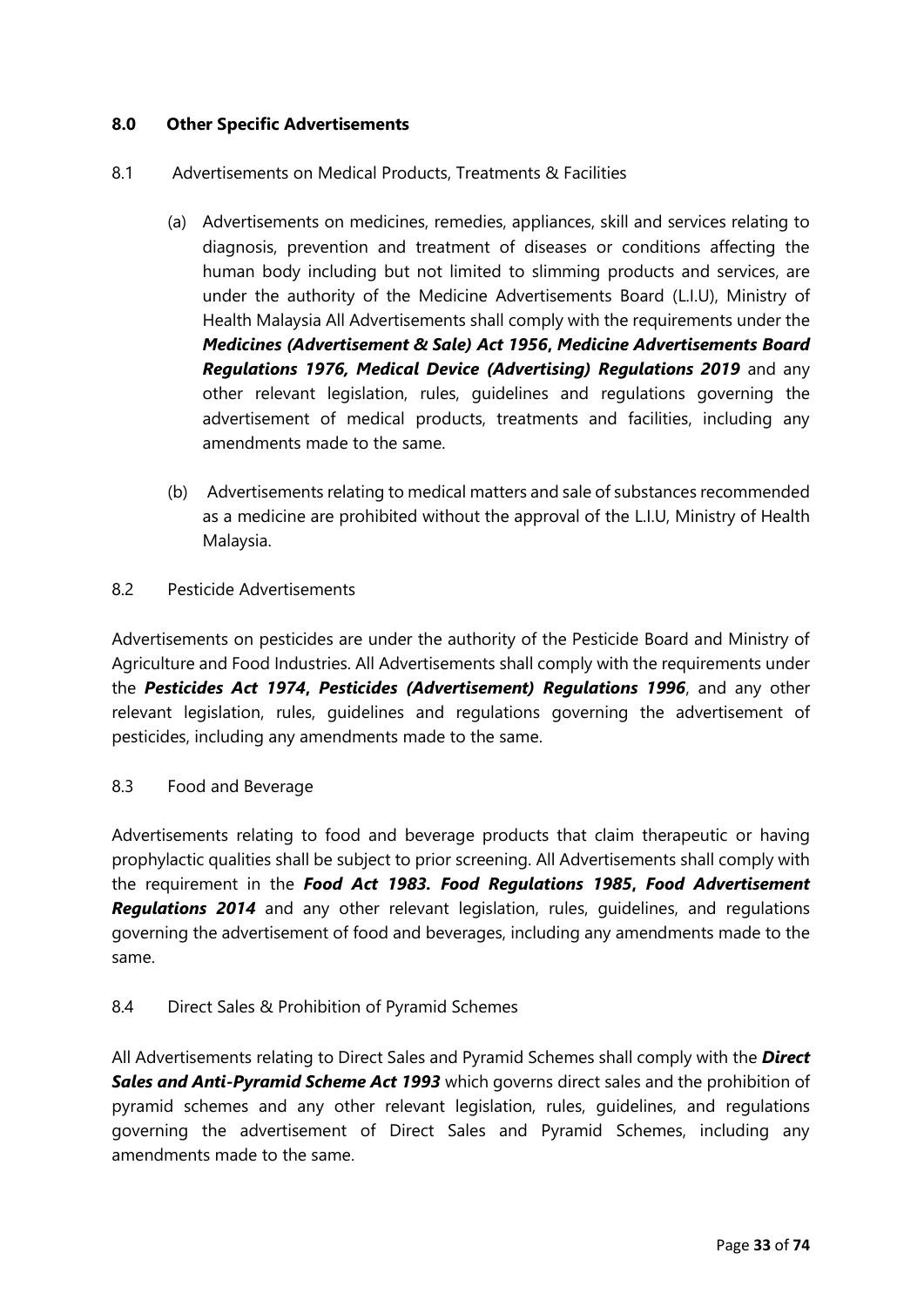#### 8.5 Intoxicating Liquor

For the purposes of this part, 'intoxicating liquor' is defined under subsection 2(1) of the **Customs Act 1967**. This paragraph shall apply to Advertisements of intoxicating liquor communicated over electronic medium based in Malaysia. However, Advertisements of intoxicating liquor are not allowed to be communicated over television, radio and public digital platforms i.e. out-of-home advertising. Any references to the Customs Act 1967 will include any subsequent amendments made to the said Act.

Advertisements of intoxicating liquor shall comply with the requirements under the Food Act 1983, Food Regulations 1985 and any other relevant legislation rules, guidelines and regulations governing the advertisement of intoxicating liquor, including any amendments made to the same. Advertisements of intoxicating liquor shall abide by the following :-

- (a) Advertisements of intoxicating liquor shall not:
	- (i) feature any person below 21 years of age;
	- (ii) promote excessive consumption;
	- (iii) emphasize the stimulant, sedative, or tranquillizing effects of any intoxicating liquor;
	- (iv) be presented as preferable because of their high alcohol content or intoxicating effect. However, such Advertisement may include factual information about the alcoholic strength of the intoxicating liquor but this shall not be the dominant theme of the Advertisement;
	- (v) give the general impression that a drink is being recommended mainly for its intoxicating effect;
	- (vi) challenge or dare people to consume intoxicating liquor;
	- (vii) be based on a dare or impute any failing to those who do not accept the challenge of a particular drink;
	- (viii) encourage irresponsible or excessive or rapid consumption of intoxicating liquor;
	- (ix) portray consumption of intoxicating liquor as the main reason for the success of any personal relationship or social event;
	- (x) portray consumption of intoxicating liquor is necessary for social success or acceptance;
	- (xi) suggest that consumption of intoxicating liquor can overcome boredom, loneliness or other problems;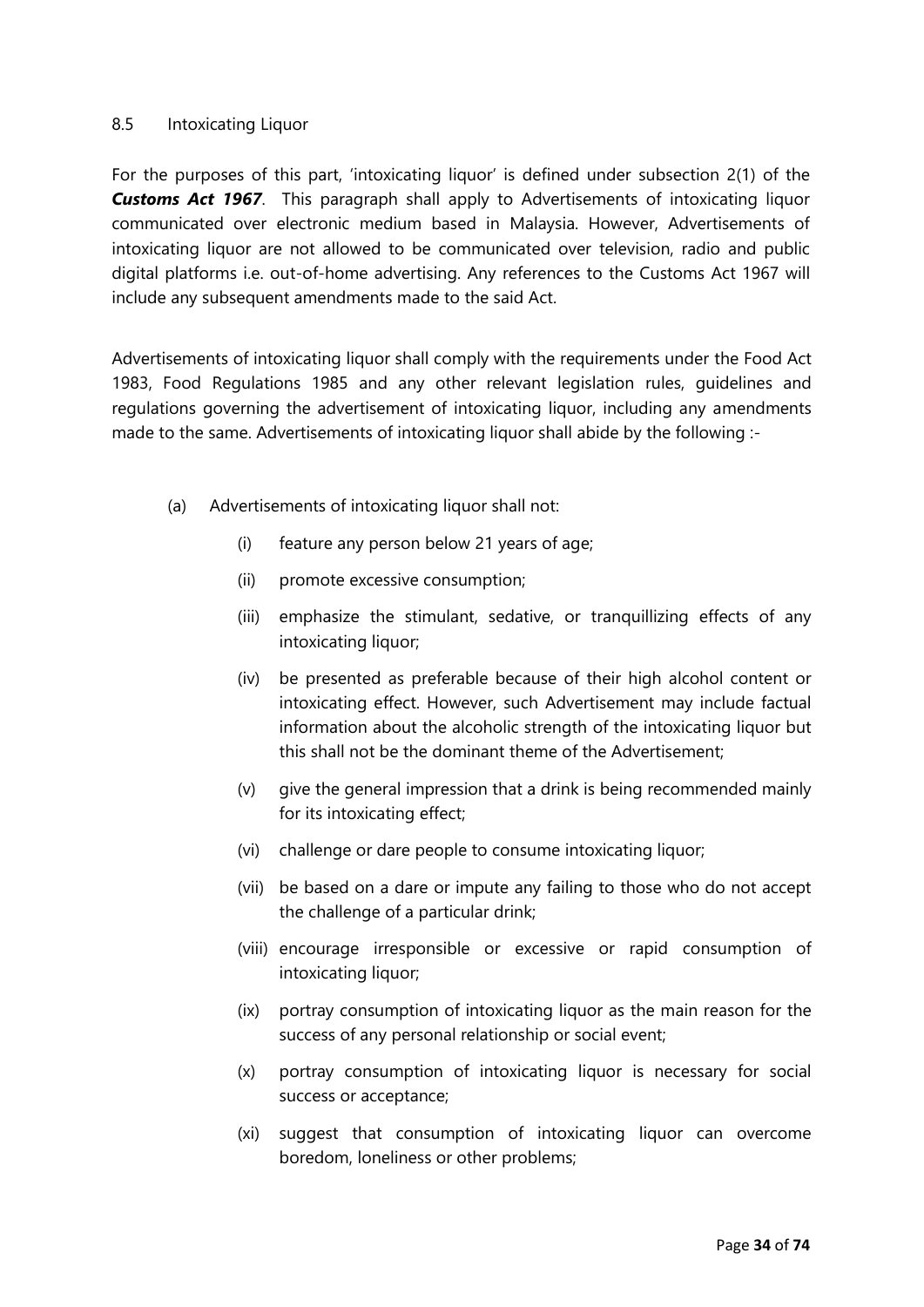- (xii) suggest that intoxicating liquor has therapeutic qualities or can enhance mental, physical or sexual capabilities, popularity, attractiveness, masculinity, femininity or sporting achievements;
- (xiii) exploit those who are especially vulnerable because of age, inexperience or any physical, mental or social incapacity;
- (xiv) promote driving while intoxicated; and
- (xv) depict activities or locations where consumption of intoxicating liquor would be unsafe or unwise. In particular, such Advertisements shall not associate the consumption of intoxicating liquor with operating machinery, driving, any activity relating to water or heights, or any other occupation that requires concentration in order to be done safely.
- (b) Advertisements of intoxicating liquor shall:
	- (i) include a clearly visible disclaimer stating that the Advertisement is intended "strictly for non-Muslims aged 21 and above only";
	- (ii) include clearly visible responsible drinking messages; and
	- (iii) only feature people who are non-Muslims aged 25 and above and reasonably appear to be and are being portrayed as over 25 years of age.
- (c) Reasonable efforts shall be made to ensure Advertisements of intoxicating liquor are not targeted at Muslims and any person below 21 years of age.

This paragraph, in addition to the advertising service industry self-regulation system, serves as a guide towards upholding the standards expected of the advertising service industry in a practical and commercially feasible manner and at the same time keep updated with the trends while respecting, protecting, and promoting those interests of minority and/or marginalised groups. Whilst this paragraph is relating to Advertisement of intoxicating liquor, there is no issue with corporate advertising and/or commercials relating to other products/services by intoxicating liquor companies.

8.6 Cosmetic Products

All Advertisements relating to cosmetic products shall comply with the *Guidelines for Control of Cosmetic Products in Malaysia* **and** *Guideline for Cosmetic Advertisement* as published by the National Pharmaceutical Regulatory Agency (NPRA), Ministry of Health Malaysia and any other relevant legislation, rules, guidelines and regulations governing the advertisement of cosmetic products, including any amendments made to the same.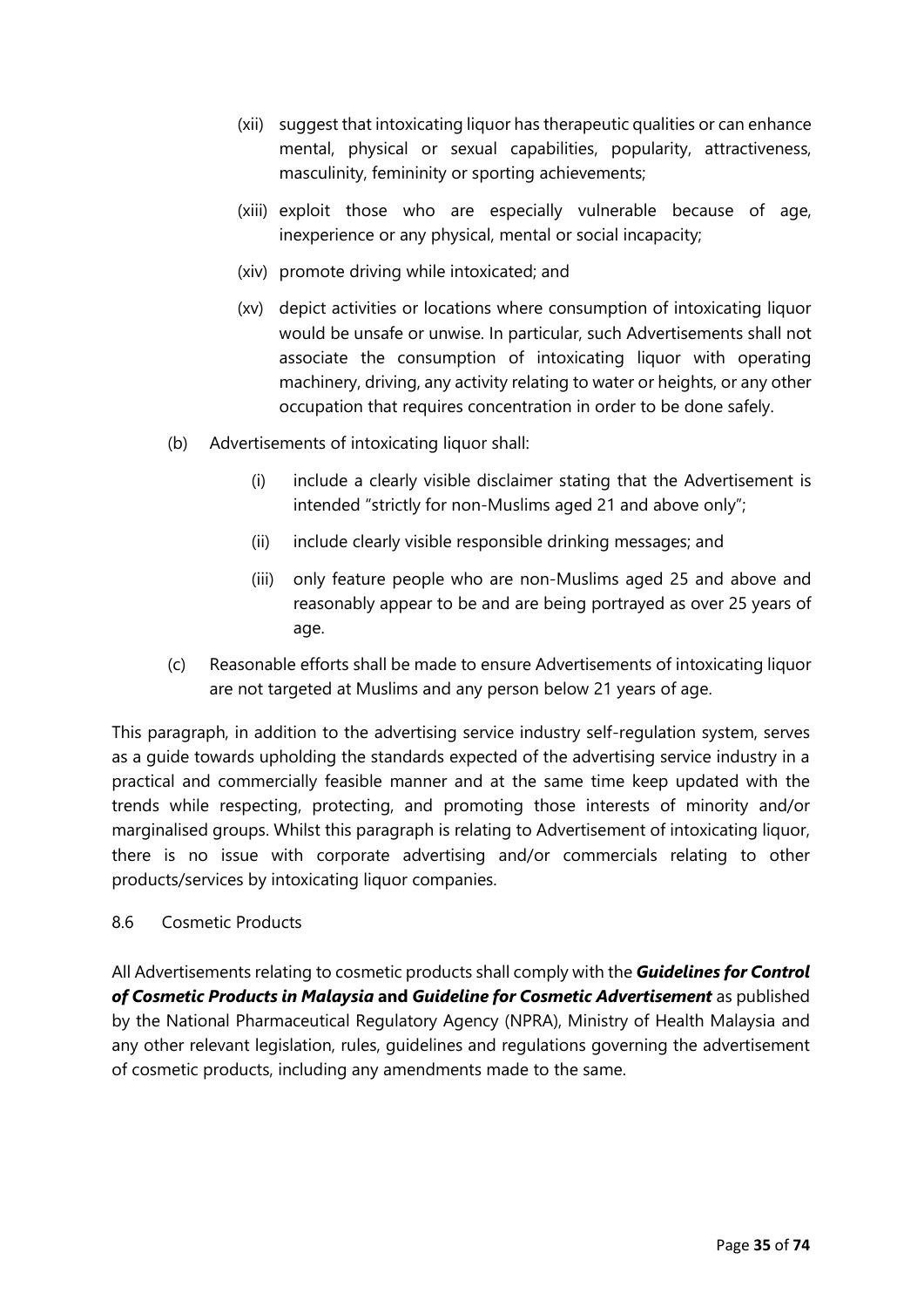#### 8.7 Abuse of Religion

As a general rule, the use of religion in any form of Advertisements shall be prohibited. This is to preserve the sanctity and sensitivities of religion which shall not be exploited for commercial gain or have a tendency to create fear or disharmony among Consumers. By way of example, this will include:

- (a) use of religious authorities, religious departments, clerics or preachers to convey an impression that a certain product is sanctioned by a religious authority;
- (b) use of religious personalities to provide religious testimonials promoting or endorsing products or services;
- (c) use of holy books and/or any religious sources from any religion to associate them to products or services;
- (d) making claims or giving false interpretations of the teachings of any religion that may mislead, create fear or give false promises to Consumers; and
- (e) use of religious descriptions to promote products or services except where the products or services are directly related to religion or where the use of religious descriptions is in compliance with the relevant legislation.

#### **9.0 Financial Products and Services**

9.1 All Advertisers who are advertising or promoting financial products and services shall comply with the *Financial Services Act 2013, Islamic Financial Services Act 2013, Money*  **Services Business Act 2011** and all other legislation, rules, guidelines and regulations governing the advertisement or promotion of financial products and services, including any amendments made to the same.

9.2 Advertisers who are marketing and dealing in Securities shall comply with the *Capital Markets and Services Act 2012*, Division 3 (Advertising Guidelines) of the Prospectus Guidelines.

#### **10.0 Advertisement by a Licensed Gambling or Betting Company**

10.1 For the purpose of compliance, companies which are in the business of gambling and betting, shall adhere to the *Common Gaming Houses Act 1953, Betting Act 1953*, and other relevant legislation, rules, guidelines, and regulations governing the advertisement of gambling and betting including any amendments made to the same.

10.2 Corporate Social Responsibility (CSR) and Public Service Announcements (PSA)

(a) Within the gambling and betting industry, there exists messages with the elements of CSR and public interest messages in the form of PSA. These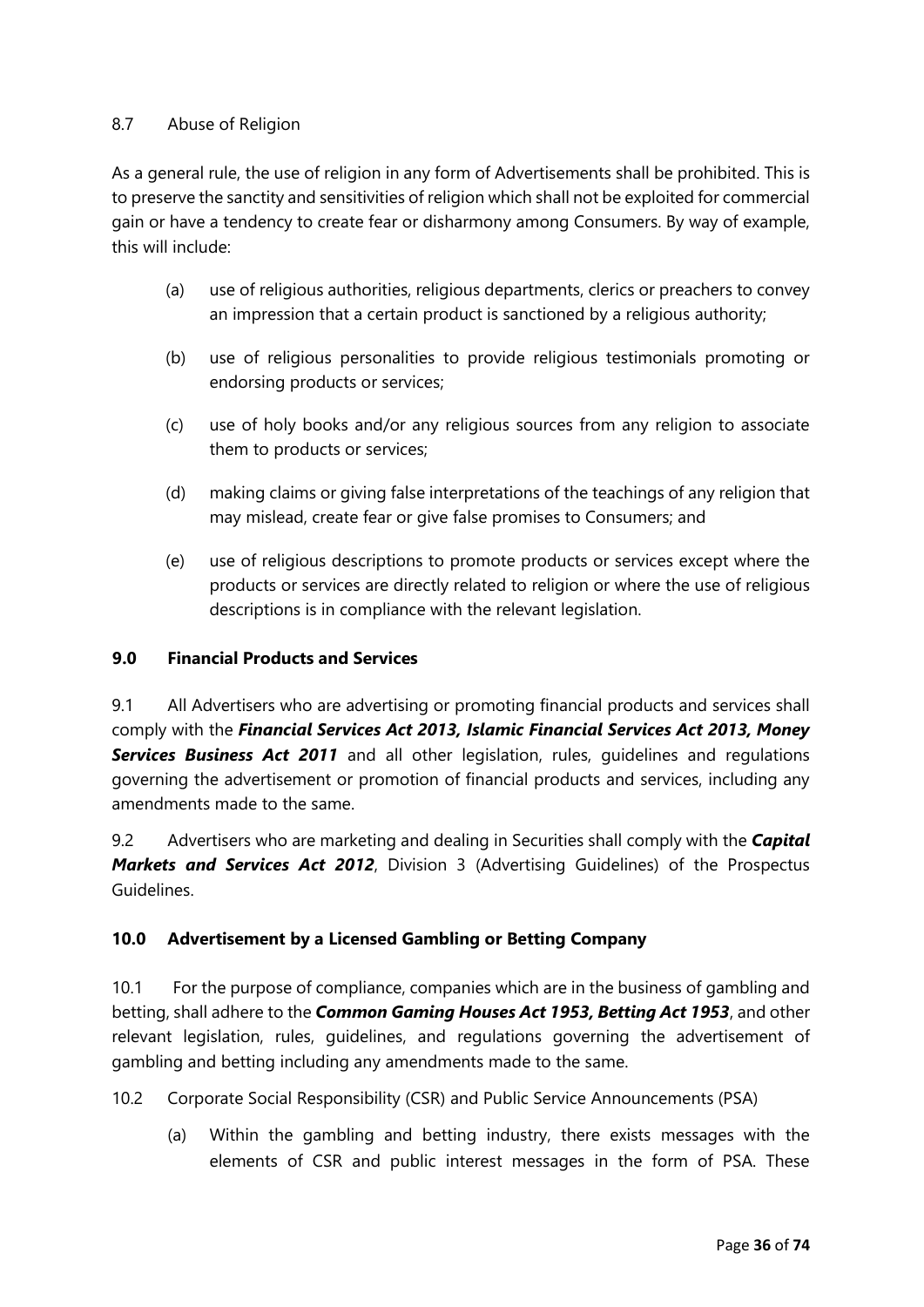messages are allowed to reach out to Consumers and society at large provided that such messages contain either specific information for the benefit of communities or well wishes in relation to festivities or holidays.

(b) Companies that are in the business of gambling and betting are not excluded from its ability to provide messages with the elements of CSR and to produce PSA.

However, such companies are to observe the following guidelines:

- (i) Companies that are in the business of gambling and betting are permitted (with restrictions) to produce CSR and/or PSA messages over the Network or via Digital Media provided always that the messages are brought by an associated charitable or its equivalent entity (hereinafter referred to as "charitable arm") which is clearly different from its parent company.
- (ii) The charitable arm entity shall have its own identity which does not in any way allude to promote and/or portray any relation to the business of gambling and betting other than what it was set up for. The entity shall be clearly identifiable to only promote its charitable activities.
- (iii) The Content produced by the charitable arm shall be clearly done for the sole purpose of providing CSR and/or PSA type messages and therefore any related elements which may lead the messages to the business of its parent company (including but not limited to name, taglines, sound jingles, logos, font, colour and other relatable indicators) on its gambling and betting activities are strictly prohibited.
- (iv) Due care is to be taken for any specific festive greetings via CSR and/or PSA messages whereby the level of appropriateness shall be considered for messages towards communities of different cultures, races and religions among Malaysians. A high level of sensitivity shall be accorded in such cases to avoid misunderstandings and noncompliance to the Code as a whole.
- (v) The charitable arm is also expected to form its own identity in communicating to the public and any related content derived from its parent company shall be neutralized in order to avoid any form of misleading messages and/or identity of the purveyor of such messages.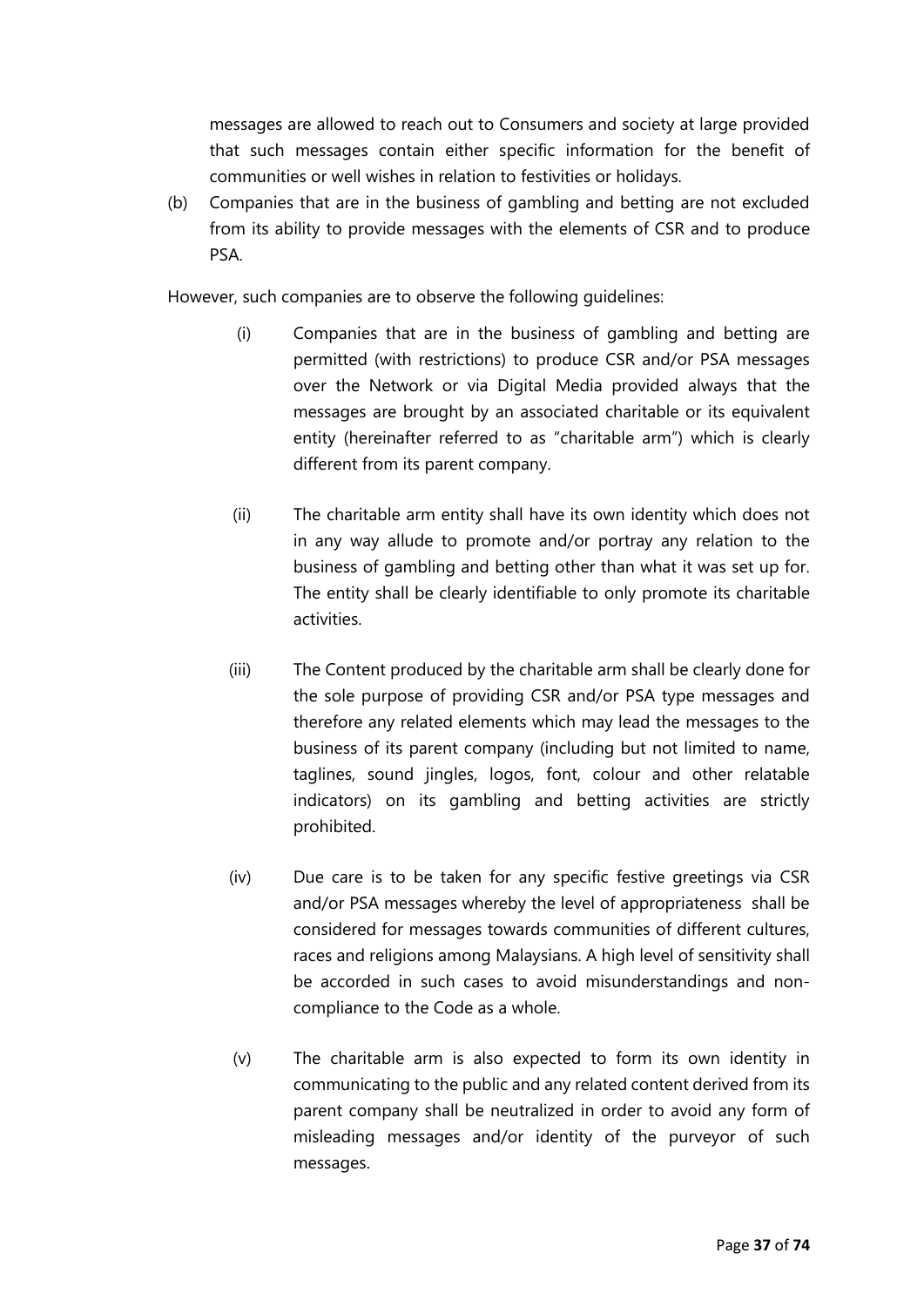# 10.3 Sponsorship

Should a company in the business of gambling and betting were to become a title sponsor of an event held in Malaysia, it is only allowed to promote the event and not directly advertise any elements of its products and/or services related to gambling and betting. In addition to this, said companies shall only use the events' logo and/or charitable arm logo (which is clearly different from its parent company) in any promotional material.

10.4 Examples/Illustrations on Advertisement Cases Related to Gambling Products and Services

# **(a) CSR and/or PSA**

i. A PSA and/or CSR which is **allowed** to be broadcasted by a gambling/betting company by using its charitable arm entity.

Example: "Kids learn a lot from their parents including domestic violence. Domestic violence is child abuse. You can make a difference. This community message is brought to you by ZZZ Foundation. Together we care".

\*ZZZ Foundation is the gambling/betting company's charitable arm.

ii. A PSA and/or CSR online content which is **allowed** to appear by a gambling/betting company by using its charitable arm entity's logo.

Example: 1 in 10 persons are exposed to cybercrime. Stop being a victim. Think before you click. This message is brought to you by



\*the logo used is the logo of a gambling/betting company's charitable arm and NOT of the product".

iii. A PSA and/or CSR broadcasted which is **forbidden** by a gambling / betting company by using its own name.

Example: "Help stop cyber bullying. You can save a life. This reminder is from XZX."

\*XZX is a gambling/betting company.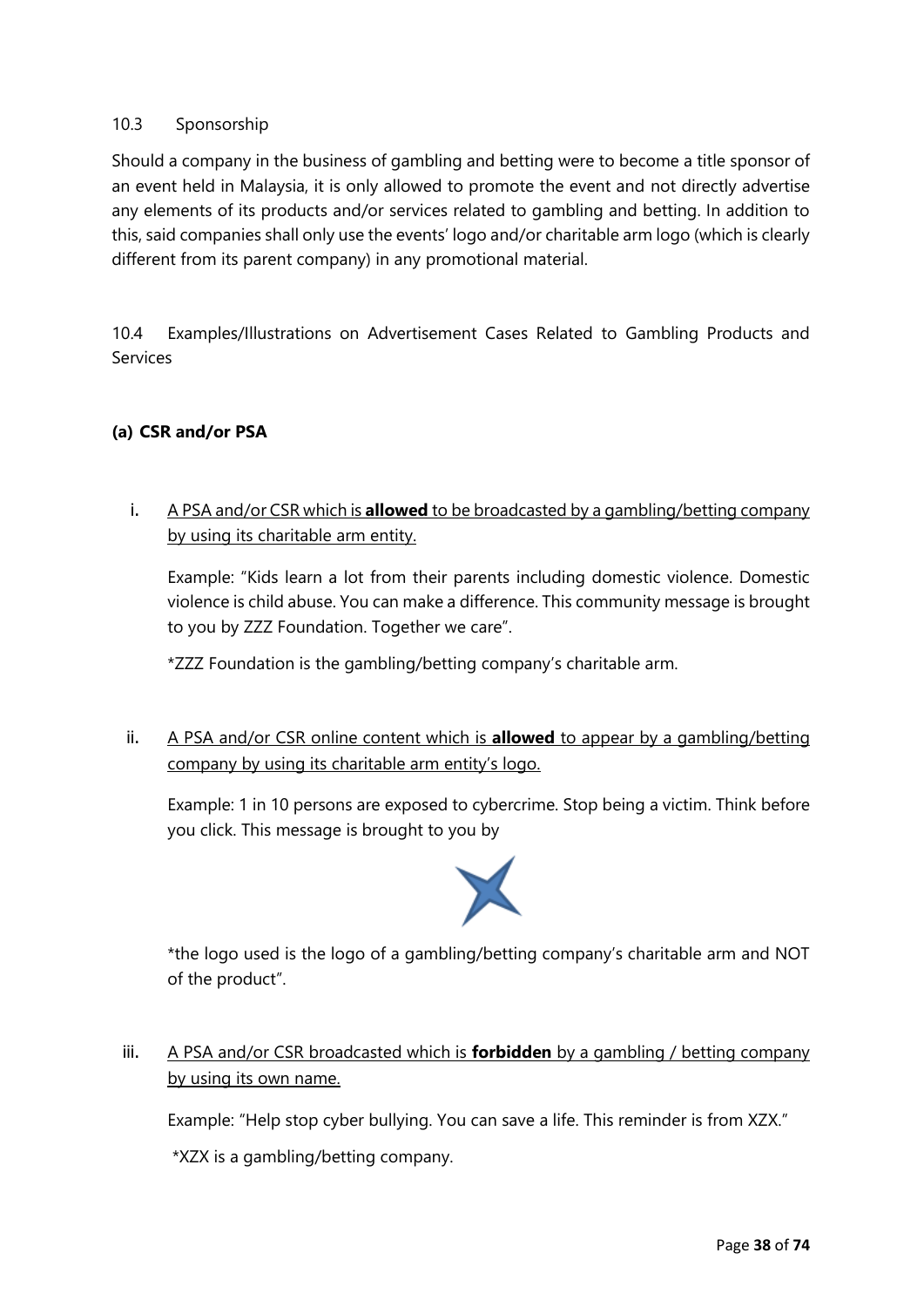iv. A PSA and/or CSR broadcasted for specific festive greetings which is **forbidden** by a gambling/betting company where due care should be accorded.

Example: "Wishing Happy Eid Mubarak to all Muslims around the world. This message is brought to you by ZZZ Foundation".

\*ZZZ Foundation is gambling / betting company's charitable arm.

v. A PSA broadcasted on air or online content which is **forbidden** by gambling/betting company by using its charitable arm name, gambling/betting company official's jingle and gambling/betting company official's taglines.

#### Example:

Message: All that I am, or hope to be, I owe to my angel mother. (Intro with gambling/betting company official's jingle)

Tagline: Go for It

Charitable arm name: ZZZ Foundation

\*ZZZ Foundation is a gambling/betting charitable arm, **however** since the PSA's message uses the corporate tagline and jingle, it is not allowed.

# **(b) Sponsorship**

i. A sponsorship broadcasted on air which is **allowed** by a gambling/betting company by using its charitable arm entity.

Example: "Everyone is invited to a charity international concert which will be held in [location] in support of the National Kidney Foundation, brought to you by ZZZ Foundation".

\*ZZZ Foundation is gambling/betting company's charitable arm.

ii. A sponsorship online content which is **allowed** by a gambling/betting company by using its charitable arm entity's logo.

Example: This Happy Laughter Contest is brought to you by

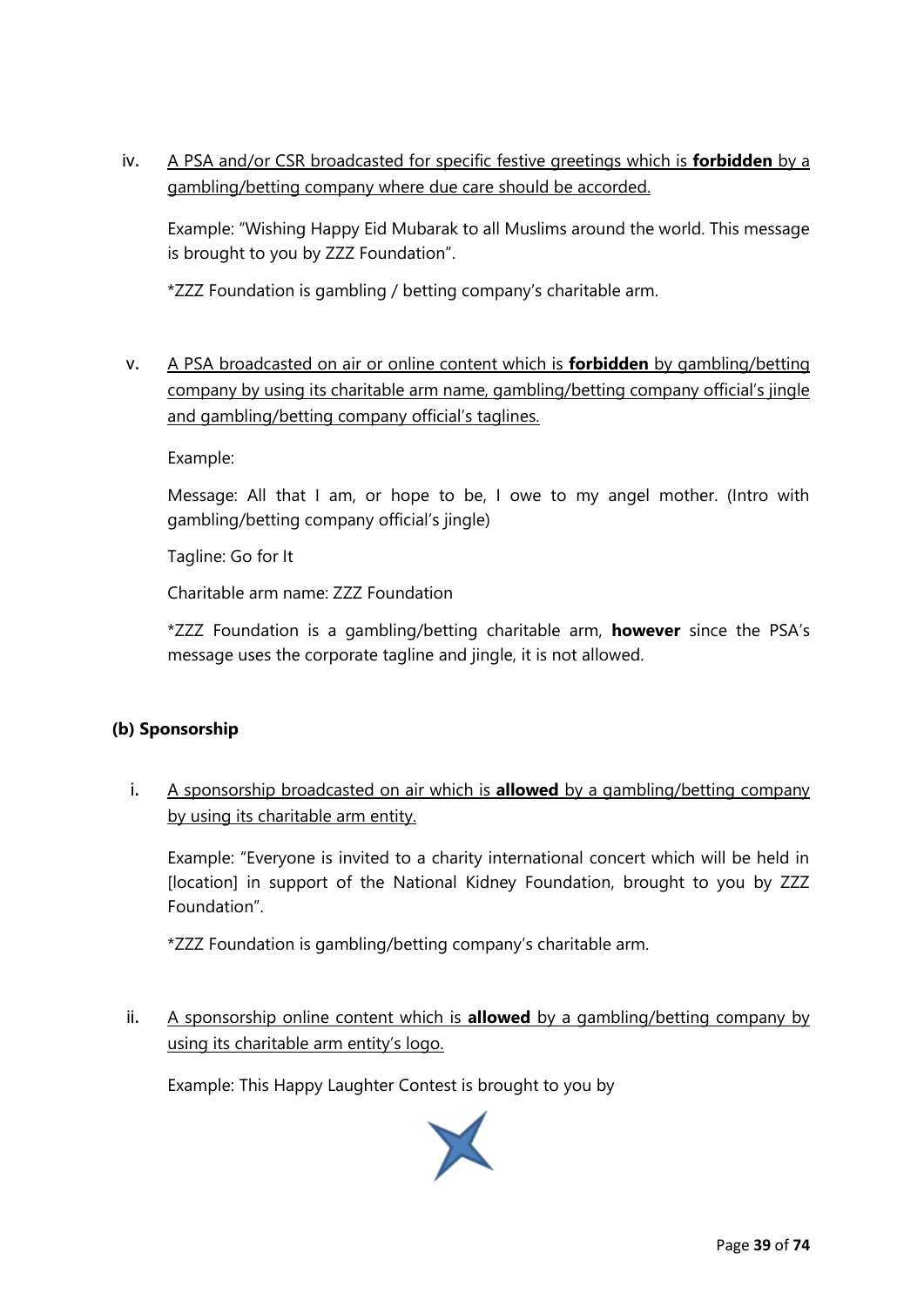\*the logo used is the logo of a gambling/betting company's charitable arm and NOT of the product".

iii. A sponsorship broadcasted on air which is **forbidden** by a gambling/betting company by using its own name.

Example: "The winner of this lip sync contest will receive RM3000 cash brought to you XZX".

\*XZX is a gambling/betting company.

iv. A sponsorship broadcasted on air or online content which is **forbidden** by a gambling/ betting company by using its own name, in which the content is related to its parent company's products and/or services.

Example: "This 'Numbers Contest' is brought to you by XZX". 'Click the Number' Contest is sponsored by XZX.

\*XZX is a gambling/betting company.

v. A sponsorship broadcasted on air or online content which is **forbidden** by a gambling/betting company by using its own name, jingle, and their taglines, in which its content is related to its parent company's products and/or services.

Example:

Message: Be happy, change your life and be richer

Tagline: Go For It

Company name: this message was brought to you by XZX Company.

\*XZX is a gambling company and the message includes the company's name, jingle and tagline.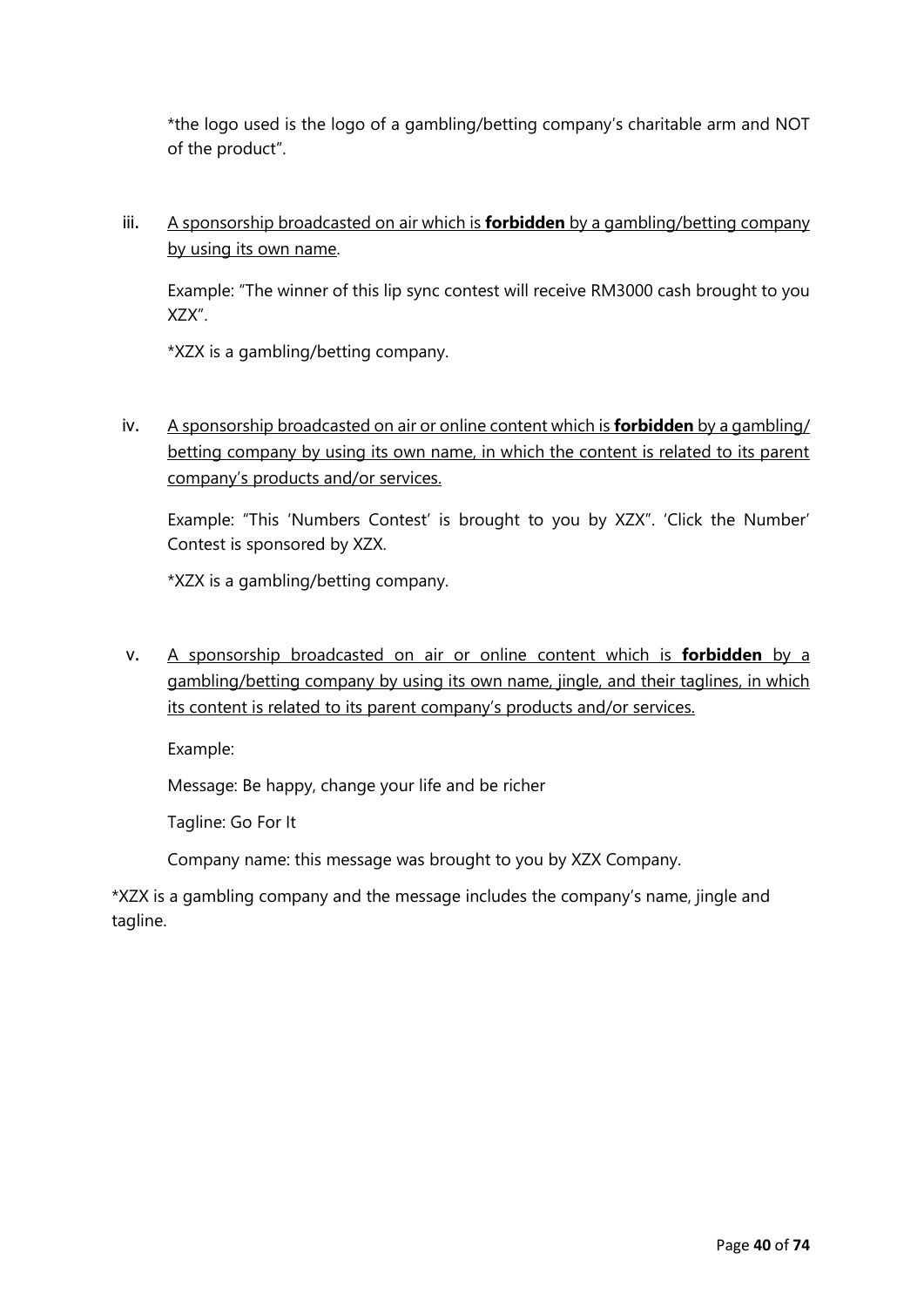### **PART 4: SPECIFIC BROADCASTING**

#### **1.0 Scope and Coverage**

- 1.1 This part serves as a guideline for content that is transmitted via:
	- (i) Subscription broadcasting; and
	- (ii) Terrestrial Free-to-Air TV and Radio.

Otherwise collectively known as "Broadcasters".

#### **2.0 Objectives**

2.1 The objective of these specific broadcast quidelines is to ensure continued reliable standards of Content disseminated by Broadcasters in accordance with expectations of audiences and internationally recognised good practice of electronic media and journalism.

2.2 This Code is a manifestation of a paradigm change brought about by technological advancements in the broadcasting industry. It is acknowledged that compliance with the Content Code is what sets the standards for Content and not the other way around whereby Content takes precedence over standards.

2.3 Malaysian Broadcasters recognise that creative freedom carries with it the responsibility of ensuring that not only are the rights of Children protected, but also that of viewers and listeners in general. This necessitates the upholding of ethical and professional practices in the conduct of their business operations toward fulfilling social responsibility.

#### **3.0 Specific Broadcasting**

3.1 In amplification to the general principles and the general guidelines laid out in Part 1 and Part 2 of this Code encompasses the following considerations with regards to the dissemination of Content: -

- (i) broadcasting channel;
- (ii) the likely audience; and
- (iii) in certain instances (as in free visual and audio broadcast).

#### **Classification**

3.2 Viewers need adequate information about content to make informed viewing choices based on their personal tastes and standards. As such, Broadcasters (excluding radio operators) will provide an indication as to the type of Content shown by adopting the following classifications as issued by the Film Censorship Board (LPF) and any amendments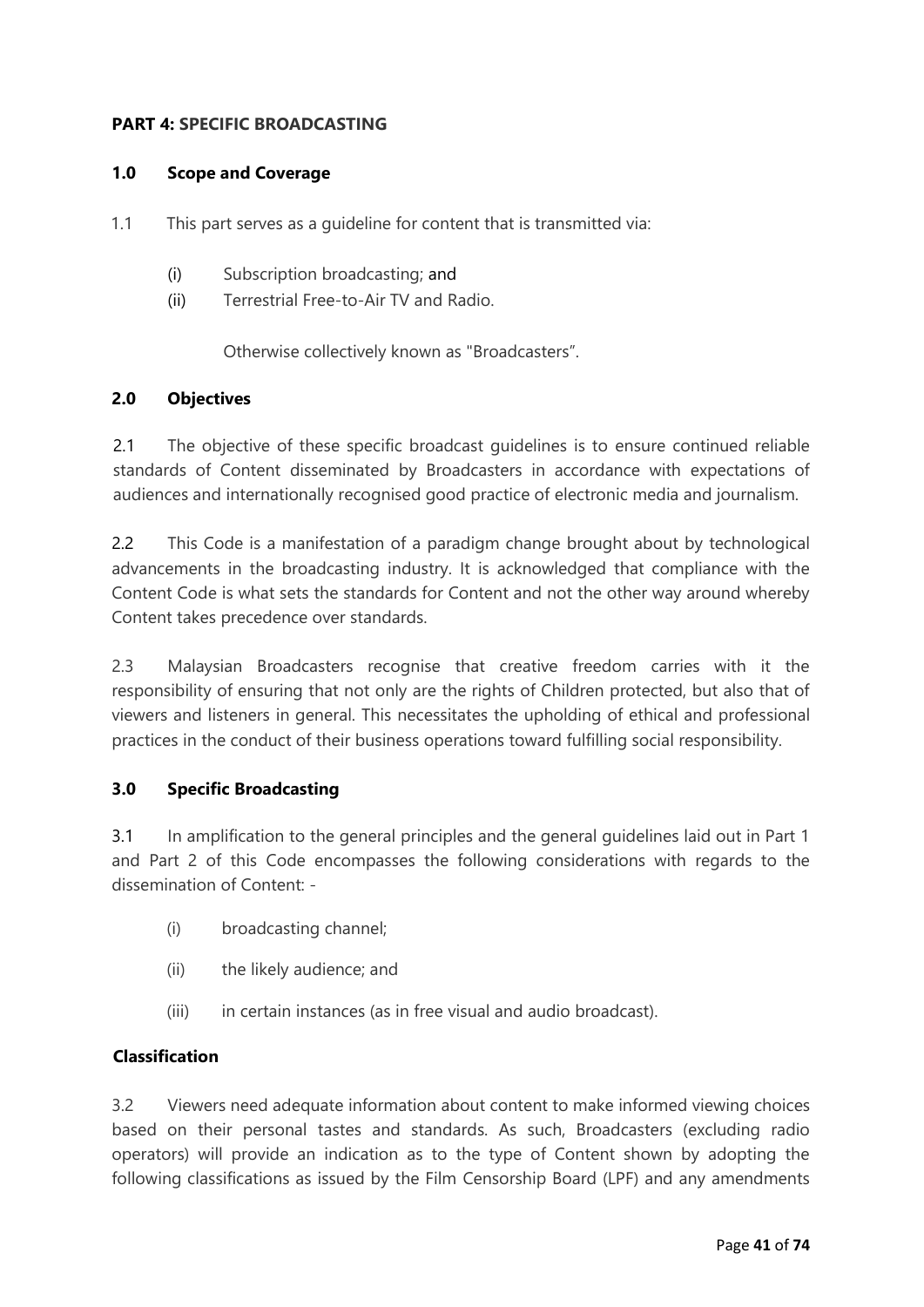thereof from time to time. The Broadcasters shall display the relevant classifications at regular intervals of the programme:

**U**

This category is suitable for viewing by all level of society without any age restrictions. Content displays noble values, is decent, impart positive messages and is entertaining.

#### **P13**

This category is suitable for viewing by those aged 13 years and above. Viewer aged below 13 years require the guidance of their parents or guardian. Content has some scenes of violence or horror.

**18**

This category is suitable for viewing by those aged 18 years and above. Content contains elements of violence, horror and sex that are not excessive or may touch on aspects of religion, socio-culture, and politics.

Broadcasters shall have the option to provide the following additional classification to their rating mechanism whenever necessary to accommodate their segmented audiences:

#### **15**

This category is suitable for viewing by those aged 15 years and above. Content contains moderate physical violence, comedic violence, comic horror, special effects, fantasy, supernatural elements, or animated violence with a sustained sense of threat. Infrequent, brief, and non-detailed depictions of torture, drugs and psychoactive abuse can be observed. It may also contain some suggestive dialogue and moderate sexual situations and innuendo, but depictions will be infrequent and of low intensity.

#### **Scheduling**

3.3 Content which contains scenes of excessive violence, or adult material intended for adult audiences shall not be transmitted before 10.00 p.m. Where applicable, Broadcasters are required to endeavour to have their own Unit tasked with the responsibility of the classifications and scheduling of Content.

The scheduling of programmes that have been classified is applicable to free-to-air Broadcasters (excluding radio operators) as follows:

> U, P13 and P15 - Can be shown at any time of day 18 - Can only be shown after 10 p.m.

Exception to this scheduling principle is applied to subscription-based Broadcasters that provide information on programme classifications prior to the broadcast of a particular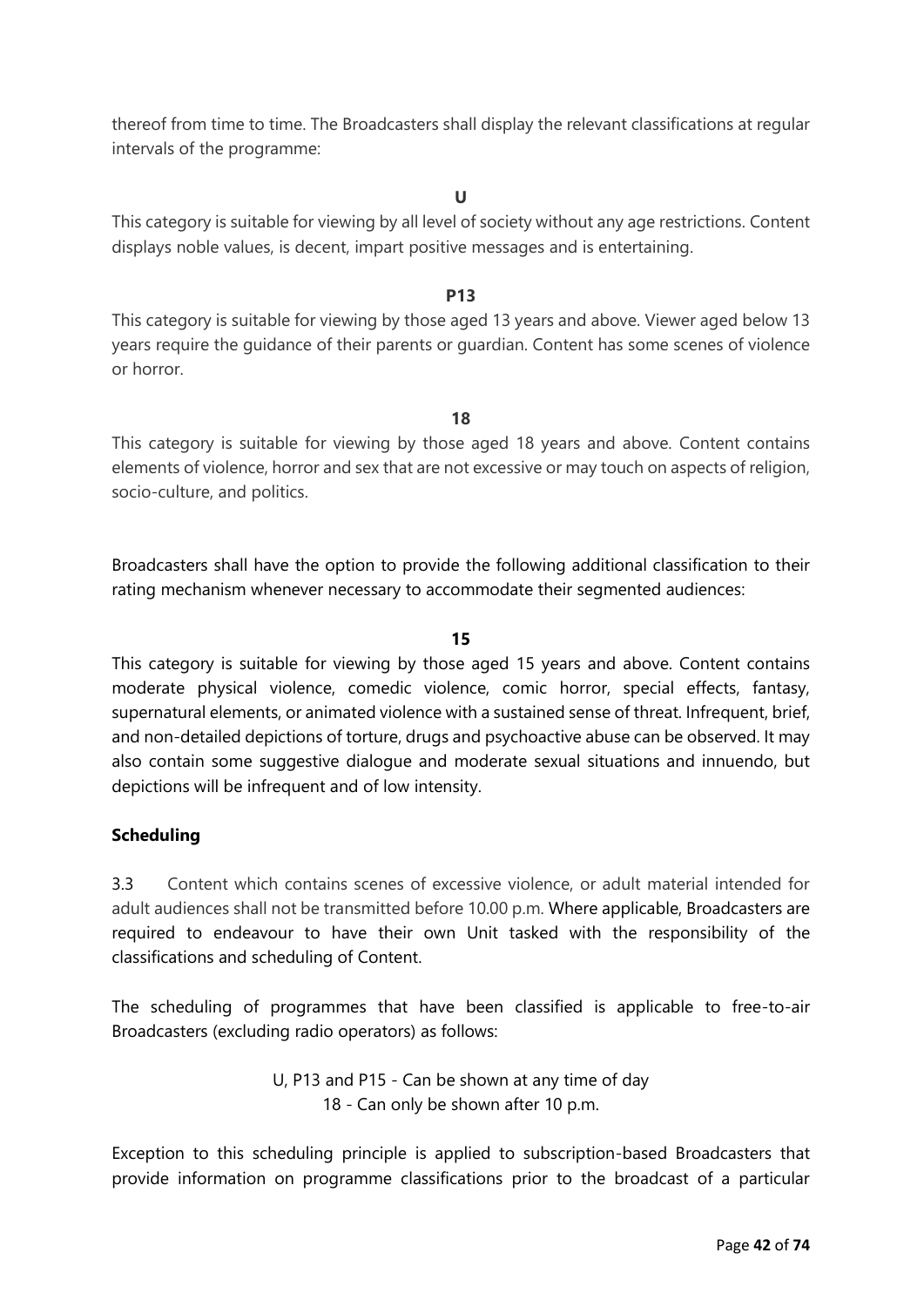programme and employs technological safeguards including but not limited to parental locks and electronic programme guides.

# **Content Offerings**

3.4 Broadcasters shall endeavour to provide Content that, as far as possible, caters to the various tastes and expectations of Malaysian viewers and listeners. This is in view of the varied tastes of the Malaysian public.

# **Non-Discrimination**

3.5 Broadcasters shall ensure, to the best of their ability, that their Content contains no abusive or discriminatory material or comment on matters of, but not limited to, race, religion, culture, ethnicity, national origin, gender, age, marital status, socio economic status, political persuasion, educational background, geographic location, sexual orientation or physical or mental ability.

# **News and Current Affairs**

3.6 Broadcasters recognise that the fundamental purpose of news dissemination and current affairs Content in a democracy is to enable people to know what is happening, and to understand affairs that may affect them as members of the community so that they may form their own conclusions.

3.7 **"Current Affairs Content"** means Content focusing on social, economic or political issues of current relevance to the Malaysian community.

3.8 Broadcasters shall ensure that Content of news programmes and Current Affairs Content programmes are presented:

- a) Accurately, fairly and objectively at all times and not manipulated resulting in a distortion of its original context with due regard being given to the circumstances at the time of preparing and the broadcast of the Content (e.g. live coverage).
- b) With due care, taking into consideration the likely composition of the Consumers at the time of broadcast.
- c) With sensitivity in the case of material likely to cause some distress to a substantial number of viewers such as images or interviews with victims of traumatic incidents. Such material shall only be used when deemed editorially essential, and if so, sparingly.
- d) With due respect to the cultural differences in Malaysian community.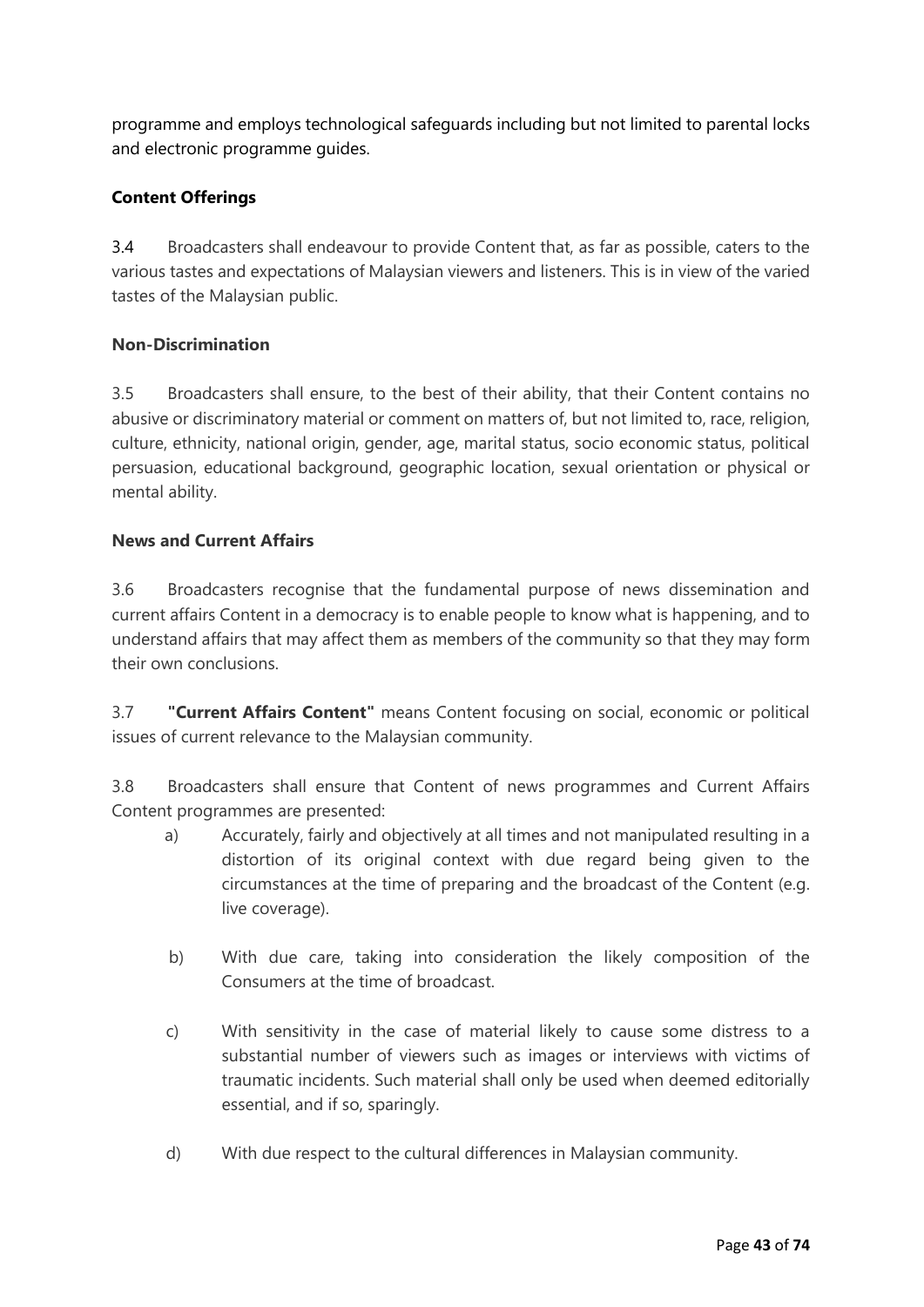- e) With due respect to the rights of any individual group of persons who should not be portrayed in a negative light by placing gratuitous emphasis on matters pertaining, but not limited to, race, religion, culture, ethnicity, national origin, gender, age, marital status, socio economic status, political persuasion, educational background, geographic location, sexual orientation or physical or mental disability. Where in the opinion of a broadcaster it is in the public interest, it may report events and broadcast comments in which such matters are raised.
- f) With due respect to privacy of an individual. However, in the public interest, an intrusion into an individual's privacy may be justified such as in detecting or exposing crime or a serious misdemeanour, protecting public health or safety and preventing the public from being misled by some statement or action of an individual or organisation.

3.9 Reasonable efforts shall be made to correct significant errors of fact at the earliest opportunity.

3.10 Where paid-for space, material or programming is in the style of the normal editorial, material or programming, whether paid for by the same or different advertisers, particular care is needed to ensure that no part can be mistaken for the normal editorial, material or programming matter, as per Part 3, para 6.0 of this Code.

# **Violence and Offensive Language**

3.11 In strictly adhering to the general guidelines on violence and offensive language set out in Part 2 of this Code, all Broadcasters will:

- a) Exercise appropriate editorial judgment in the reporting of audio and visual representation of violence, aggression, or destruction within their Content.
- b) Exercise caution and appropriate discretion in the selection of, and repetition of, Content, which depicts violence.
- c) Exercise appropriate discretion in the use of explicit or graphic language related to stories of destruction, accidents or sexual violence, which could be disturbing for family viewing.
- d) Caution viewers in advance of scenes of extraordinary violence, or graphic reporting on delicate subject matters.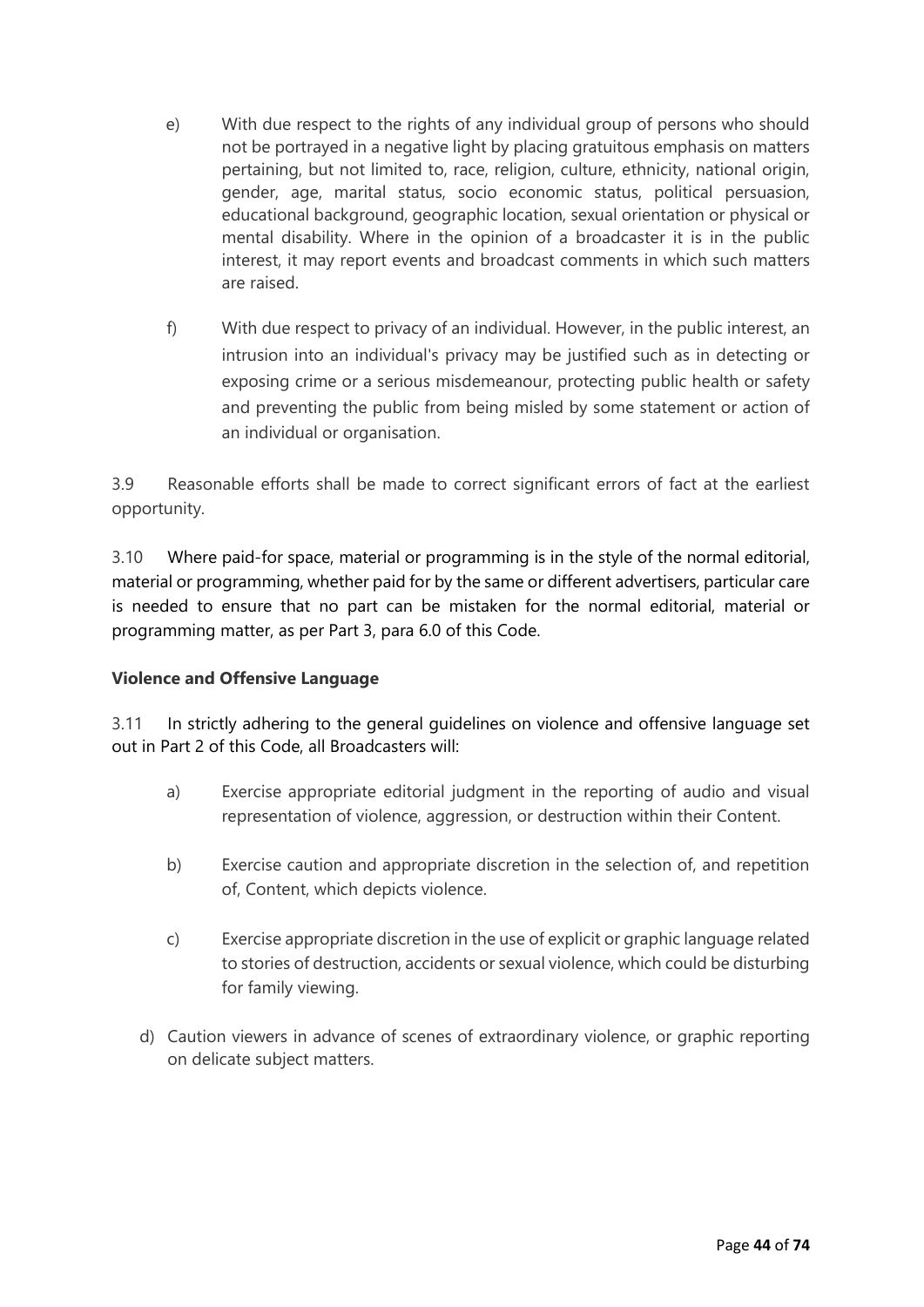# **Religious Content**

3.12 In dealing with religious Content, Broadcasters shall have regards to Islam as the official religion of the country and the constitutional rights to freedom of religion of all other communities.

3.13 Religious broadcasts are aimed at respecting and promoting spiritual harmony and to cater to the varied religious needs of the community. Broadcasters shall ensure that its religious Content is not used to convey attacks upon any race or religion or is likely to create any disharmony.

3.14 All religious Content shall be in congruence with the relevant national religious authorities and/or accredited scholars prior to transmission.

3.15 Content that includes the propagation of any religion other than Islam whether directly or indirectly is not permitted.

3.16 Content that is wrongful, fanatical, critical, and insulting against any religion shall not be permitted.

3.17 Broadcasters shall ensure that any Islamic religious preachers or speakers being featured in religious Content on Islam shall have accreditation from nationally recognized religious authorities, e.g. JAKIM, state mufti departments.

# **Exploitation.**

3.18 No Content shall condone the exploitation of women, men and Children. Negative or degrading Content on the role and nature of women, men or Children in society shall be avoided.

3.19 Content that degrades either sex by negative portrayal such as implied lewd conduct through modes of dress or camera focus on areas of the body is not allowed. Similarly, the degradation of Children through improper portrayal or behaviour is not acceptable.

#### **4.0 Advertisements**

4.1 Broadcasters are equally responsible for the acceptability of advertising material transmitted and shall ensure that:

- a) All Advertisements comply with Part 3 of the Code.
- b) There is no influence by Advertisers, or the perception of such influence, on the reporting of news or public affairs, which shall be accurate, balanced and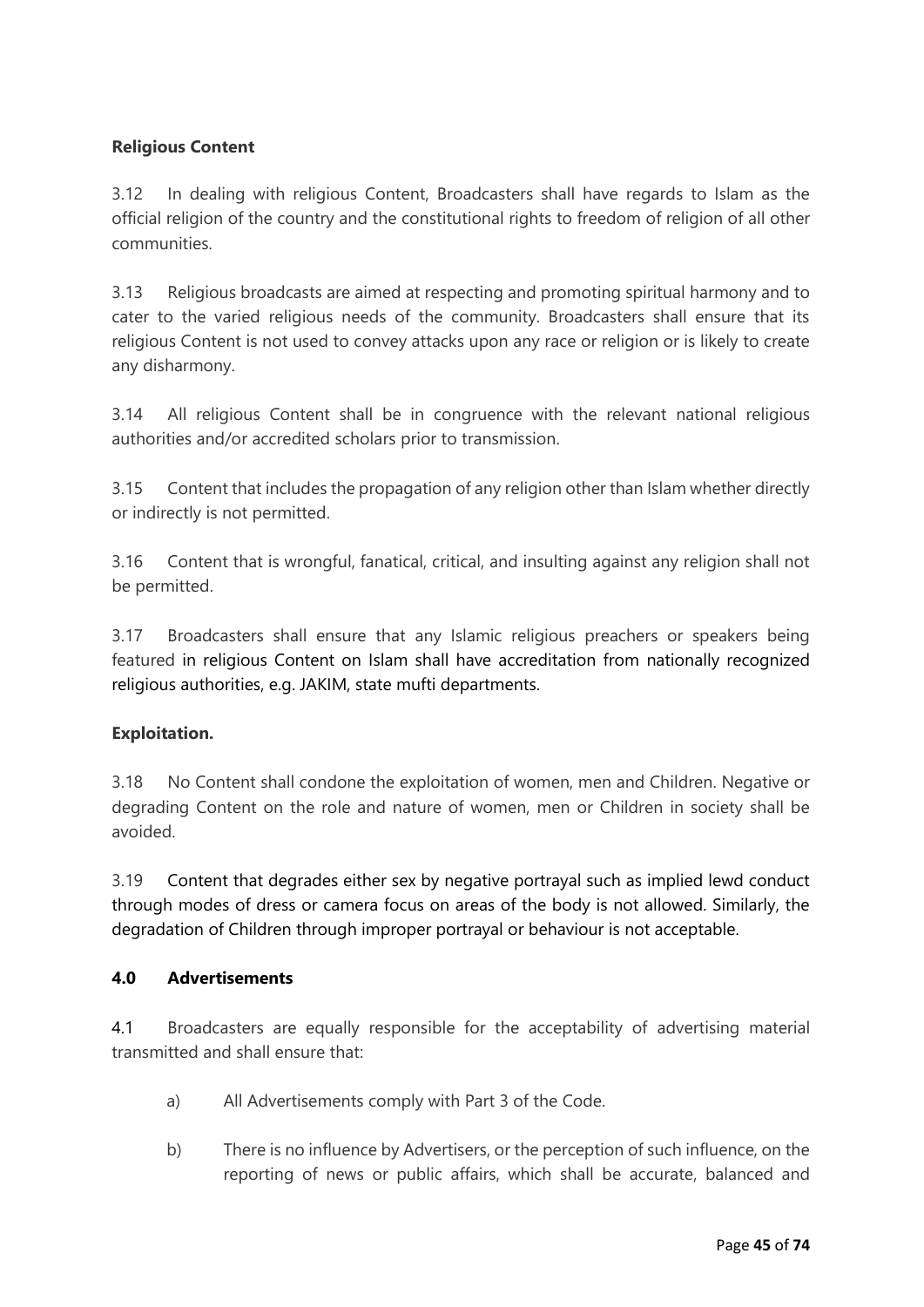objective, with fairness and integrity being the paramount considerations governing such Content.

4.2 Broadcasters shall ensure that any Advertisement being shown in news dissemination and current affairs Content shall clearly be labelled as an Advertisement. Broadcasters shall ensure that Marketing Communications being shown in news dissemination and current affairs Content is recognisable as a Marketing Communication by the viewers and listeners and not part of the news dissemination and current affairs Content.

# **5.0 Information, Advice and Warnings**

5.1 Broadcasters shall ensure that classification details and other information announcements facilitate viewers to make appropriate choices at all times.

5.2 Broadcasters shall consider whether any elements or programming might disturb viewers, in particular, Children. Appropriate information, advice and or warnings shall be provided at the start of any programme, or news report, which might disturb Children.

5.3 Broadcasters are to ensure that clear and specific warnings shall be employed especially after 10.00 p.m. where there is the likelihood that some viewers may find the programme disturbing or offensive. This does not diminish the Broadcasters' responsibility for sensitive scheduling of programmes to reduce the risk of offence to the minimum.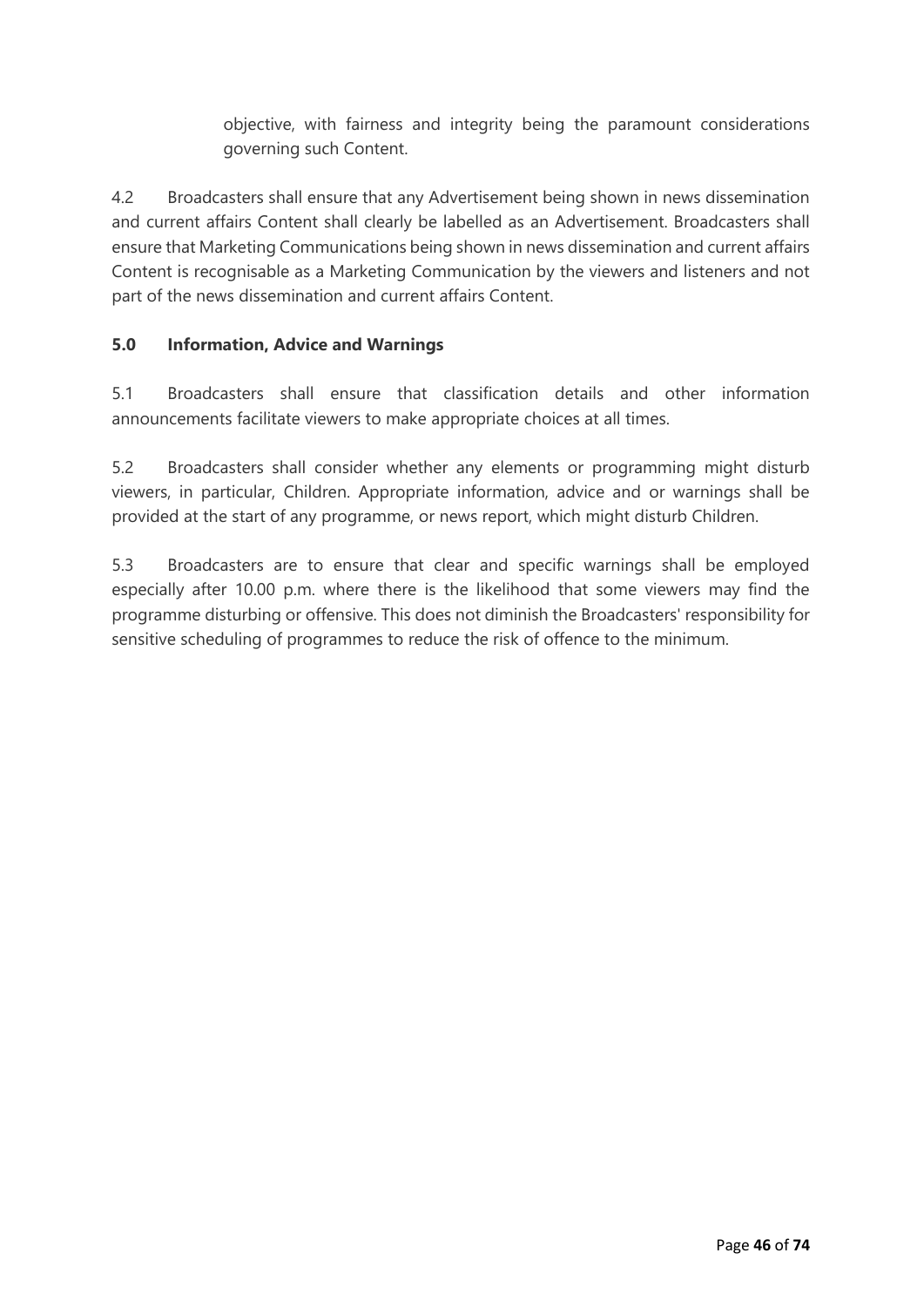# **PART 5: SPECIFIC ONLINE GUIDELINES**

### **1.0 Scope and Coverage**

1.1 The Online environment is not a legal vacuum. In general, if something is illegal "offline", it shall also be illegal "on-line". In this matter, the relevant existing laws apply.

1.2 In adhering to this and the relevant parts of this Code, no action by Code Subjects shall, in any way, contravene Section 3[3] of the Act, which states that "Nothing in this Act shall be construed as permitting the censorship of the Internet".

1.3 Code Subjects in this Part are providers of Online Content or those who provide Access to Online Content through present and future technology either fixed or mobile. These include, but are not limited to:

- (a) Internet Access Service Providers;
- (b) Online Content Hosting Providers;
- (c) Online Content Developers;
- (d) Online Content Aggregators;
- (e) Link Providers; and
- (f) Online Service Providers.

#### **2.0 Concept of Innocent Carrier**

2.1 Code Subjects providing Access to any Content but have neither control over the composition of such Content nor any knowledge of such Content is deemed an innocent carrier for the purposes of this Code. An innocent carrier is not responsible for the Content provided. Nonetheless, this does not exempt such Access providers from adhering to the General measures as outlined in Part 6.0 of this Part where it expressly applies to them.

#### **3.0 Objectives**

3.1 Code Subjects are committed towards taking a responsible approach to the provision of Content by implementing reasonable, practicable and proportionate measures and to provide a proactive and reactive mechanism in cases where prohibited material or activity is identified.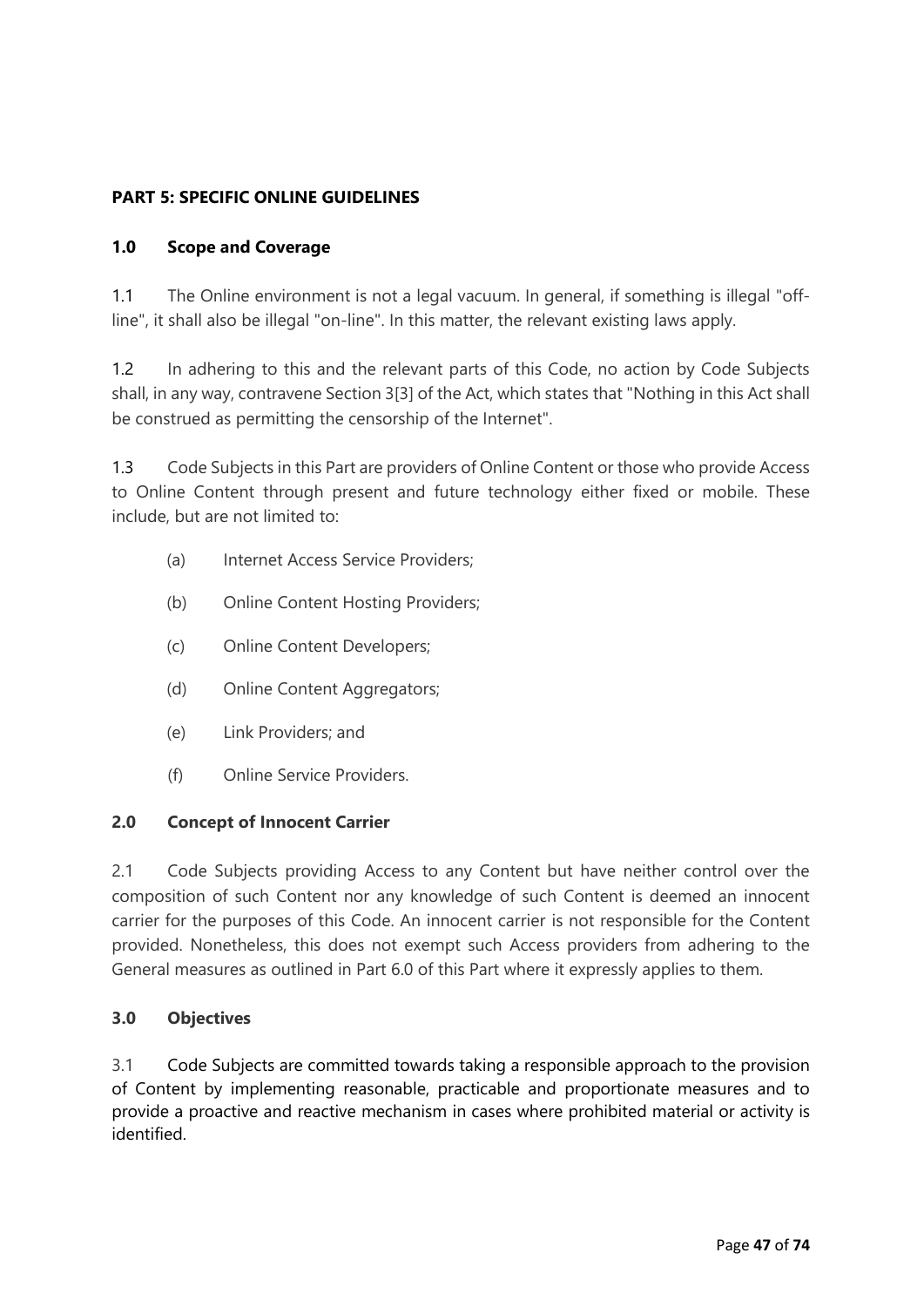3.2 Responsible Code Subjects and Content providers shall, therefore, be guided by the commitment to reassure Consumers and businesses that Online Content to inform, educate, entertain, and facilitate commerce is safe and secure. Hence, the purpose of this Part is to:

- a) Recommend guidelines and procedures relating to the provision of Online Content through self-regulation by the industry in a practical and commercially feasible manner and at the same time foster, promote and encourage the growth and development of the Online services industry;
- b) Promote the education of Users in making an informed selection of the Content they consume; and
- c) Keep updated with international as well as national standards, trends and cultural sensitivities of the general Malaysian public in applying and reviewing this Part.

# **4.0 Principles**

4.1 The following principles shall guide the parties who review, administer, apply, are affected by and/or are subject to this Part of the Code:

- a) There shall be no censorship of the Internet as provided in Section 3(3) of the Act.
- b) Responsibility for Content provided Online by Code Subjects primarily rests with the creator of the Content.
- c) In acknowledging that in the fast-changing Online environment, it is very often impractical, costly, difficult and ineffective to monitor Content, Code Subjects shall nonetheless fulfil, to the best of their ability the requirements of the Code.
- d) Users are responsible for their choice and utilisation of Online Content.
- e) Users are able to consume and create various Online materials in various formats at any time. Thus, Users shall retain responsibility for the Content they place Online, whether legal or illegal.
- f) Any measures relating to Content which are recommended by this Part from time to time shall be:
	- i) Technologically neutral;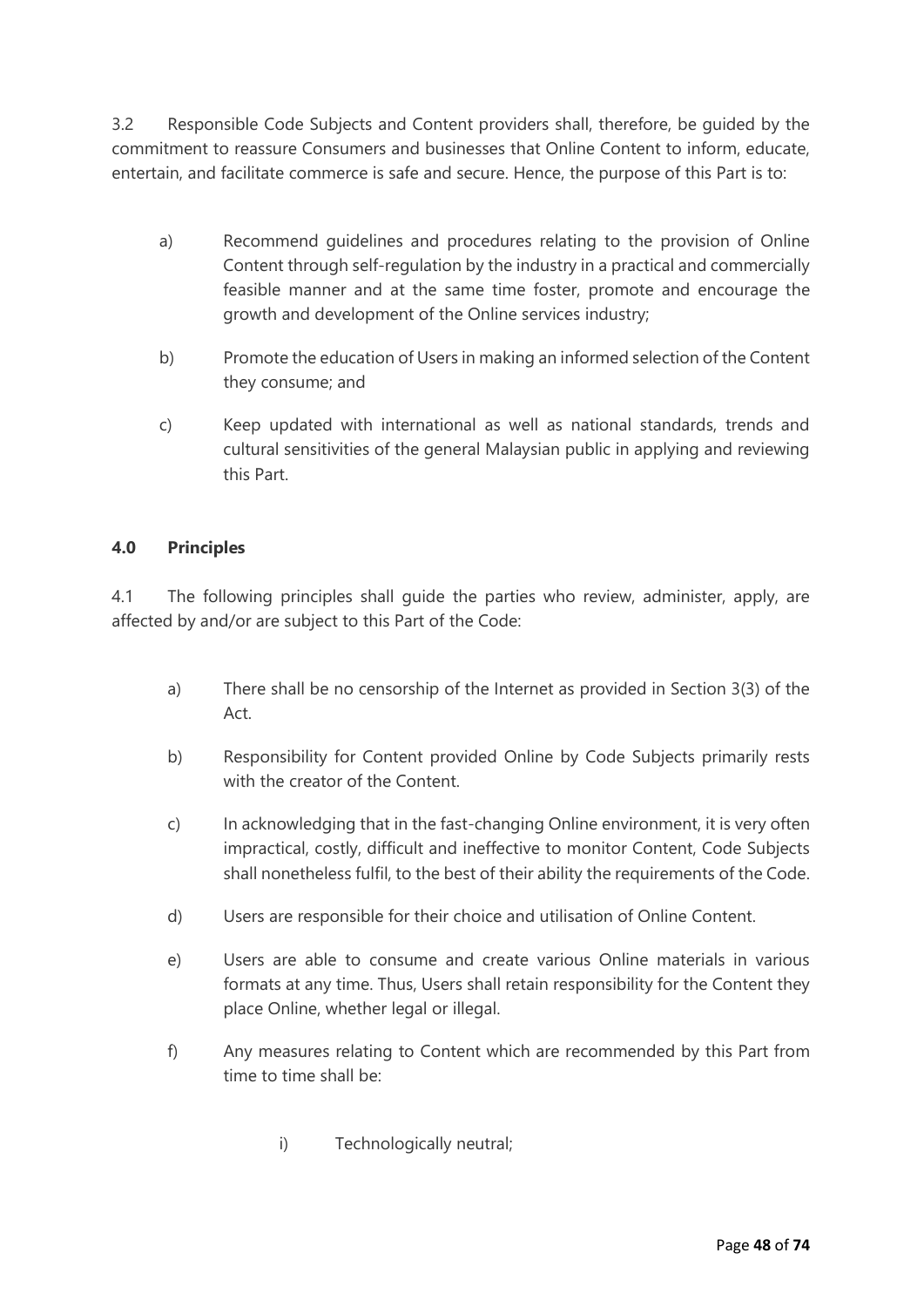- ii) Fair; and
- iii) Widely affordable and not adversely affect the economic viability of the communications and multimedia industry.
- g) Any guidelines that apply to the provision of Online Content should not unduly restrict the growth of the industry but serve to enhance a conducive environment to encourage and stimulate the Malaysian communications and multimedia industry.

# **5.0 Online Guidelines**

5.1 Code Subjects shall apply the guidelines set out in Part 2 of this Code in determining whether Content is indecent, obscene, menacing, or offensive, save where expressly provided in this Part.

#### **6.0 Measures – General**

6.1 It is recognised that it is impractical, difficult, and ineffective to monitor or control a User's Access to Content available Online. It is left to the User to decide on the nature of Online Content to be consumed and the tools to be utilised by the User in controlling such Content.

6.2 The Content Forum shall assist Users in providing information on the type of tools that are available for Users to control Access to Online Content. Such information can be provided on the Content Forum's website which may be updated from time to time to reflect evolving technology. The Content Forum's website shall contain information on:

- a) The types of tools available to assist Users in filtering or controlling Online Content;
- b) User ethics in accessing and providing Content over the Internet;
- c) Responsibilities of adult Users over Children under their care in relation to Internet use;
- d) Measures which can be taken by parents, guardians and teachers to control Children's Access to Online Content;
- e) Content provider ethics;
- f) This Code; and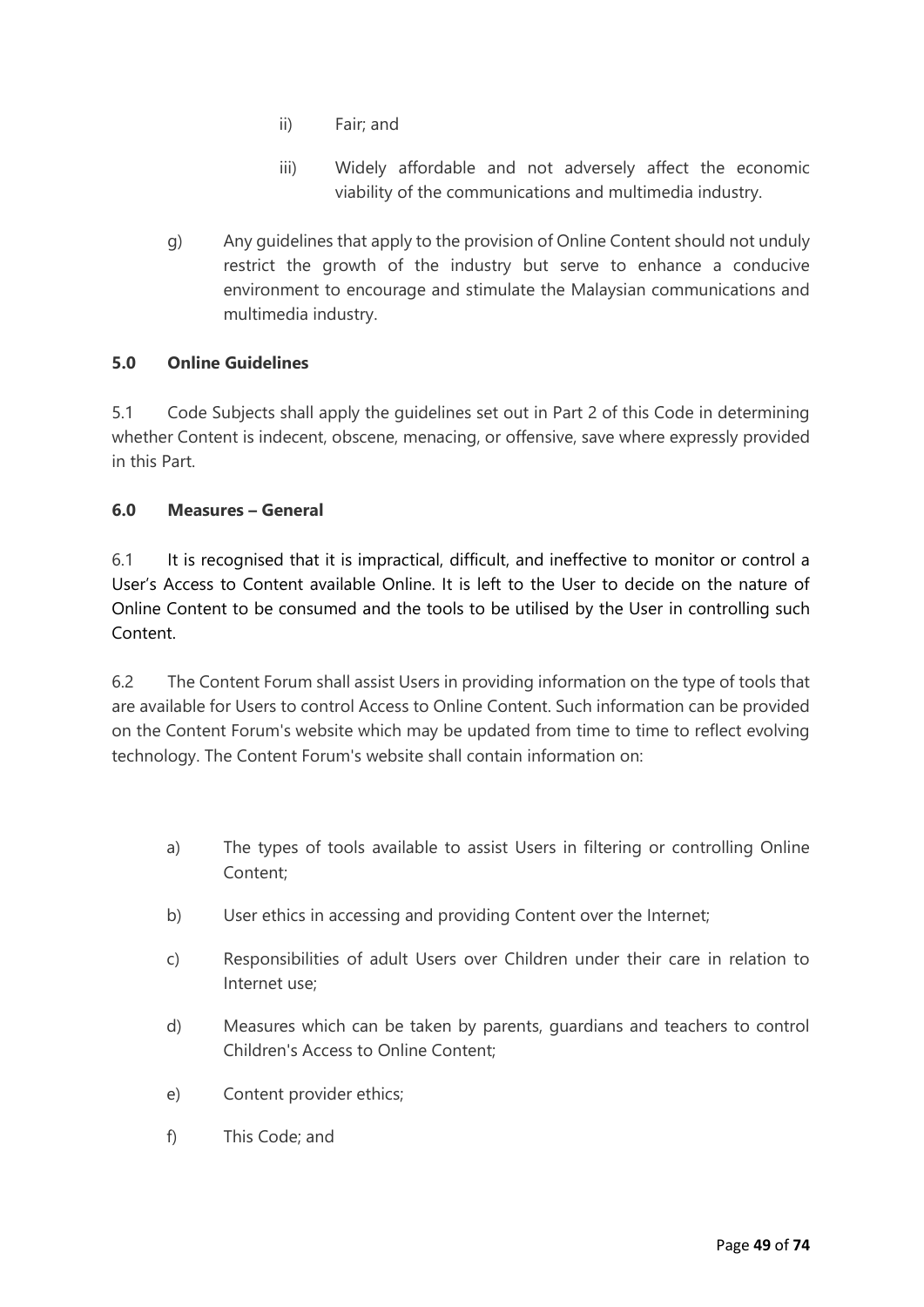g) The appropriate channel to which a complaint regarding Online Content may be made, and the procedures by which such a complaint is to be made.

6.3 The information provided on the website is intended to assist Online Users and the Content Forum is not responsible for any tools recommended or advice rendered.

6.4 Apart from the aforegoing general measures the following specific measures shall be complied with depending on the degree of control that a Code Subject may have over the Online Content.

# **7.0 Measures –Specific**

# **7.1 Internet Access Service Providers (IASP)**

7.1.1 An IASP shall comply with and incorporate terms and conditions in the contracts and legal notices as to terms of use with subscribers of their services. This shall include the following terms:

- a) Subscribers shall comply with the requirements of Malaysian law including, but not limited to, the Code and shall not provide prohibited Content nor any Content in contravention of Malaysian law;
- b) The IASP shall have the right to withdraw Access where a subscriber contravenes the above; and
- c) The IASP shall have the right to block Access to or remove such prohibited Content provided such blocking or removal is carried out in accordance with the complaints procedure contained in the Code.

7.1.2 The existence of terms and conditions shall be displayed on the IASP's website in a manner and form easily accessible by its subscribers by way of a link or other similar methods

7.1.3 Once an IASP is notified by the Complaints Bureau that its User or subscriber is providing prohibited Content and the IASP is able to identify such User or subscriber, the IASP shall take the following steps:

- a) Within a period of 2 working days from the time of notification, inform its subscriber to take down the prohibited Content.
- b) Prescribe a period within which its User or subscriber is to remove the prohibited Content, ranging from 1 to 24 hours from the time of notification.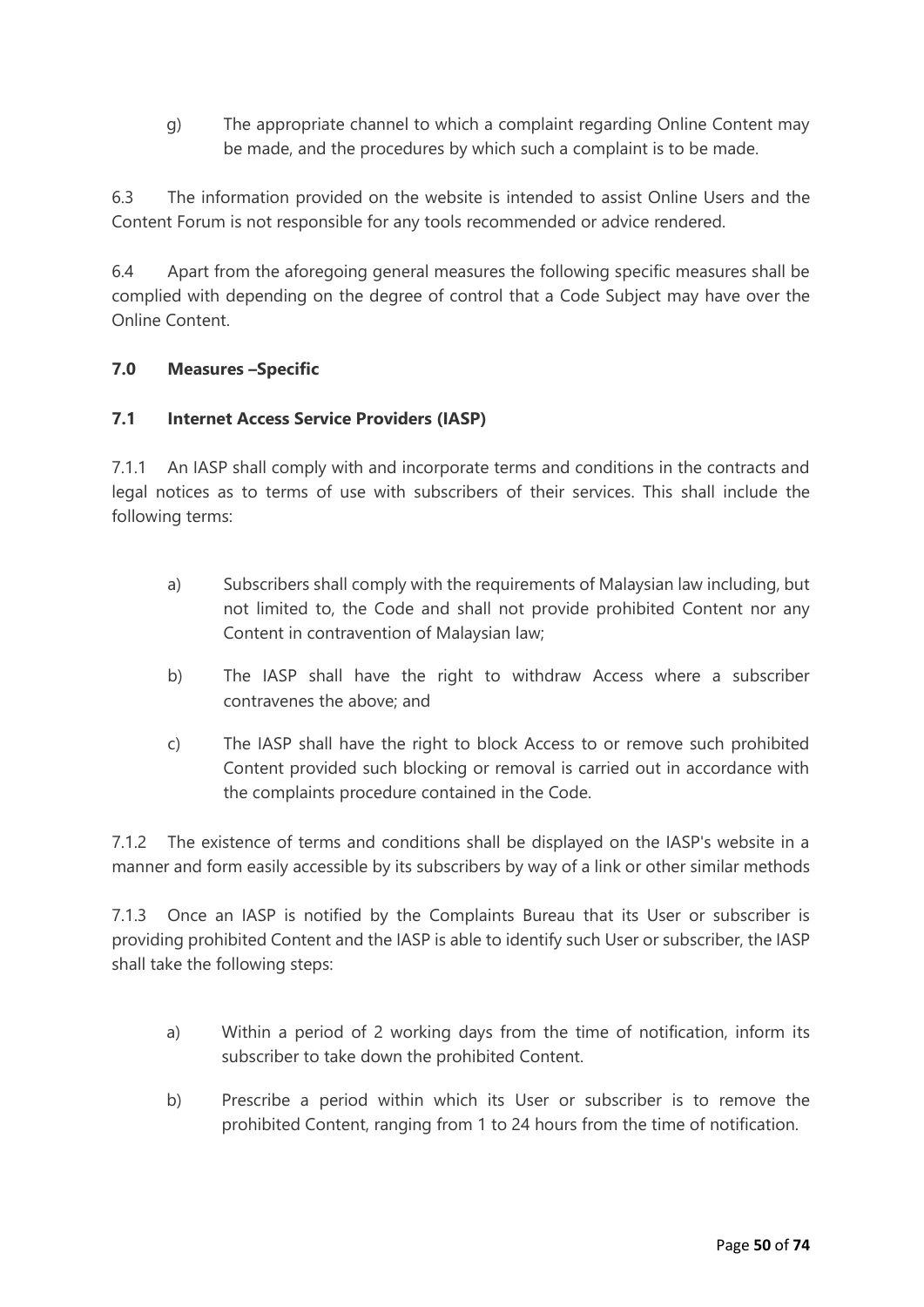c) If the User or subscriber does not remove such prohibited Content within the prescribed period, the IASP shall be entitled to suspend or terminate the User or subscribers' Access account.

7.1.4 An IASP shall place on its website a hyperlink to the Content Forum's website to enable subscribers to obtain the information specified above. If an IASP does not have a website, it shall provide its subscribers with the Content Forum's website address.

# **7.2 Online Content Aggregator (OCA)**

7.2.1 An OCA shall comply with and incorporate terms and conditions in the contracts and legal notices as to terms of use with Users, subscribers, and content providers of their services. This shall include the following terms:

- a) Users, subscribers and Content providers shall comply with the requirements of Malaysian law including, but not limited to, the Code and shall not provide prohibited Content nor any Content in contravention of Malaysian law; and
- b) The OCA shall have the right to remove such prohibited Content where a User, subscriber or Content provider contravenes the preceding (a) above provided the removal of such prohibited Content is in accordance with the complaints procedure contained in the Code.

7.2.2 Upon an OCA being notified by the Complaints Bureau that its User, subscriber or Content provider is providing prohibited Content and the OCA is able to identify such subscriber, User or Content provider, the OCA shall take the following steps:

- a) Within a period of 2 working days from the time of notification, inform the User, subscriber or Content provider to take down the prohibited Content.
- b) Prescribe a period within which the User, subscriber or Content provider is to remove the prohibited Content, ranging from 1 to 24 hours from the time of notification.
- c) If the User, subscriber or Content provider does not remove such prohibited Content within the prescribed period, the OCA shall have the right to remove such Content.

7.2.3 An OCA shall place on its website a hyperlink to the Content Forum's website to enable Users and subscribers to obtain the information specified above.

7.2.4 Where an OCA has editorial rights over the substance of Content, it shall comply with Part 2 (Guidelines on Content) of the Code.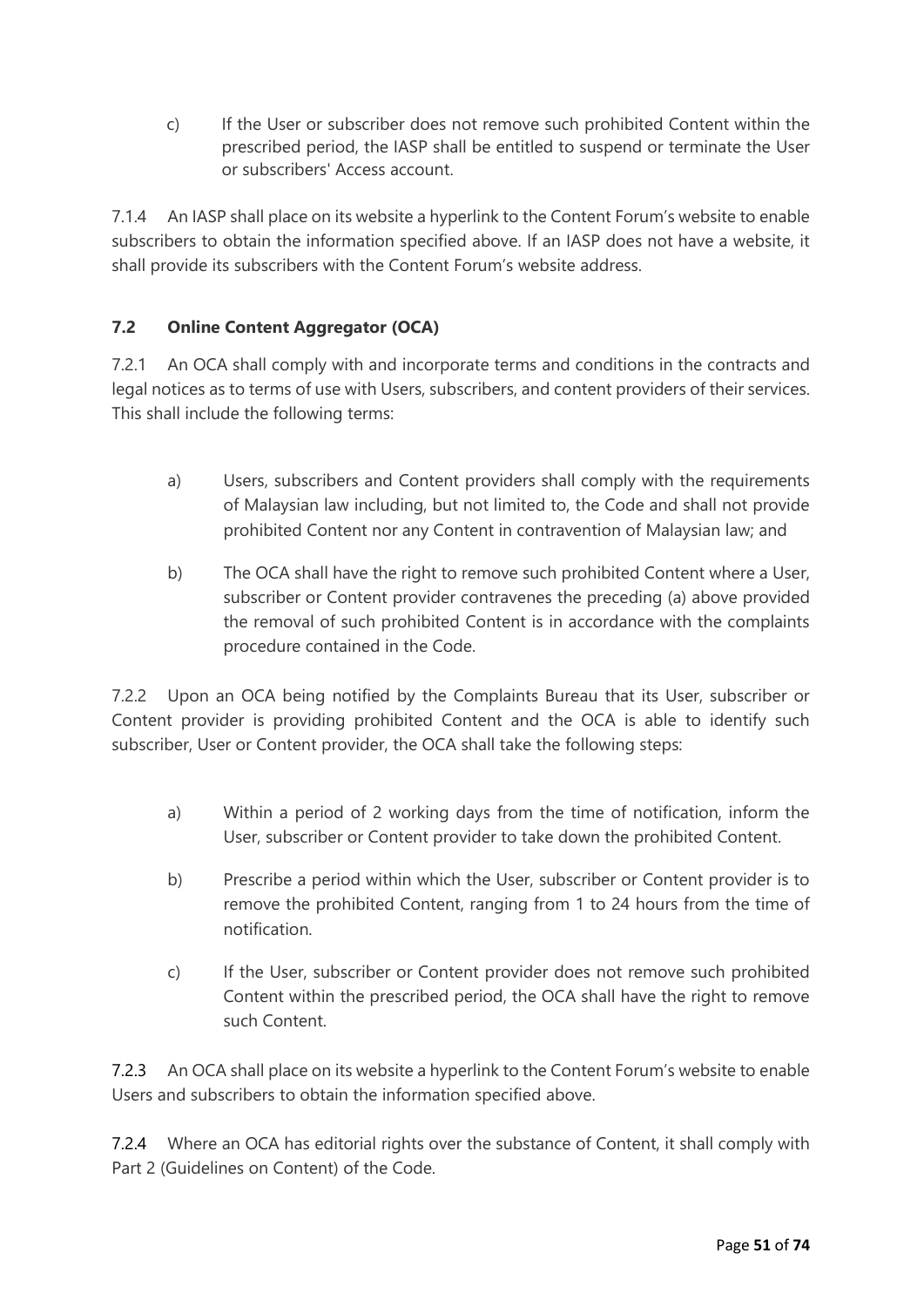# **7.3 Link Provider**

7.3.1 A person who provides links to other sites containing prohibited Content shall remove the link to such sites within 24 hours of being notified by the Complaints Bureau of the continuing existence of prohibited Content on such site.

# **7.4 Online Content Hosting Providers (OCH)**

7.4.1 An OCH shall comply with and incorporate terms and conditions in the contracts and legal notices as to terms of use with Users and subscribers of their services. This shall include the following terms:

- a) Users and subscribers shall comply with the requirements of Malaysian law including (but not limited to) the Code and shall not provide prohibited Content nor any Content in contravention of Malaysian law;
- b) The OCH shall have the right to withdraw its hosting services where a User or subscriber contravenes (a) above; and
- c) The OCH shall have the right to remove such prohibited Content provided such removal is in accordance with the complaints procedure contained in the Code.

7.4.2 Once an OCH is notified by the Complaints Bureau that its User or subscriber is providing prohibited Content and the OCH is able to identify such subscriber or User, the OCH shall take the following steps:

- a) Within a period of 2 working days from the time of notification, inform the User or subscriber to take down the prohibited Content.
- b) Prescribe a period within which the User or subscriber is to remove the prohibited Content, ranging from 1 to 24 hours from the time of notification.
- c) If the User or subscriber does not remove such prohibited Content, the OCH shall have the right to remove such Content.

7.4.3 An OCH will place on its website a hyperlink to the Content Forum's website to enable Users and subscribers to obtain the information specified in paragraphs  $7.1 - 7.4.2$  above.

# **Examples in Applying Specific Measures**

*X, who is based in Kuala Lumpur, provides an Online lifestyle magazine which can be accessed by anyone from any part of the world. X's portal is hosted on Y's servers. Y's servers are located in Penang.*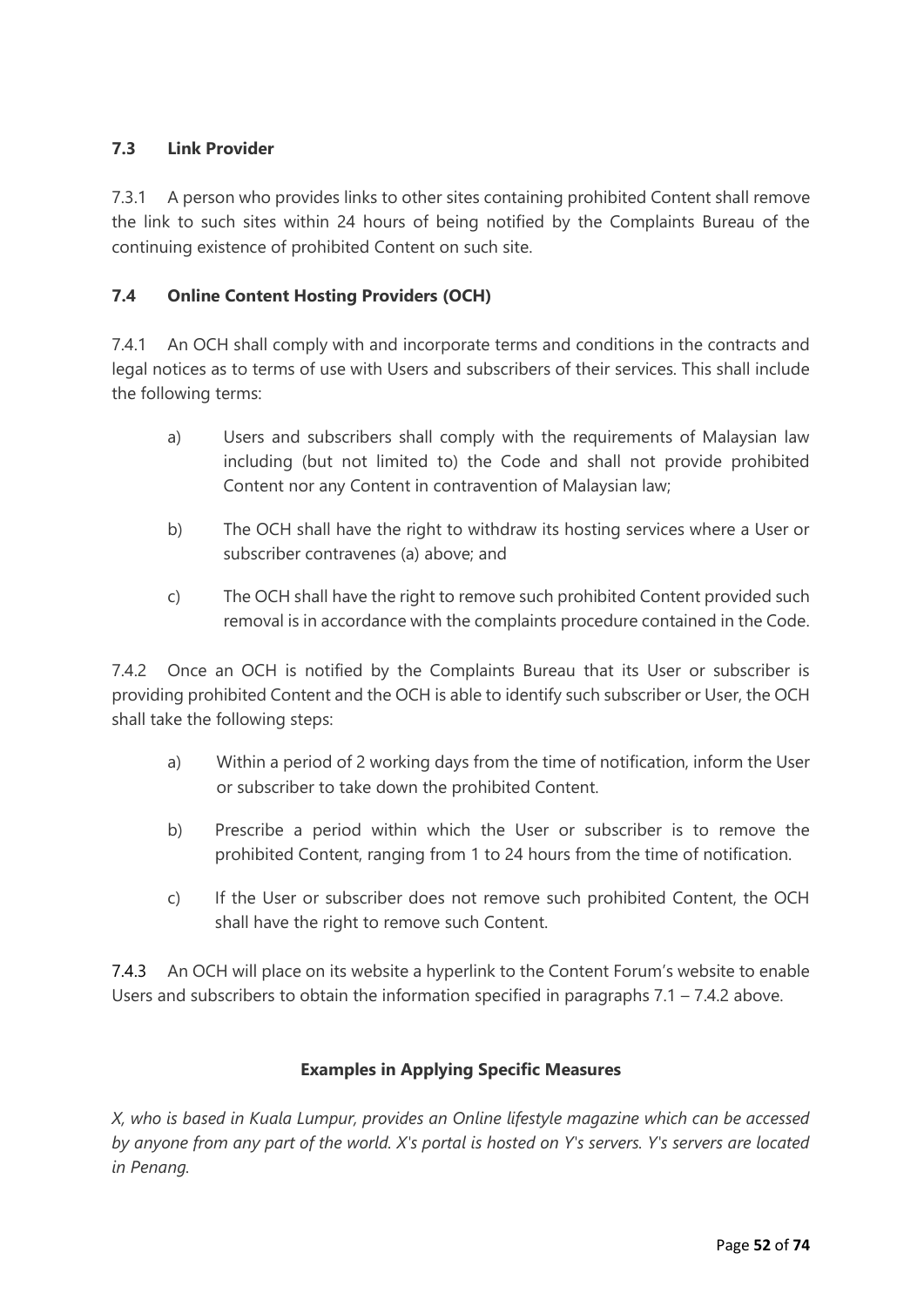*X provides his own Content and third party Content. In his arrangement with the third party Content providers, he does not have the rights to edit the Content. Most third party Content is pushed onto his site automatically without X having the opportunity to view the Content beforehand.*

*X is a subscriber of Z's Internet Access services.*

*In this instance:*

- *X is both a Content provider and an OCA*
- *Y is an OCH*
- *Z is an IASP*

*The Complaints Bureau receives a complaint that one of the web pages of X's Online magazine contains Content which is obscene as defined in the General Guidelines on Content contained in Part 2 of the Code.*

#### **Scenario 1:**

*If X receives a notification from the Complaints Bureau it shall :*

- *a) where X has provided the Content, remove the prohibited Content.*
- *b) where the Content is provided by a third party W, inform W to remove the Content within a period ranging from 1 to 24 hours. The period prescribed is at X's discretion. If W fails to remove the prohibited Content, it shall be removed by X.*

#### **Scenario 2:**

*If Y receives a notification from the Complaints Bureau, it shall notify X to remove the Content within a period ranging from 1 to 24 hours. The period prescribed is at Y's discretion. In this instance, Y gives X 4 hours to take the necessary action. X may either remove the prohibited Content itself or direct W to remove the Content. If the prohibited Content is not removed within 4 hours, it shall be removed by Y.*

#### **Scenario 3:**

*If Z receives a notification from the Complaints Bureau, it shall notify X to remove the Content within a period ranging from 1 to 24 hours. The period prescribed is at Z's discretion. In this instance, Z gives X 12 hours to remove the Content. X may either remove the prohibited Content itself or direct W to remove the Content.* 

*If the prohibited Content is not removed within 12 hours, Z can suspend or terminate X's Access to the Internet.* 

*If X is not Z's subscriber, Z shall not be required to take any measures.*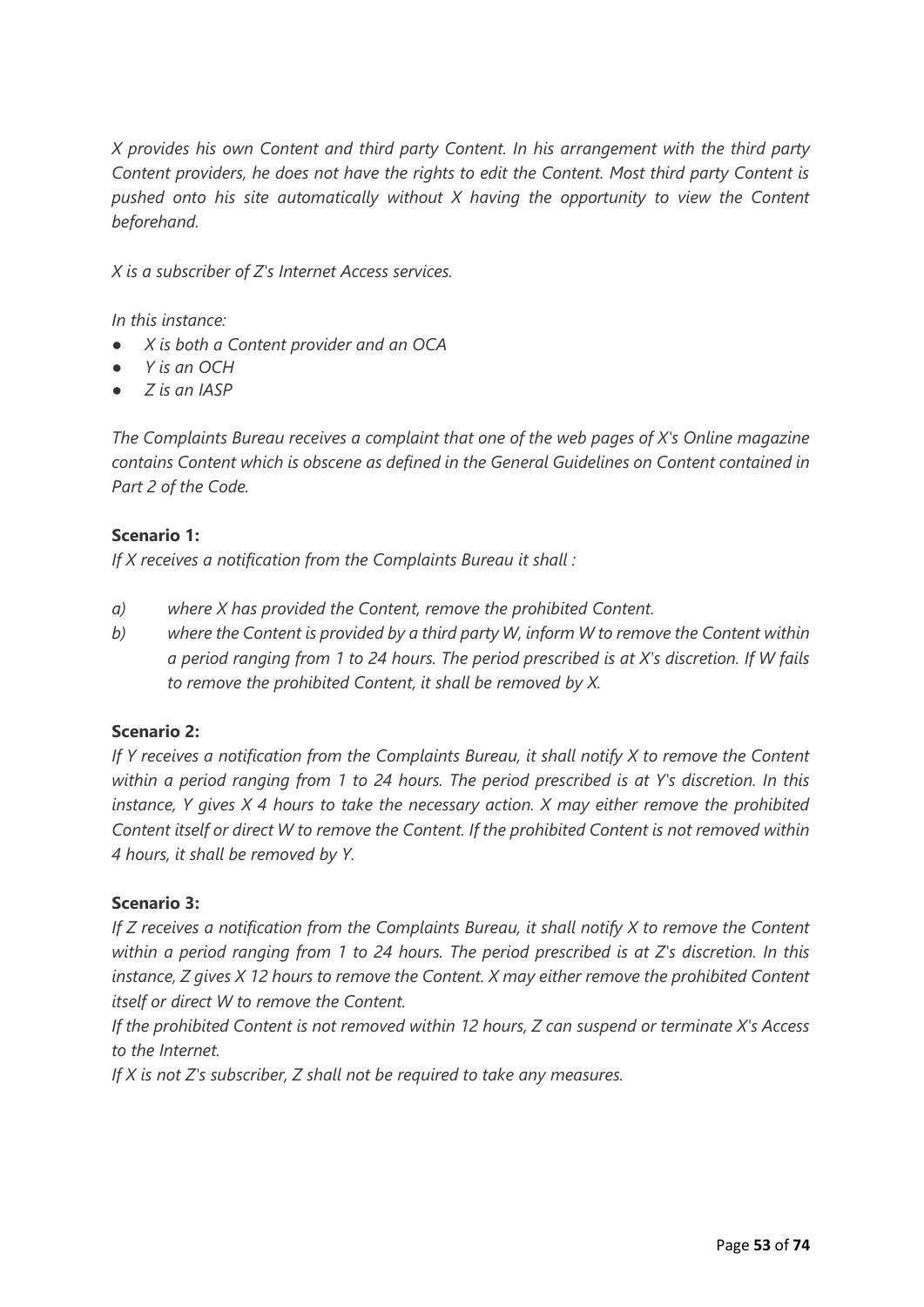## **8.0 Measures not required**

8.1 IASPs, OCAs, Link Providers and OCHs shall not be required to undertake any of following:

- a) Provide rating systems for Online Content;
- b) Block access by their Users or subscribers to any material unless directed to do so by the Complaints Bureau acting in accordance with the complaints procedure set out in the Code;
- c) Monitor the activities of Users and subscribers; or
- d) Retain data for investigation unless such retention of data is rightfully requested by the relevant authorities in accordance with Malaysian law.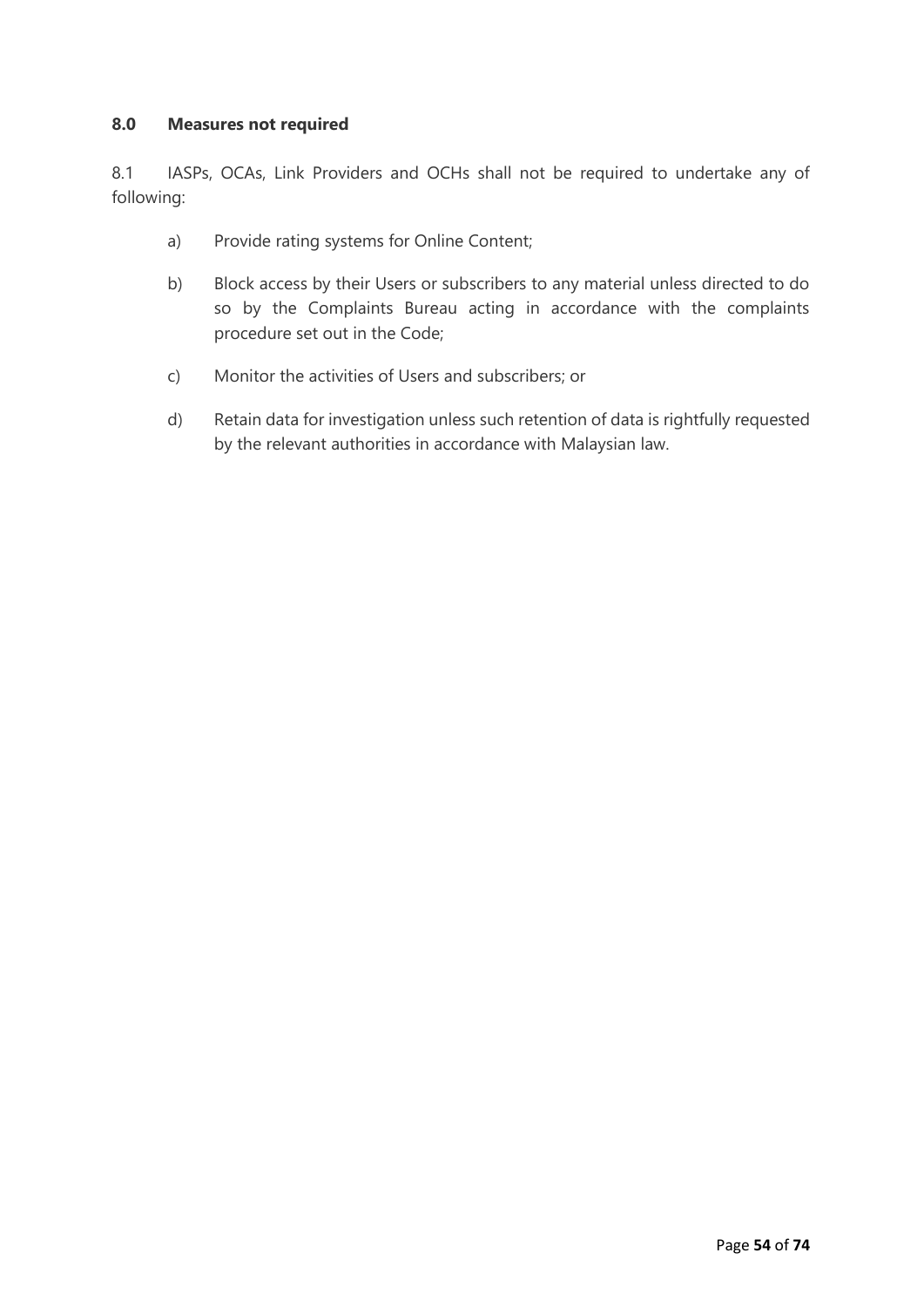# **PART 6: SPECIFIC AUDIOTEXT HOSTING SERVICE GUIDELINES**

### **1.0 Scope and Coverage**

1.1 An Audiotext Hosting Service is defined as a service provided pursuant to a licence issued by the Commission, such service being accessed by utilising a telephone or any other future communication tool and having access via numbers beginning with the prefix 600 or any other number/mode determined by the Commission.

#### **Objectives**

1.2 The major purpose of these specific guidelines is to allow Audiotext Hosting Service providers to self-regulate themselves in the best interest of users generally and in accordance with internationally recognised practice and national policy.

#### **Principles**

1.3 The following principles shall guide Audiotext Hosting Service Content providers who are affected by and/or are subject to this Part of the Code:

- (a) Audiotext Hosting Service Content providers shall apply the guidelines set out in Part 2 of this Code in determining whether Content is indecent, obscene, menacing or offensive unless otherwise defined in this Part.
- (b) No Audiotext Hosting Service provider shall knowingly provide prohibited Content.
- (c) Any Content provided shall not be misleading, likely to mislead or contain inaccurate information.
- (d) Guidelines shall be adhered to on a self-regulatory basis in a manner that would encourage the development of Content and the positive growth of the industry.
- (e) While recognising the importance of the positive growth and commercial viability of the industry, Audiotext Hosting Service providers shall at all times abide by all relevant laws and consider the views and interest of the general public;
- (f) Where live Audiotext Hosting Services are offered, at least one adequately trained employee shall be assigned and present at all times to moderate, facilitate and monitor the service to ensure that all activities within the service remain healthy. The service shall provide facilities for the trained employee to immediately remove callers who misuse and abuse the service.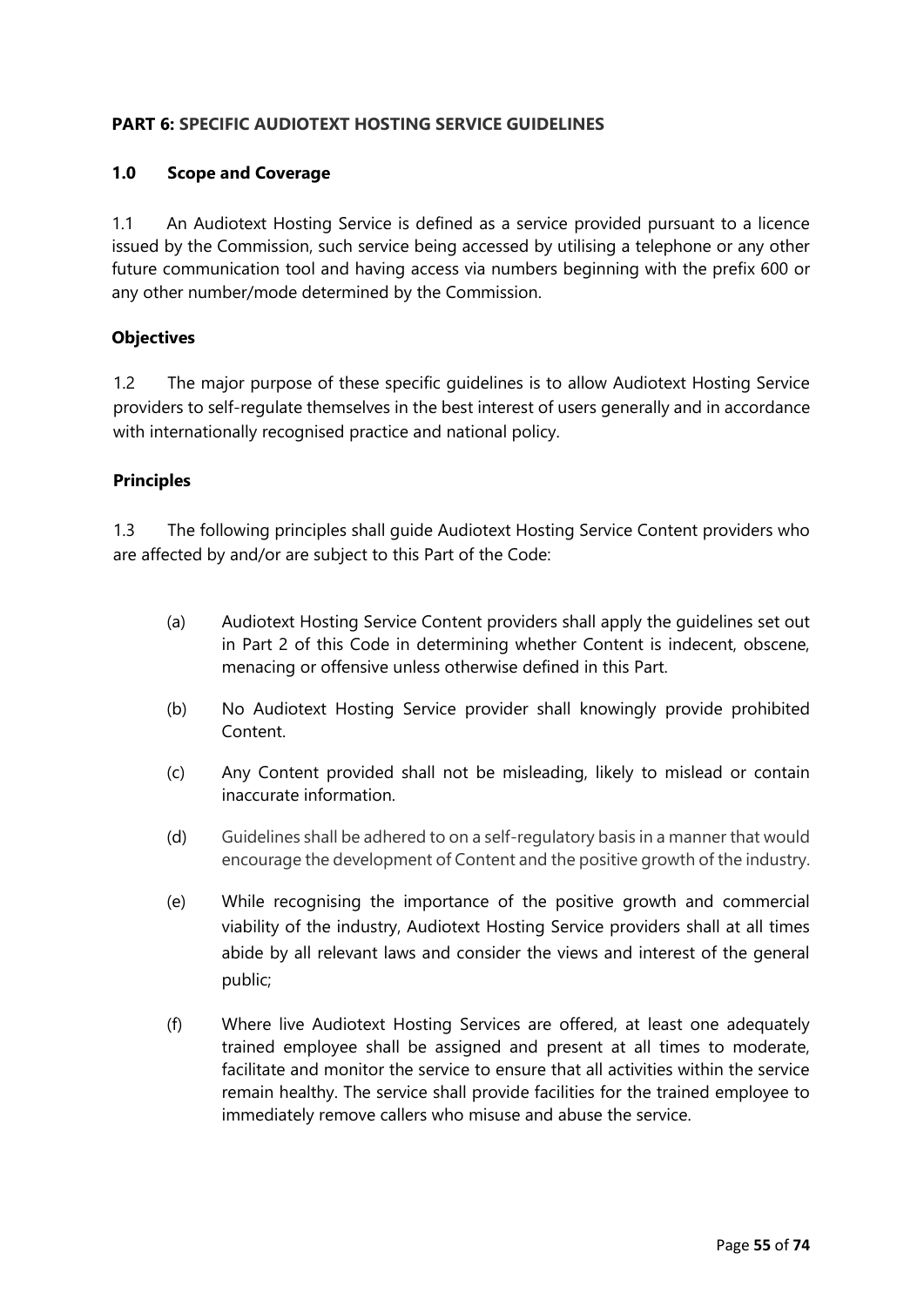# **2.0 Specific Guidelines**

#### **Rating Classification**

2.1 All Audiotext Hosting Services must be classified according to the following rating classification below and displayed clearly in all advertising materials.

- (a) "U" Information or Entertainment services suitable for all ages. However, callers below 18 years of age shall obtain permission from the person making payment for the use of the Audiotext Hosting Services.
- (b) "18+" Services for the general public 18 years and above.

#### **Specialist Information**

2.2 "Specialist Information" is defined as information or advice provided by professionals, corporations, the government, government agencies or any other persons who is appropriately qualified or an expert or specialist in relation to the area of expertise.

2.3 Audiotext Host Service Content containing professional advice or opinion (e.g. Medical/Dental/Legal/Financial Services) shall ensure that:

- a) The person is appropriately qualified in his area of expertise;
- b) The advice is prefaced with a disclaimer that such advice shall not be acted upon without first consulting a suitably qualified practitioner, and be conveyed in a manner that accurately reflects the seriousness of the subject matter; and
- c) Any advice involving scientific, statistical or other research data shall indicate clearly the source of such data.

2.4 An Advertisement relating to an Audiotext Hosting Services containing Specialist Information or endorsement shall clearly indicate:

- a) The identity, current status and relevant professional qualification and experience of the person(s) involved; or
- b) The identity of the professional association, statutory authority or government department involved.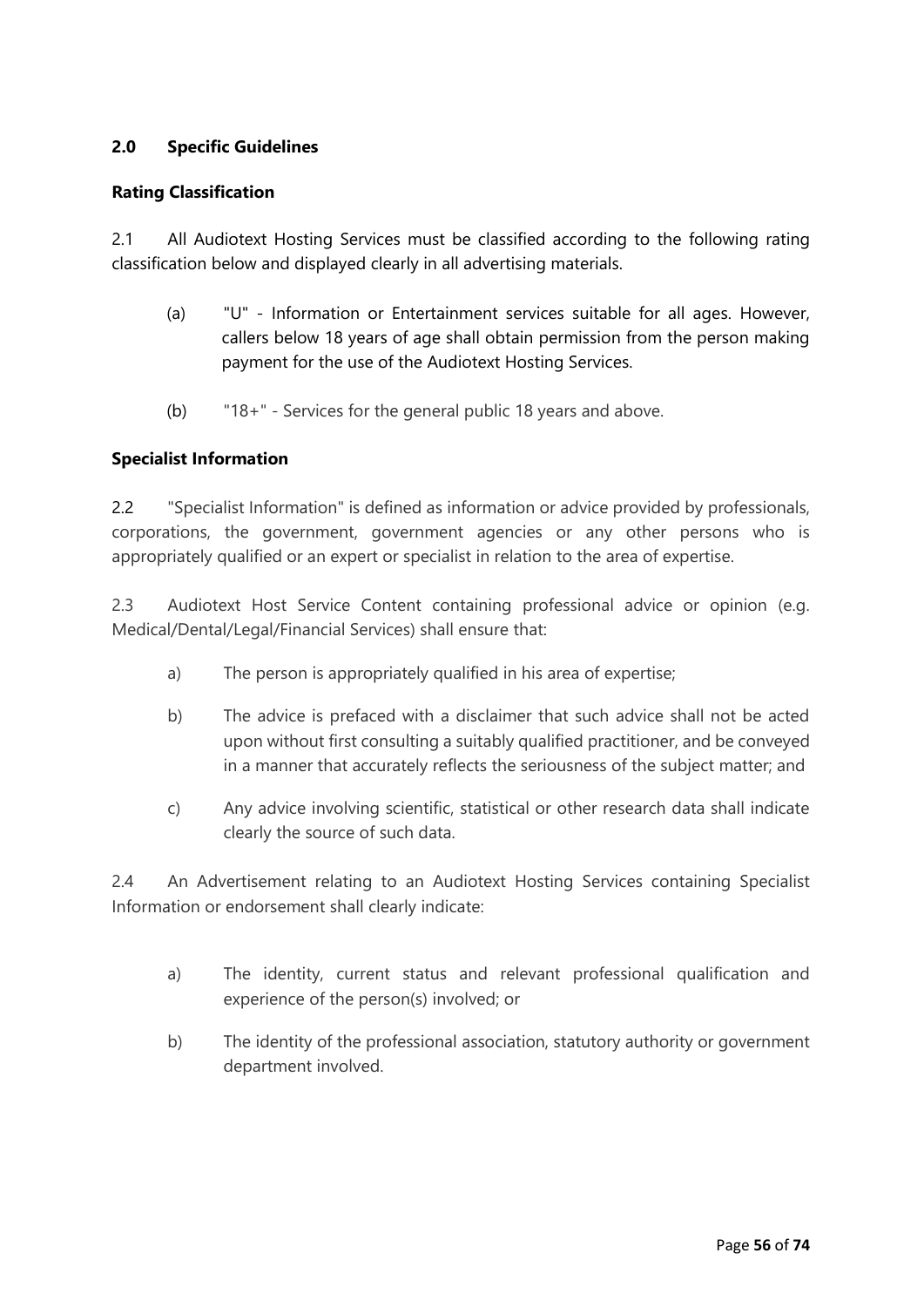# **Content Designed for Children or Dependent Persons**

2.5 Audiotext Hosting Services designed for, either wholly or mainly, and aimed at an audience of Children or dependent persons shall not:

- a) Include references to sexual practices, language or materials that are offensive to the standards of decency prevailing among those likely to be exposed to them;
- b) Involve any information or noise or sound effect likely to alarm any Child, or of other dependent person, having regard to special protection for such dependent persons; and
- c) Force or unfairly cause any of the above persons, mentioned in this paragraph to dial additional telephone numbers.

2.6 Advertisement of services aimed at Children shall carry the following warning messages: "This call costs RMX.XX per minute/per call. Callers under 18 must seek parent's or guardian's approval before calling".

# **3.0 Copyright**

3.1 Audiotext Hosting Services shall respect copyright ownership of recorded announcements or interactive Content and shall not utilise part or all of the Content from another medium without the permission of the copyright owner.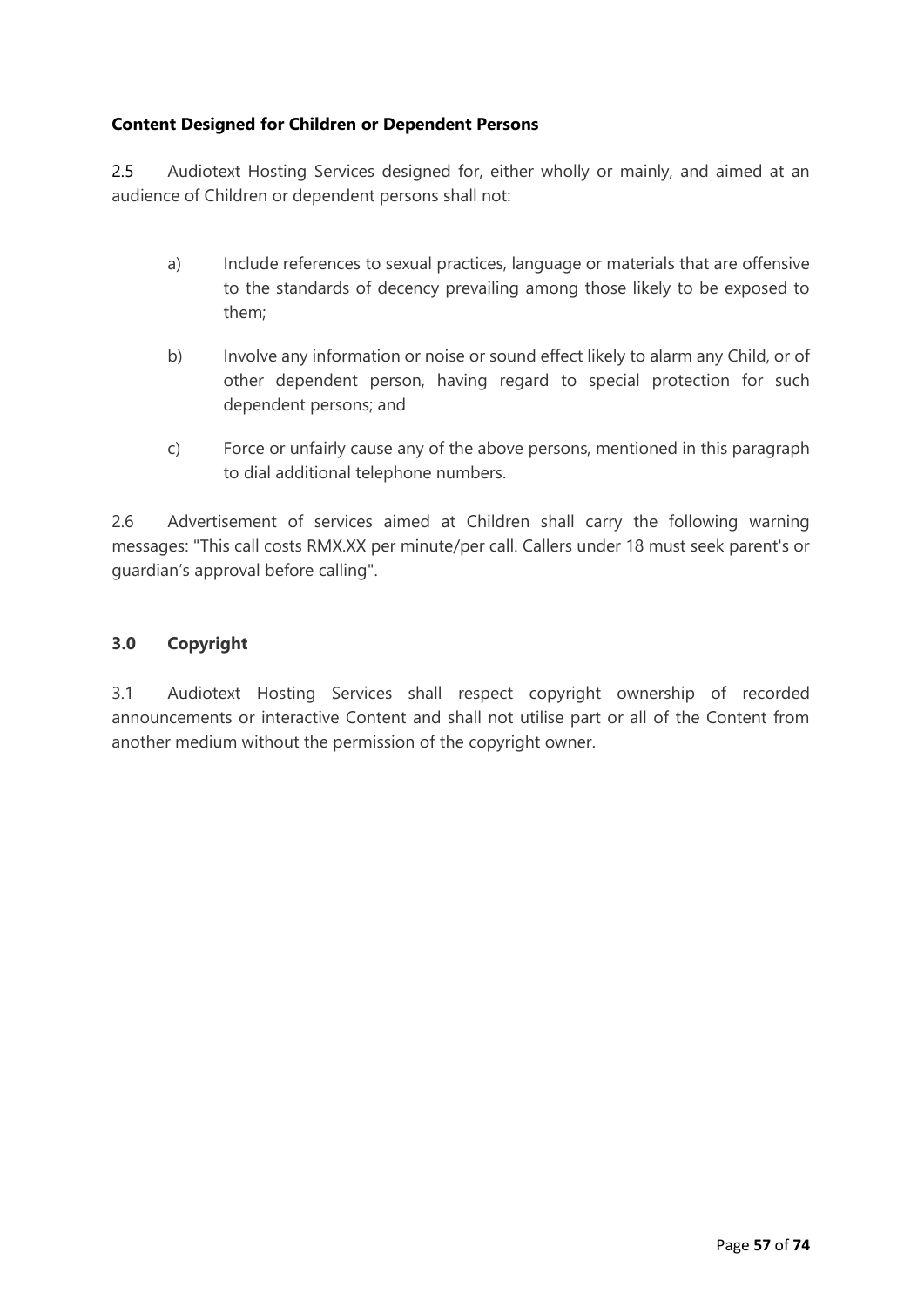# **PART 7: SPECIFIC LIMITED CONTENT GUIDELINES**

#### **1.0 Scope and Coverage**

1.1 Limited Content refers to programmes, Advertisements and other related material conveyed through television, any networked medium or other means of transmission, which are displayed or communicated to a limited, specified, or specific group of people or individuals. Providers of Content for this Part include:

- a) In-house TV and radio broadcasting;
- b) Electronic Boards (indoor/outdoor); and
- c) Any related networked medium.

1.2 Limited Content include, but are not be limited to, Bus TV, Rail TV, Hotel TV and radio, Airport TV, Complex TV and radio broadcasting and Pay Per View TV.

1.3 Providers of all Limited Content Communications must abide by the provisions set out in this Code especially those of Parts 2, 3 and 4 referring to the Guidelines on Content, Advertisement and Broadcasting respectively.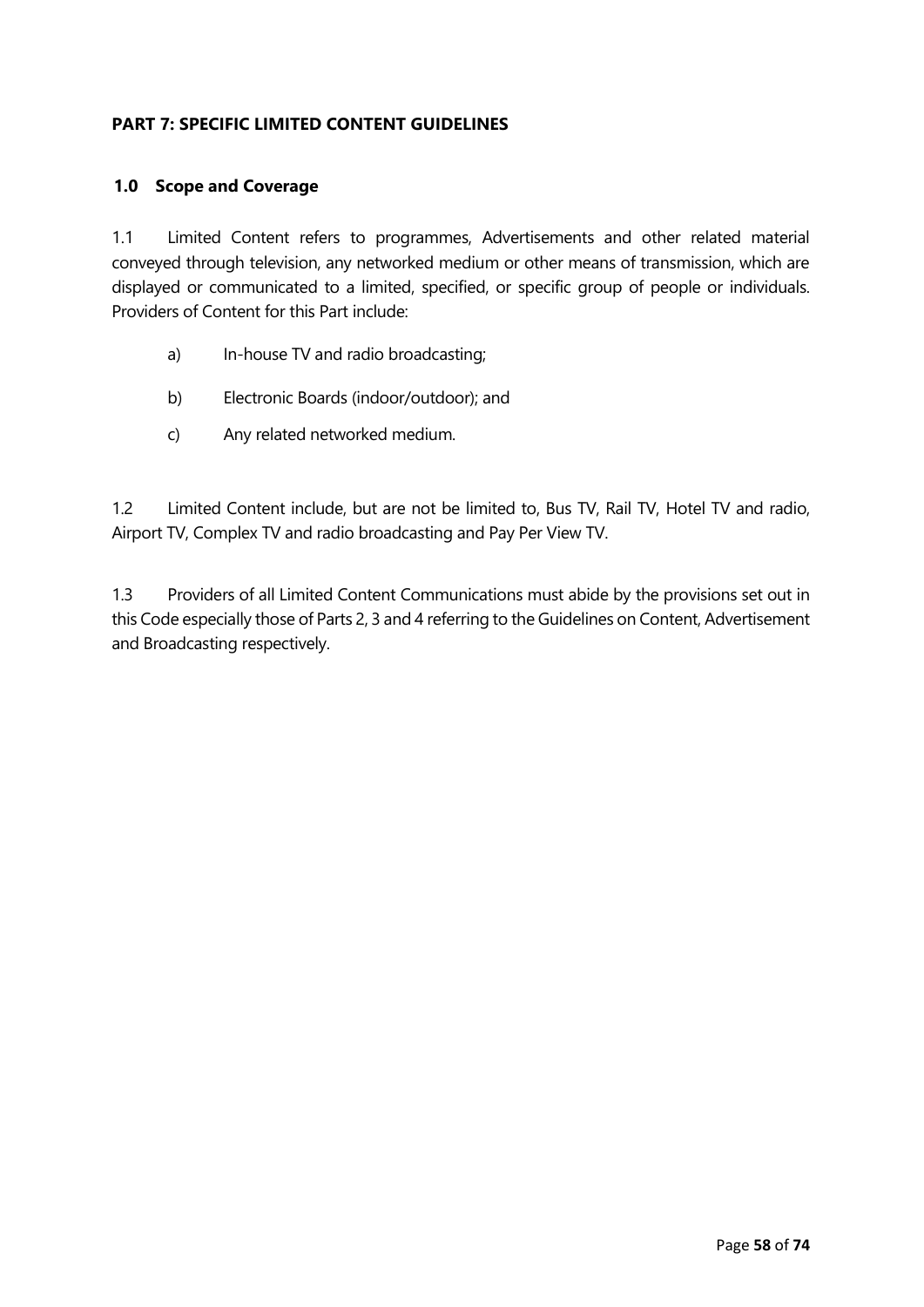# **PART 8: CODE ADMINISTRATION**

## **1.0 Introduction**

1.1 The keyword in this Code is self-regulation. By virtue of this being a voluntary industry Code, all those subscribing to it have expressly undertaken the commitment and responsibility to uphold its objectives and principles. Good governance through self-discipline and selfmonitoring is the best form of administration as it ultimately serves the interests of all parties concerned.

1.2 Content providers and Code Subjects are responsible for ensuring that Content and promotion of their services, whether produced by themselves or others on their behalf comply with the provisions of the Code.

# **2.0 Communications and Multimedia Content Forum of Malaysia**

2.1 The Communications and Multimedia Content Forum of Malaysia, designated on 29 March 2001, comprises a balanced representation of the relevant sectors of the industry to ensure the Code it has prepared reflects the views of the community at large.

2.2 Any addition, amendment or review of the Code shall be deliberated upon by the relevant representative industry working group and referred to the Council. Its adoption shall be subjected to input by members and due consideration of public comment.

2.3 The Content Forum, under its registered Constitution, is responsible for the administration of this Code and for sanctions in the case of any breach.

2.4 The Content Forum through its Complaints Bureau shall receive, consider, mediate and if necessary, adjudicate and make a ruling on matters, such as complaints and grievances, relating to alleged breaches.

2.5 Any complaint on matters covered by this Code received by a Code Subject should be resolved by the parties concerned. However, if the complaint cannot be resolved, it may be referred to the Complaints Bureau.

#### **3.0 The Complaints Bureau**

- 3.1 The Complaints Bureau shall:
	- a) Consider and deal with complaints relating to content as provided for in the Code;
	- b) Investigate any Content which is considered to be in breach of the Code without there necessarily having been a complaint;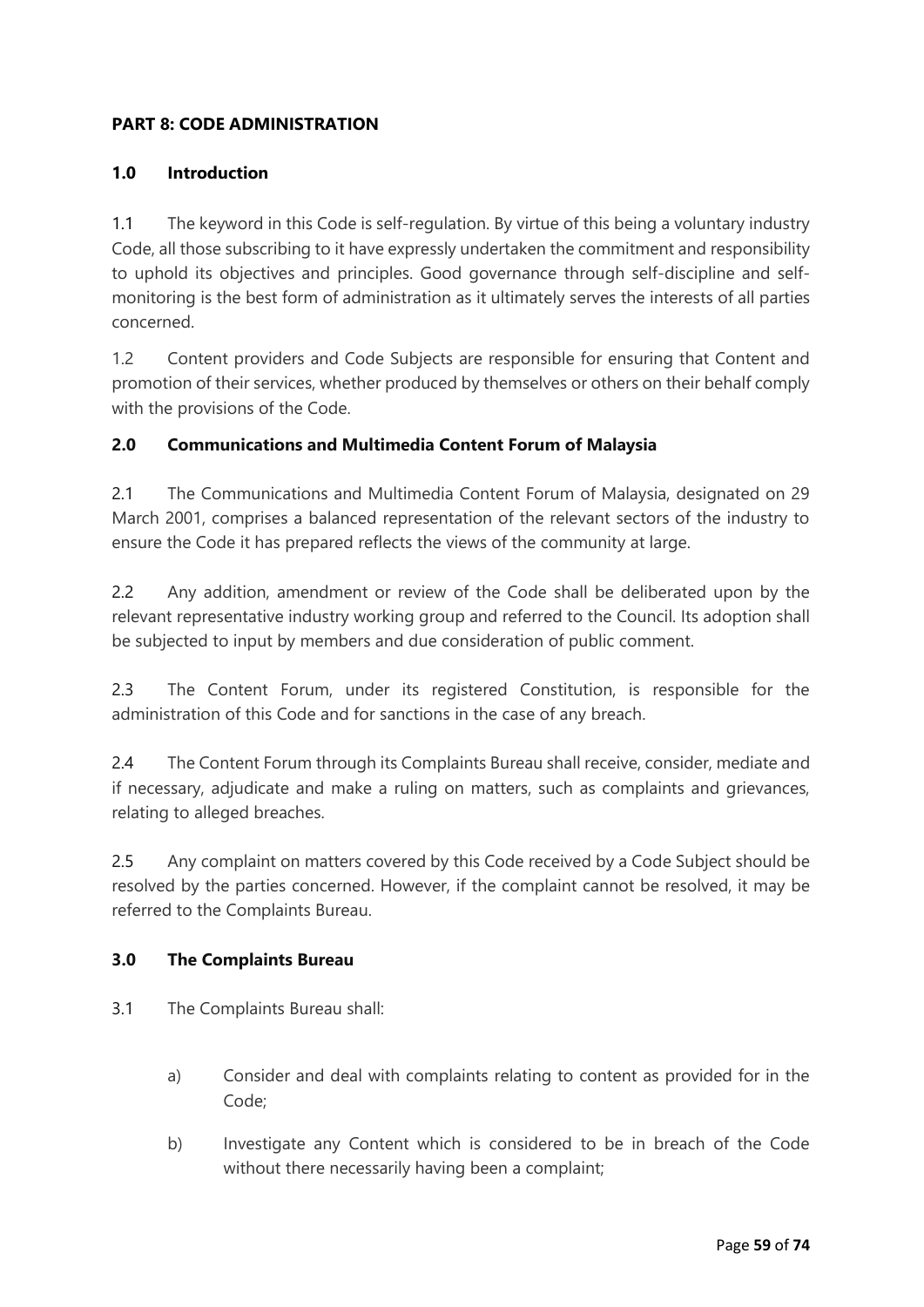- c) Rule on any dispute arising between members of the Content Forum or between a member and a non-member; and
- d) Interpret provisions of the Code when the need arises or a request is made.

3.2 The basis of the action of the Complaints Bureau is the Code and provision of the Act.

3.3 The Complaints Bureau shall deal with all complaints of a general or specific nature that relate to this Code provided the complaint is made within two (2) months after its occurring, and if deemed valid, with reasonable basis and not frivolous.

3.4 The Complaints Bureau is not permitted to consider complaints if they concern matters that are the subject of legal proceedings, or if the Complaints Bureau decides it would be inappropriate. The Complaints Bureau may hold an inquiry into a complaint:

- a) In response to a written request from a person or persons; or
- b) On its own initiative.

3.5 On receiving a complaint and prior to adjudication, the Complaints Bureau shall provide the necessary assistance and guidance to the parties involved with the intention of mediating an amicable resolution by mutual consultation.

3.6 In the event mediation attempts fail, the Complaints Bureau shall proceed with dealing with the complaint. The Complaints Bureau shall convene an inquiry as and when the need arises and may combine the hearing of two or more complaints into a single inquiry.

# **4.0 Procedure for General Public Complaints**

4.1 Any complaint received from the public shall be made in writing specifying, if possible, the part of the Code that has been breached together with supporting documents or details of the alleged misconduct.

4.2 The complaint shall be referred to the Chairman for his consideration. If the Chairman is of the view that the complaint is frivolous or prima facie lacking in merit or outside the scope of the Code, he shall notify the complainant that no further action is being taken and the reasons therefore.

4.3 If the Chairman is of the opinion that the complaint warrants further investigation to determine its validity, the complaint shall be forwarded immediately to the party complained against for a response within five (5) working days.

4.4 Upon receipt of the response, the Chairman shall review the complaint and the response, if any. If the Chairman feels there are insufficient grounds for upholding the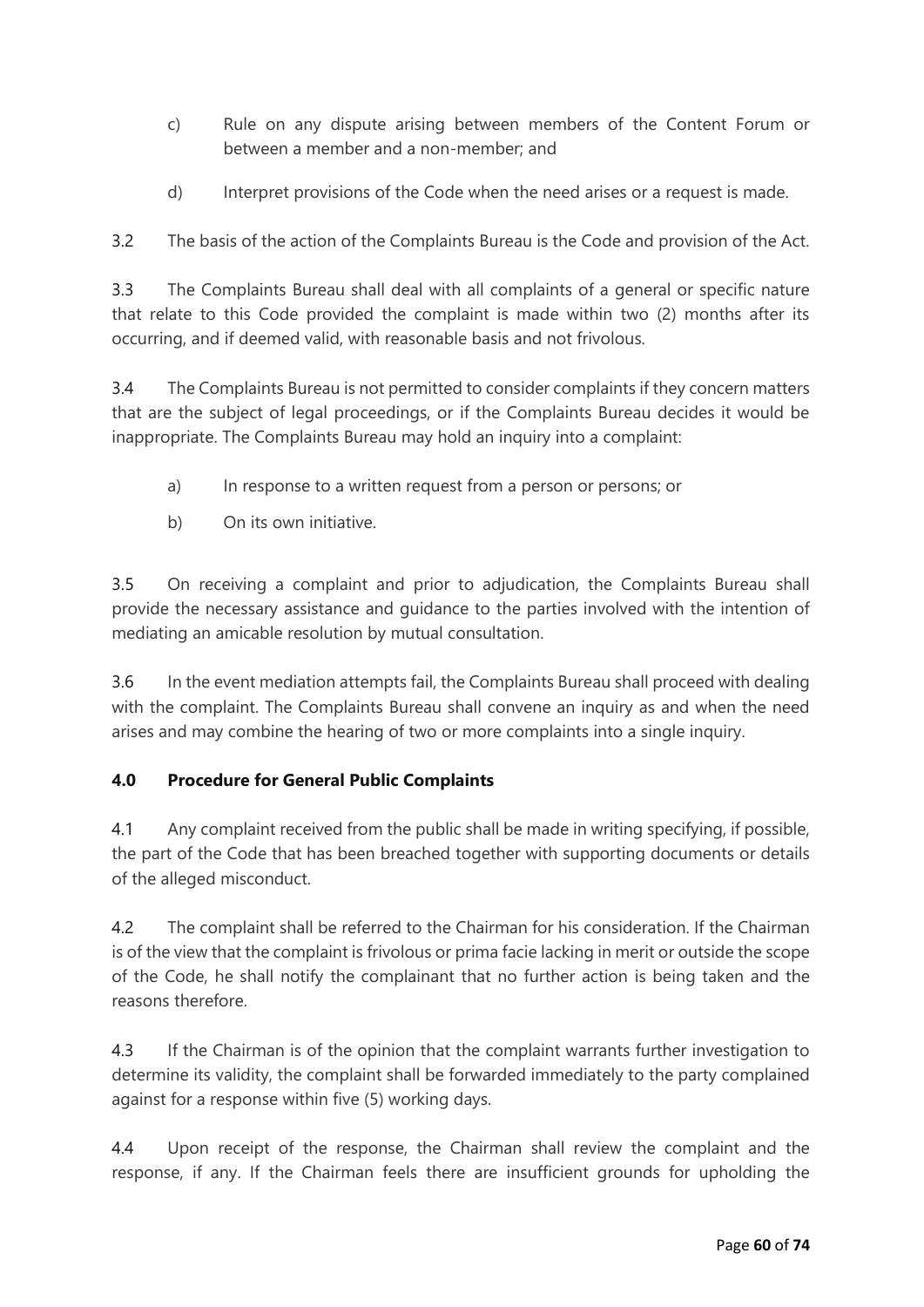complaint, the Chairman shall circulate to the Complaints Bureau members his views together with the complaint and the response, if any, within five (5) working days where practicable.

4.5 Within five (5) working days, if the majority of the members agree with the view of the Chairman, the Complaints Bureau shall write to the complainant stating that there are insufficient grounds to uphold the complaint.

4.6 If the Chairman is of the view that the complaint has merits, copies of the complaint together with the response of the party complained against shall be circulated to members for their views within five (5) working days where practicable and:

- a) If the views of the members are unanimous, the Complaints Bureau will inform the parties involved of the decision immediately.
- b) If there is a difference of opinion, the Complaints Bureau will convene a meeting soonest possible within the period of 14 days.

# **5.0 Procedure for Industry Complaints**

5.1 Any complaint that any member or person from the industry has should first be raised with the alleged offending party in writing, specifying the Part of the Code which it is claimed has been breached with a copy extended to the Complaints Bureau.

5.2 If within five (5) working days, the complaint is not resolved, then either party shall in writing inform the Complaints Bureau which shall then circulate copies of the complaint to its members for their views within five (5) working days and;

- a) If views are unanimous, the Chairman shall instruct the Secretaries on the action to be taken immediately.
- b) If there is a difference of opinion, the Complaints Bureau will convene a meeting soonest possible within the period of 14 days.

5.3 Notwithstanding paragraphs 3.5 and 3.6 above, the Complaints Bureau encourages industry practitioners to discuss and deliberate any matters of complaints via mediation. To this end, the Complaints Bureau shall provide an avenue for mediation and/or arbitration for parties involved in a particular complaint, as a form of appeal for the Complaint's Bureau's initial decision. The Complaints Bureau reserves the right to impose an administrative fee to facilitate the convening of a mediation process. Both parties shall agree on the terms of the mediation (including costs) before it commences.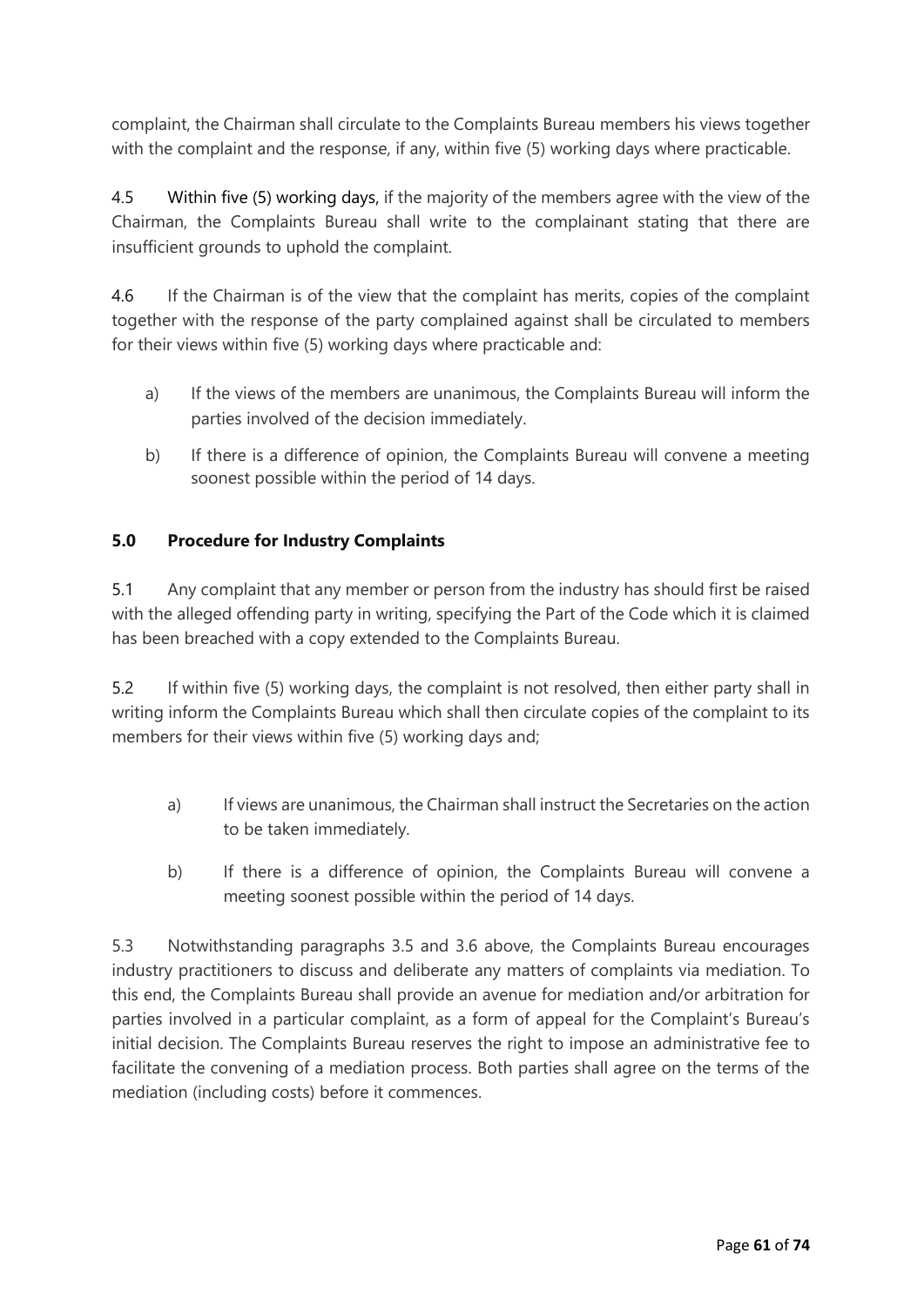# **6.0 Procedure for Complaints on Matters relating to Comparative, Superlative and Misleading Claims**

6.1 For any complaint on matters relating to comparative, superlative, misleading claims, upon the request of the Complaints Bureau, the party complained against shall submit documentary evidence to prove the claims to the Complaints Bureau within five (5) working days.

6.2 Upon receiving the documentary evidence, the Complaints Bureau shall make a ruling within ten (10) working days.

6.3 If the party complained against fails to submit to the Complaints Bureau their documentary evidence to prove the claims within five (5) working days, the Complaints Bureau may rule that there has been a breach of the Code.

# **7.0 Inquiry Proceedings**

7.1 In adjudication of all cases, the Complaints Bureau may require the parties concerned to provide evidence in support of or against the complaint and for this purpose, the Complaints Bureau may request:

- a) A written submission with documents, recordings or transcripts of the relevant Content from the complainant and respondent;
- b) The presence of the complainant and respondent and their respective witnesses at the inquiry;
- c) The presence of any party to provide clarification on a document submitted as evidence; and
- d) The presence of any outside independent party for further information or further evidence.

7.2 If the Complaints Bureau is of the opinion that the evidence presented in paragraph 7.1 are sufficient for the Complaints Bureau to make a ruling without having to call for presence of the Complainant and respondent; and their respective witnesses or any party to provide clarification; or the presence of any outside independent party on the complaint, the Complaints Bureau may proceed with its ruling.

7.3 The Complaints Bureau shall specify the time at which or within which the complainant, respondent, their witnesses, and any other affected parties are required to be present at the inquiry.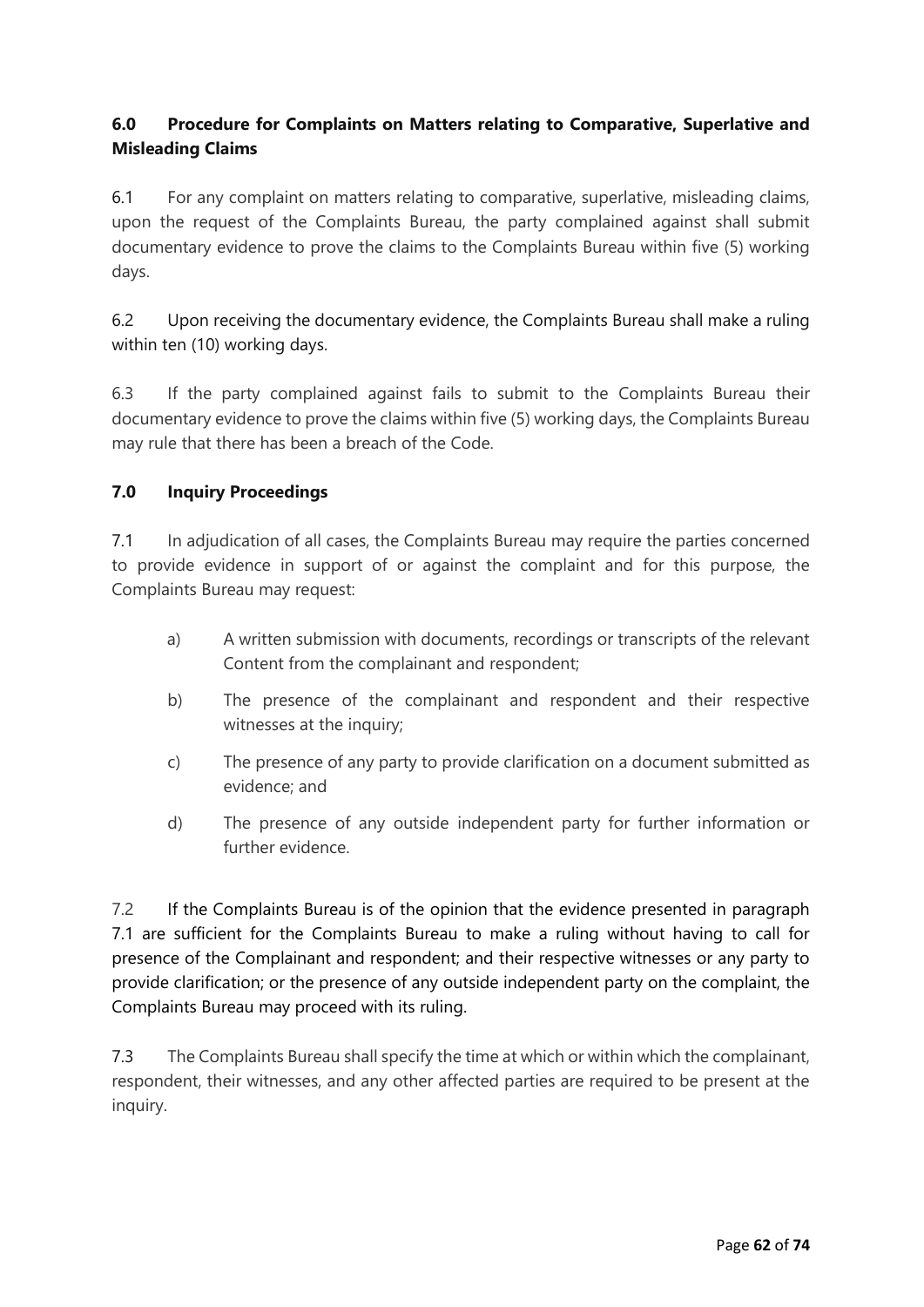7.4 The provision as to the time within which any party is required to act or respond shall be strictly observed. However, all time limits set out may, in the Complaints Bureau's discretion, be extended if it is considered that its strict application may cause injustice.

# **8.0 Decisions of the Complaints Bureau**

8.1 The ruling of the Complaints Bureau, on any matter and at any given time, shall be decided upon by a majority of votes of its members and rendered in writing.

8.2 The parties concerned shall be notified in writing of the decision and of the subsequent action that is recommended or to be taken.

8.3 In the event that after the decision, any of the parties concerned comes into possession of evidence not earlier available, it may request the Complaints Bureau for reconsideration of its earlier decision. Such a request shall be accompanied by a fee to be determined by the Complaints Bureau and any decision upon such reconsideration shall be final.

# **9.0 Sanctions**

9.1 The Complaints Bureau after adjudicating on a complaint and upon finding that there has been a breach of the Code may impose fines and other penalties permitted by virtue of this Code. The Complaints Bureau may upon finding that there has been a breach of the Code:

- a) Issue a written reprimand;
- b) Impose a fine not exceeding Ringgit Malaysia fifty thousand (RM50,000.00); and/or
- c) Require removal of the Content or cessation of the offending act.

9.2 The Complaints Bureau may also refer the Offending Party to the Commission for further appropriate action as may be required.

9.3 The decision of the Complaints Bureau on the interpretation of the Code shall be final. The Complaints Bureau shall not be responsible or be held liable in any way for any loss of profits/income or any other consequential loss or damage whatsoever and howsoever suffered by the parties including any indirect, incidental or consequential losses or that which may arise directly or indirectly by reason of the Complaints Bureau exercising its power under this Code.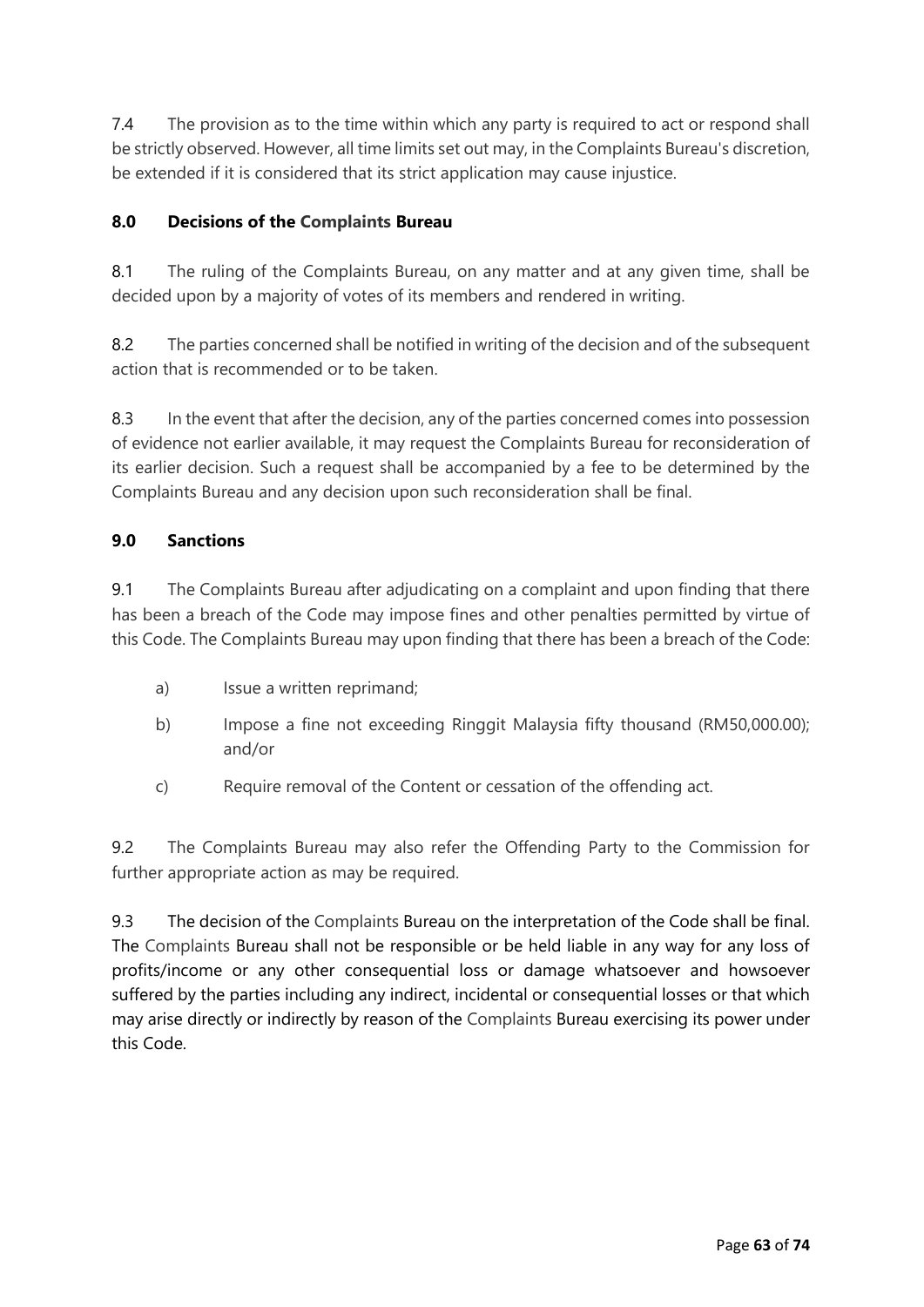# **10.0 Publication of Decision**

10.1 The Complaints Bureau shall report to the Council the outcome of its mediation efforts or the ruling made, and whether or not the party complained against has complied with or the party in breach has agreed to comply with the ruling.

10.2 The Complaints Bureau shall publish its findings within thirty (30) days of the conclusion of the inquiry and in doing so shall not include in the report:

- a) Any material of a confidential nature; or
- b) Any disclosure or personal information about any individual deemed not relevant to the complaint.

# **11.0 Composition of the Complaints Bureau**

11.1 The Complaints Bureau comprises an appointed Chairman and six members of the Forum, one each representing Advertisers, Audiotext Service providers, Broadcasters, Civic Groups, Content Creators/Distributors and Internet Access Service Providers.

11.2 The appointed Chairman shall be a retired judge or judicial officer or anyone the Council deems fit. The Chairman may be appointed and reappointed for any duration as deemed fit by the Council. The members of the Complaints Bureau shall be appointed for a two-year term at the Annual General Meeting of the Content Forum. A member is eligible for reappointment but cannot hold office for more than two consecutive terms.

11.3 A Complaints Bureau member is entitled to appoint another member of the Content Forum from the same category he/she represents, as an alternate and shall notify the Content Forum Secretary in writing.

11.4 A formal inquiry convened by the Complaints Bureau shall be made up of the Chairman and at least three members. In the event of the Chairman not being able to attend such a scheduled inquiry, it shall nonetheless be convened by at least three Complaints Bureau members, one of whom shall be elected to be the Chairman of the inquiry.

11.5 In ensuring the fair hearing of a complaint, a Complaints Bureau member shall disclose to the Chairman, as soon as practicable, any interest, direct or otherwise, in any particular matter related to the complaint. If the Chairman deems it necessary, all parties involved in the inquiry shall be informed of such disclosure to determine whether the member may continue to execute his duties as a member of the Complaints Bureau in relation to that matter. If none of the parties' objects, the member may then continue. If there is an objection, the member cannot proceed in his capacity as a member of the Complaints Bureau in relation to that matter.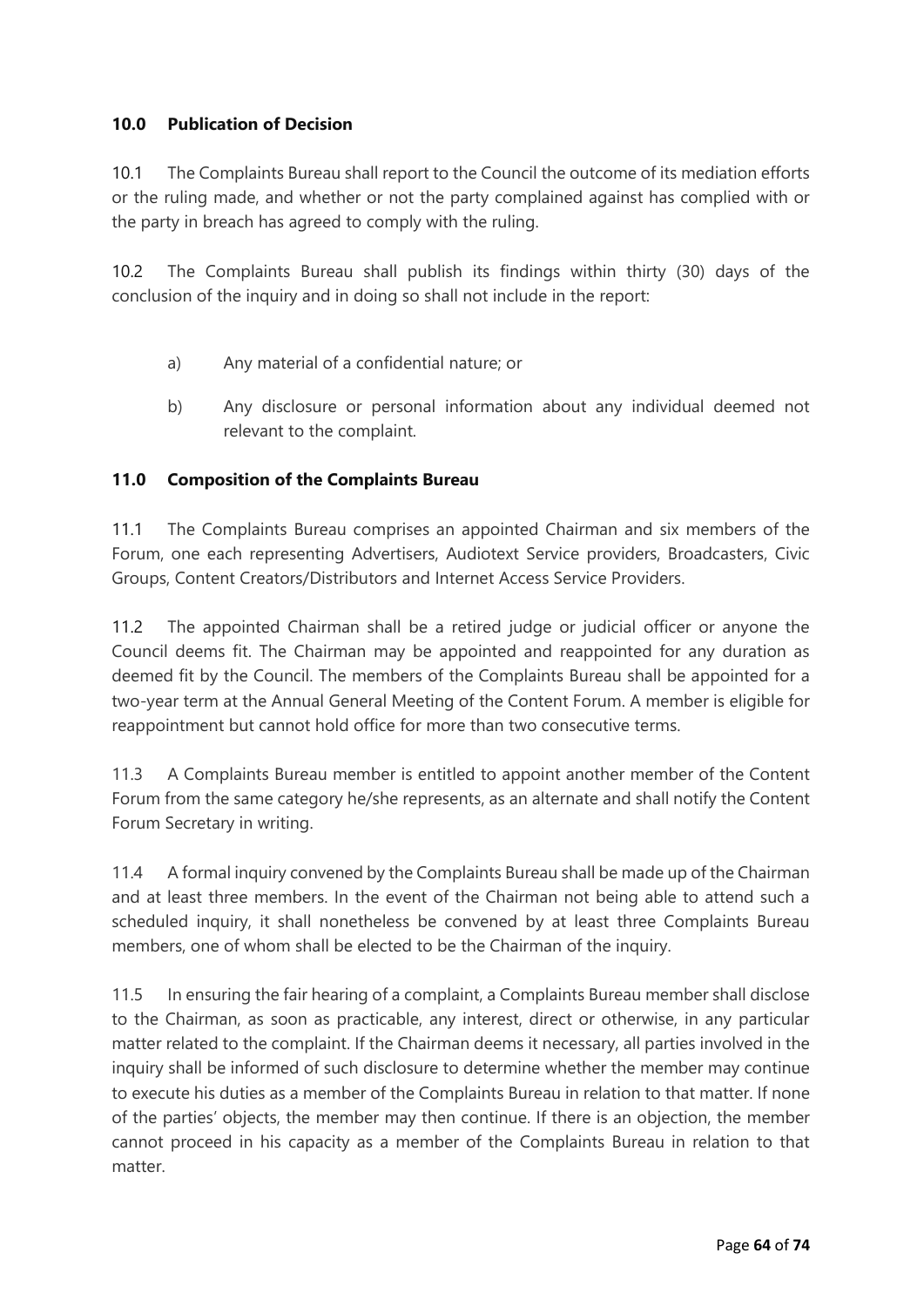11.6 Should any vacancy in the Complaints Bureau occur between the Annual General Meeting of the Content Forum, the position may be filled by a member of the Council until the next Annual General Meeting. The exercise of the powers, or the performance of the functions of the Complaints Bureau shall not be affected only by reason of there being a vacancy in its membership.

11.7 The Chairman or any member of the Complaints Bureau may, at any time, resign his office by giving a written notice to the Council.

11.8 The Council may, at its discretion, suspend any member of the Complaints Bureau on the ground of inappropriate behaviour or incapacity or any other reasons which makes him unfit to be a member of the Complaints Bureau.

# **12.0 Development, Amendment and Review of Code**

12.1 Any proposal for development, addition to, amendment of, or review of the Code required or necessary shall be referred to a working group comprising the six categories, namely Advertisers, Broadcasters, Audiotext Service Providers, Content Creators/Distributors, Internet Access Service Providers and Civic Groups ("Working Group").

12.2 Any such proposal for development, addition to, amendment of, or review of the Code shall be considered and formulated by the members of the Working Group and shall if approved by a resolution of a simple majority of the members of the Working Group (whereupon it shall be referred to as the "Recommendation") be made available to members of society for their input.

12.3 The Working Group shall consider and deliberate on the input received from members and decide the extent to which the Recommendation is to be revised. If two thirds of the members agree on the Recommendation whether in its original form or as revised, the Recommendation shall be submitted to the Council.

12.4 So long as the Council by simple majority of its members present and voting approves the Recommendation the Council shall make available such Recommendations for Public Comment (public consultation) for a reasonable period.

12.5 The Working Group shall thereafter consider the input in the form of Public Comment that has been received and shall upon approval in its original or amended form by a simple majority forward its Recommendation to the Council.

12.6 Upon receipt of such Recommendation in relation to the Code as so approved, the Council shall forward the same to the Commission for registration.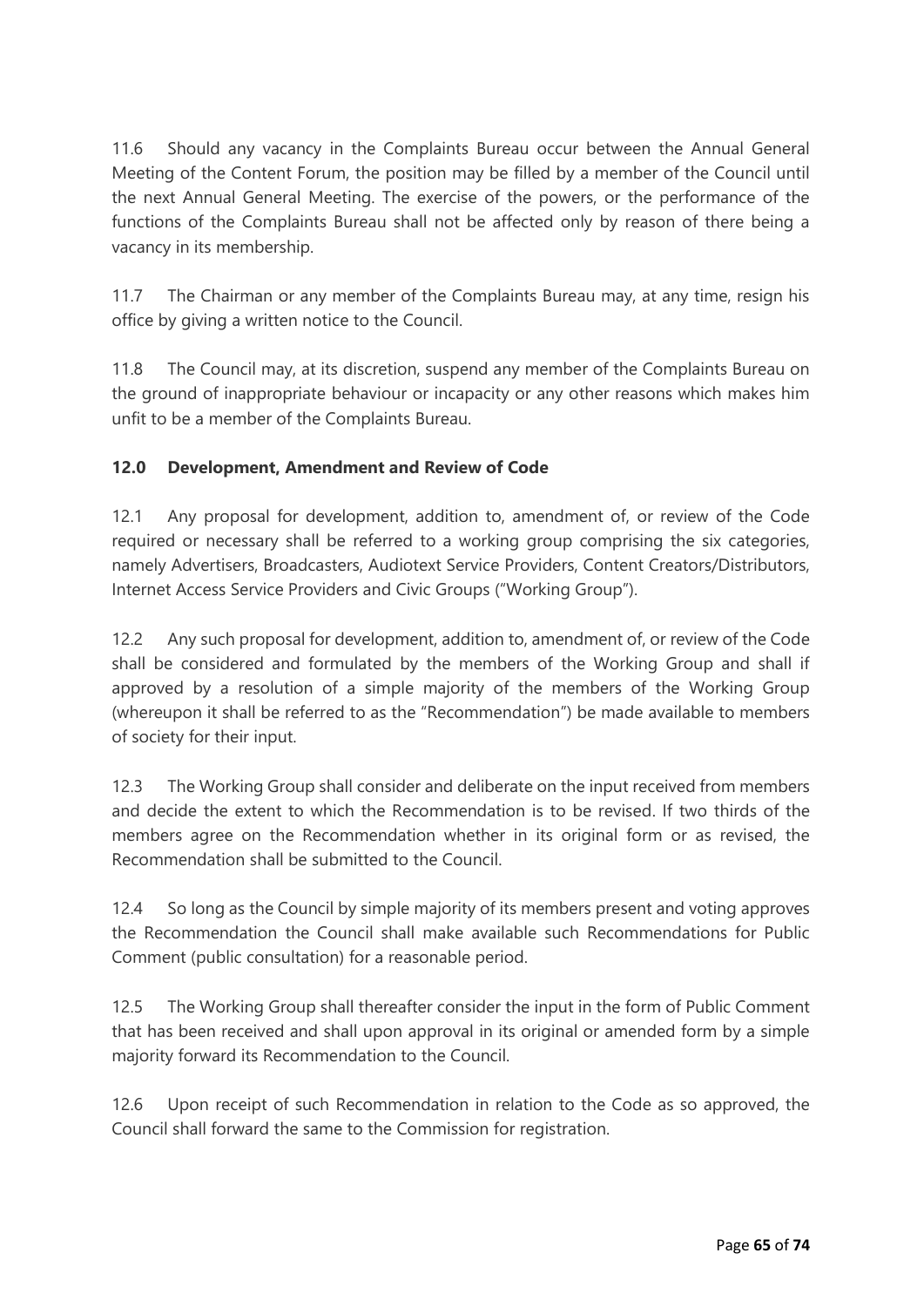12.7 The Commission shall be notified of any amendment or modification to the Code as it would be considered as a new code and would therefore need to be registered to take effect.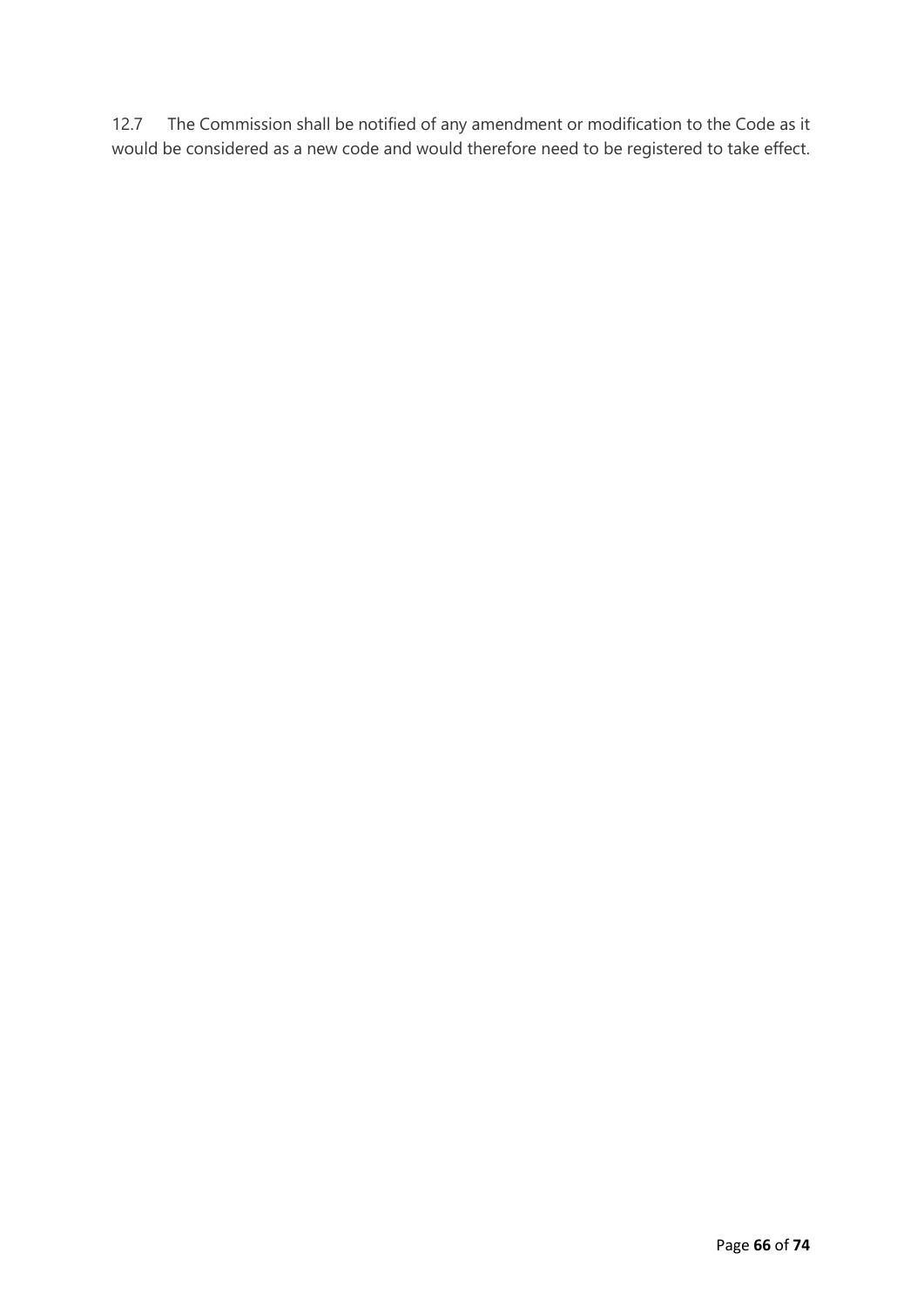# **PART 9: PUBLIC EDUCATION**

## **1.0 Public Awareness**

1.1 The Content Forum will actively inform and educate the public about the importance and relevance of this Code.

1.2 The potential use of the wide array of Content choices created by the technological revolution of multimedia convergence is endless. But where there is use, there is also potential for abuse. In this regard, it is necessary for self-regulation and self-censorship.

1.3 Of particular concern is the exploitation of individuals, particularly of Children. It is therefore the responsibility of all Code Subjects and Content and service providers to work in conjunction with non-governmental organisations or civic groups and individuals such as parents and teachers to educate society on how best to eliminate such exploitation.

#### **2.0 Industry Awareness**

2.1 In the professional arena of the industry, all Code Subjects, and Content and service providers should consider it incumbent upon themselves to ensure that the provisions of this Code are brought to the attention of their employees entrusted with Content development and production, Content acquisition decisions and commercial message and news production.

2.2 Conscious efforts to adhere to stipulated standards of excellence and continuous measures to promote the responsible use and dissemination of Content can only lead to healthy growth of the industry and maximise the gains such technological development can bring to society at large.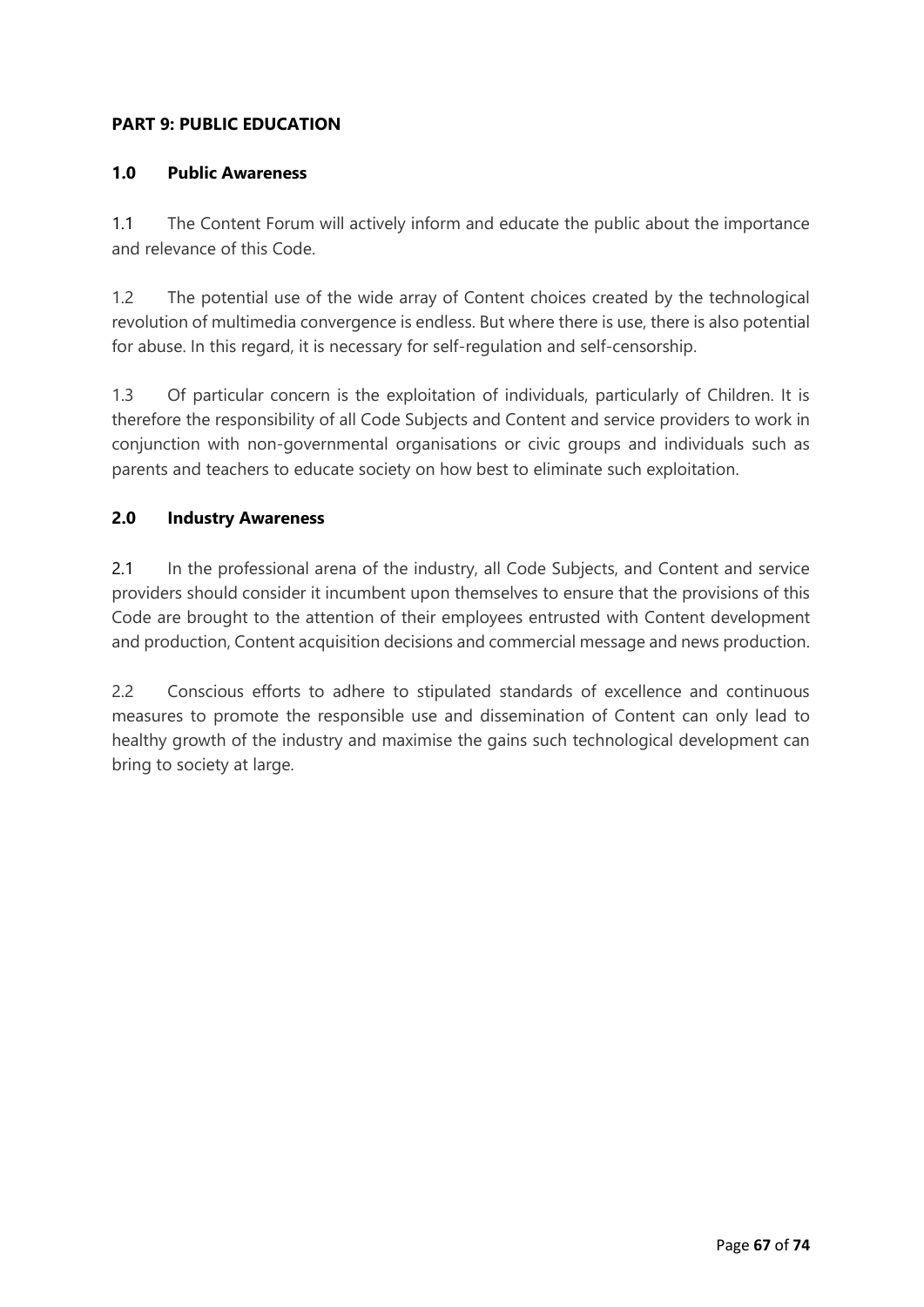# **PART 10: CONSUMER PROTECTION**

#### **1.0 Introduction**

1.1 In accepting, creating and disseminating Content, the need for protection of Consumers is of paramount importance and a relevant consideration.

#### **2.0 Principles**

2.1 Consumers have rights as users of services provided by service providers and that such rights must be upheld and observed.

2.2 In creating and providing Content in the context of this Content Code, it must always be in the basis, belief and philosophy and rationale that:

- a) Consumers shall be given sufficient, up to date and accurate information in relation to the provision of and use of any communications and multimedia service;
- b) Consumers are entitled to a level of service that is of an acceptable standard and quality;
- c) The meeting of Consumer requirements needs to be always be balanced with the service providers' business needs and practices; and
- d) Consumers and service providers must always deal reasonably with each other.

# **3.0 General Guidelines**

3.1 The need for and the manner of protecting Consumers are already reflected throughout this Content Code. Code Subjects shall follow the guidelines and procedures relevant to the service they provide, keeping in mind the national policy objective of promoting a high level of Consumer confidence in service delivery from the industry.

#### **4.0 Child Protection**

- 4.1 In reiterating the importance of protecting Young Children;
	- a) All Content must have due regard to the welfare of Young Children at all times; and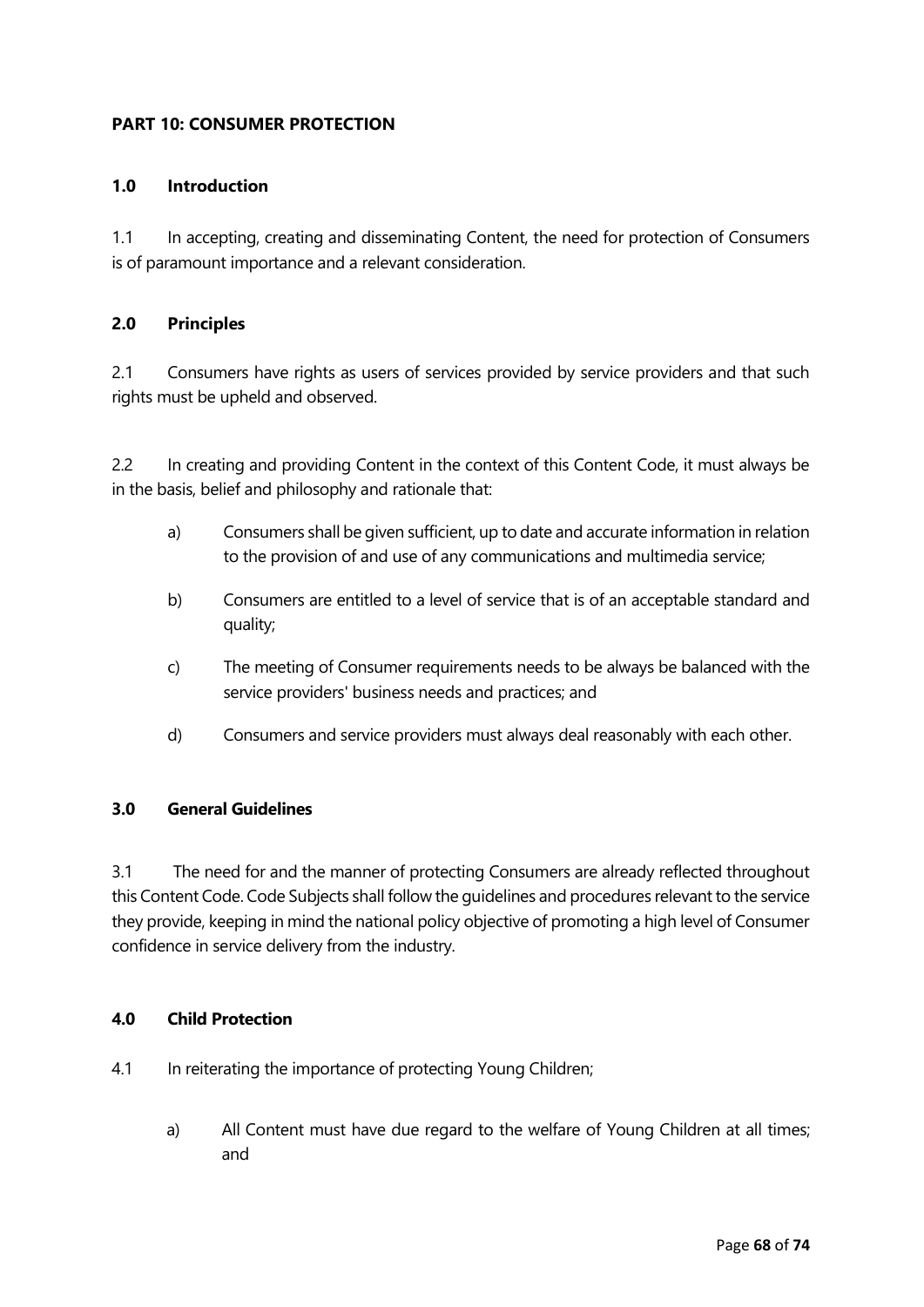b) All efforts must be made to ensure that any Content provided will not result in causing, encouraging or promoting physical and emotional injury, abuse or expose a Young Children to moral danger.

# **5.0 Quality and Standards**

5.1 Consumers have their expectations of Content and related services:

Example :

- i) Consumers should be able to watch shows and view materials without being subject to lengthy commercials that affect the enjoyment of the viewing.
- ii) Viewing or listening pleasure should not be marred by the dissemination of objectionable or prohibited material. As set out in the General Guidelines under Part 2.
- ii) Content and materials should not glorify events and occurrence relating to horror, sex and violence unless it is in the context of an actual and real situation.

#### **6.0 Cultural Diversity**

6.1 Content should respect, protect and promote cultural diversity. Interests of minority and marginalised groups such as the disabled or indigenous peoples should be protected and promoted.

6.2 Diverse cultural Content (in terms of variety, mix, timing , etc) must be actively promoted to avoid over-commercialisation of information.

#### **7.0 Corrective Measures**

7.1 Corrective and Counter Advertising should be provided for and detailed rules and regulation drawn up to ensure adequate and effective compliance.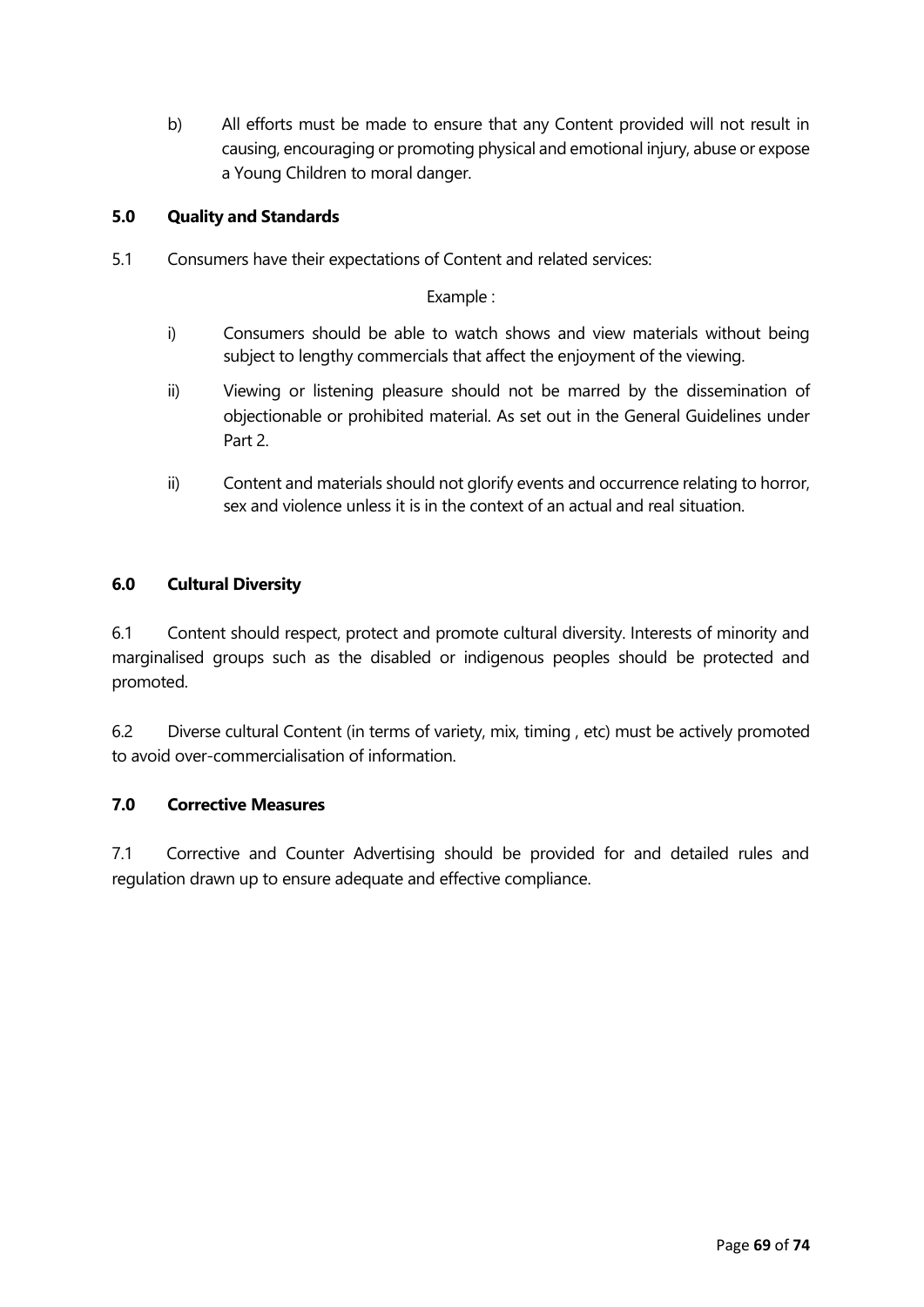## **Appendix I:**

Extracts from the Communications and Multimedia Act 1998

#### **Part I – PRELIMINARY**

#### **S. 3 Objects**

- (1) The objects of this Act are
	- (a) To promote national policy objectives for the communications and multimedia industry;
	- (b) To establish a licensing and regulatory framework in support of national policy objectives for the communications and multimedia industry;
	- (c) To establish the powers and functions for the Malaysian Communications and Multimedia Commission; and
	- (d) To establish powers and procedures for the administration of this Act.
- (2) The national policy objectives for the communications and multimedia industry are
	- (a) To establish Malaysia as a major global centre and hub for communications and multimedia information and content services;
	- (b) To promote a civil society where information-based services will provide the basis of continuing enhancements to quality of work and life;
	- (c) To grow and nurture local information resources and cultural representation that facilitates the national identity and global diversity;
	- (d) To regulate for the long-term benefit of the end user;
	- (e) To promote a high level of consumer confidence in service delivery from the industry;
	- (f) To ensure an equitable provision of affordable services over ubiquitous national infrastructure;
	- (g) To create a robust applications environment for end users;
	- (h) To facilitate the efficient allocation of resources such as skilled labour, capital, knowledge and national assets;
	- (i) To promote the development of capabilities and skills within Malaysia's convergence industries; and
	- (j) To ensure information security and network reliability and integrity.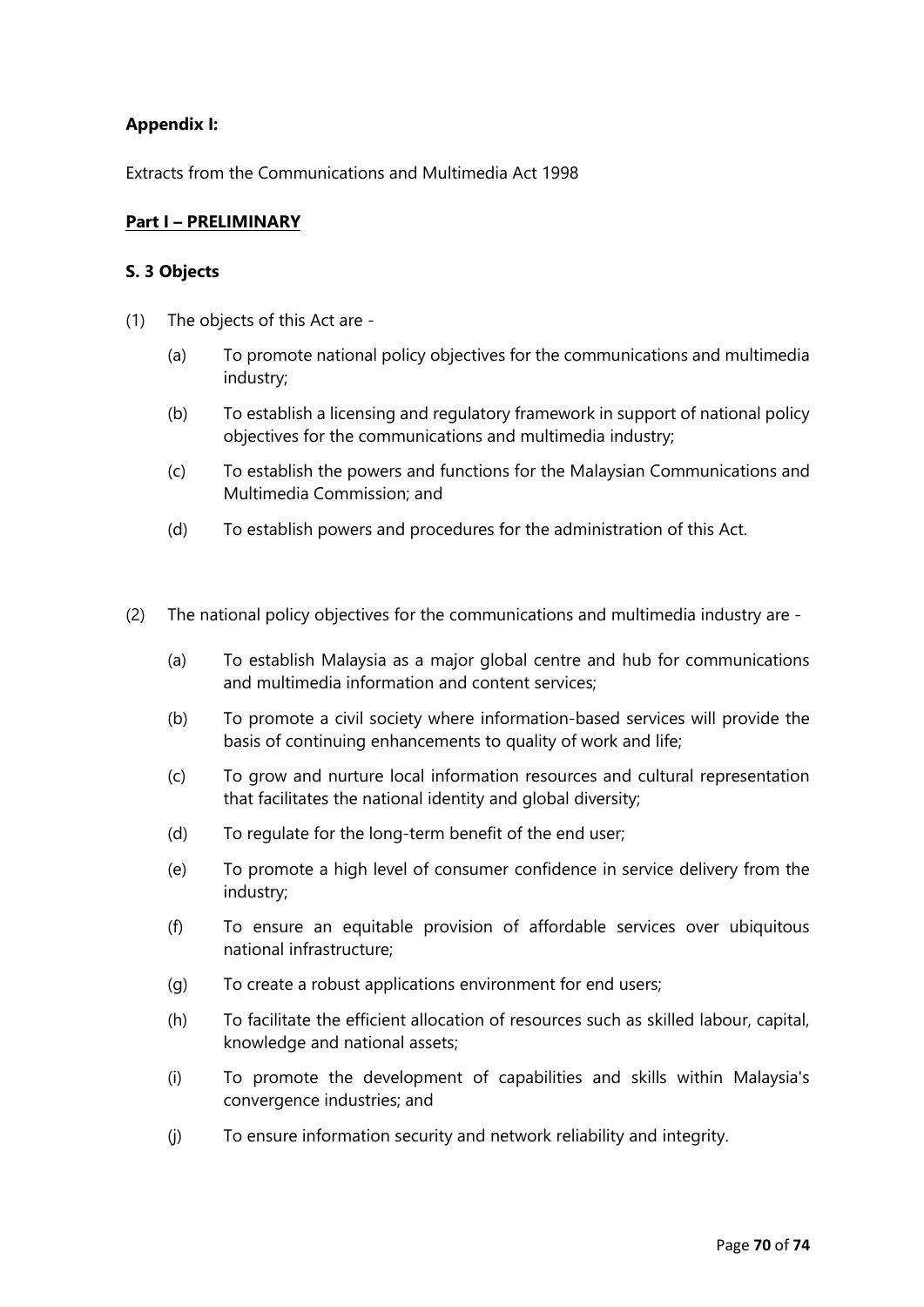(3) Nothing in this Act shall be construed as permitting the censorship of the Internet

# **Part V - POWERS AND PROCEDURES OF THE MALAYSIAN COMMUNICATIONS AND MULTIMEDIA COMMISSION**

#### **Chapter 9 - Voluntary Industry Code**

#### **S. 95 Code by the Industry Forum**

- (1) An industry forum may prepare a voluntary industry code dealing with any matter provided for in this Act -
	- (a) on its own initiative; or
	- (b) The voluntary industry code shall not be effective until it is registered by the Commission.

(2) The voluntary industry code shall not be effective until it is registered by the Commission.

#### **S. 98 Compliance with a Registered Voluntary Industry Code a Legal Defence**

- (1) Subject to section 99, compliance with a registered voluntary industry code shall not be mandatory.
- (2) Compliance with a registered voluntary industry code shall be a defence against any prosecution, action or proceeding of any nature, whether in a court or otherwise, taken against a person (who is subject to the voluntary industry code) regarding a matter dealt with in that code.

#### **S. 99 Directions to Comply with a Registered Voluntary Industry Code.**

The Commission may direct a person or a class of persons, in accordance with section 51, to comply with a registered voluntary industry code.

#### **PART IX - SOCIAL REGULATION**

#### **Chapter 2 - Content Requirements**

#### **S. 211 Prohibition on Provision of Offensive Content**

(1) No content applications service provider, or other person using a content applications service, shall provide content which is indecent, obscene, false, menacing, or offensive in character with intent to annoy, abuse, threaten or harass any person.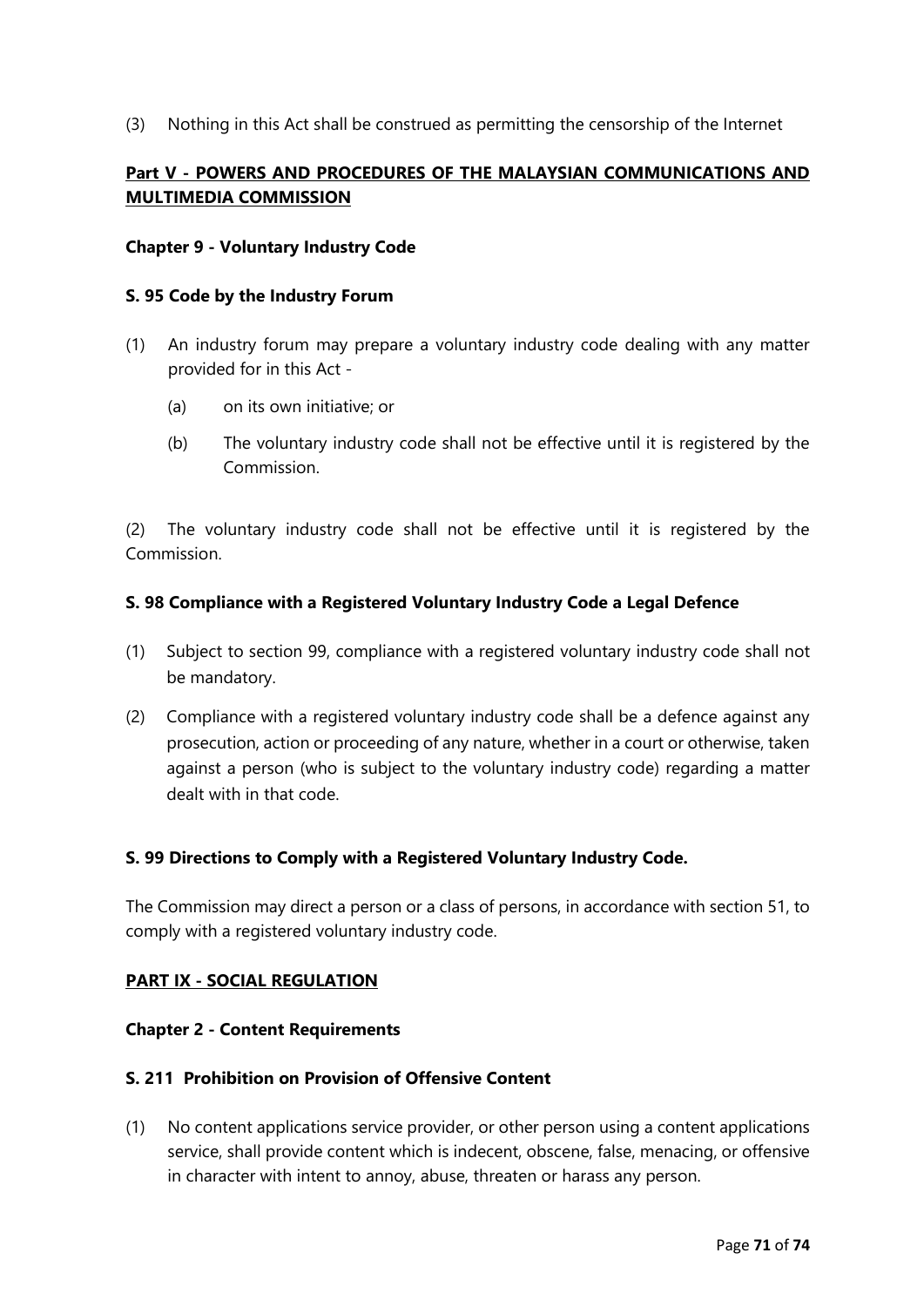(2) A person who contravenes subsection (1) commits an offence and shall, on conviction, be liable to a fine not exceeding fifty thousand ringgit or to imprisonment for a term not exceeding one year or to both and shall also be liable to a further fine of one thousand ringgit for every day or part of a day during which the offence is continued after conviction.

# **S. 212 Content Forum**

The Commission may designate an industry body to be the content forum for the purposes of this Part.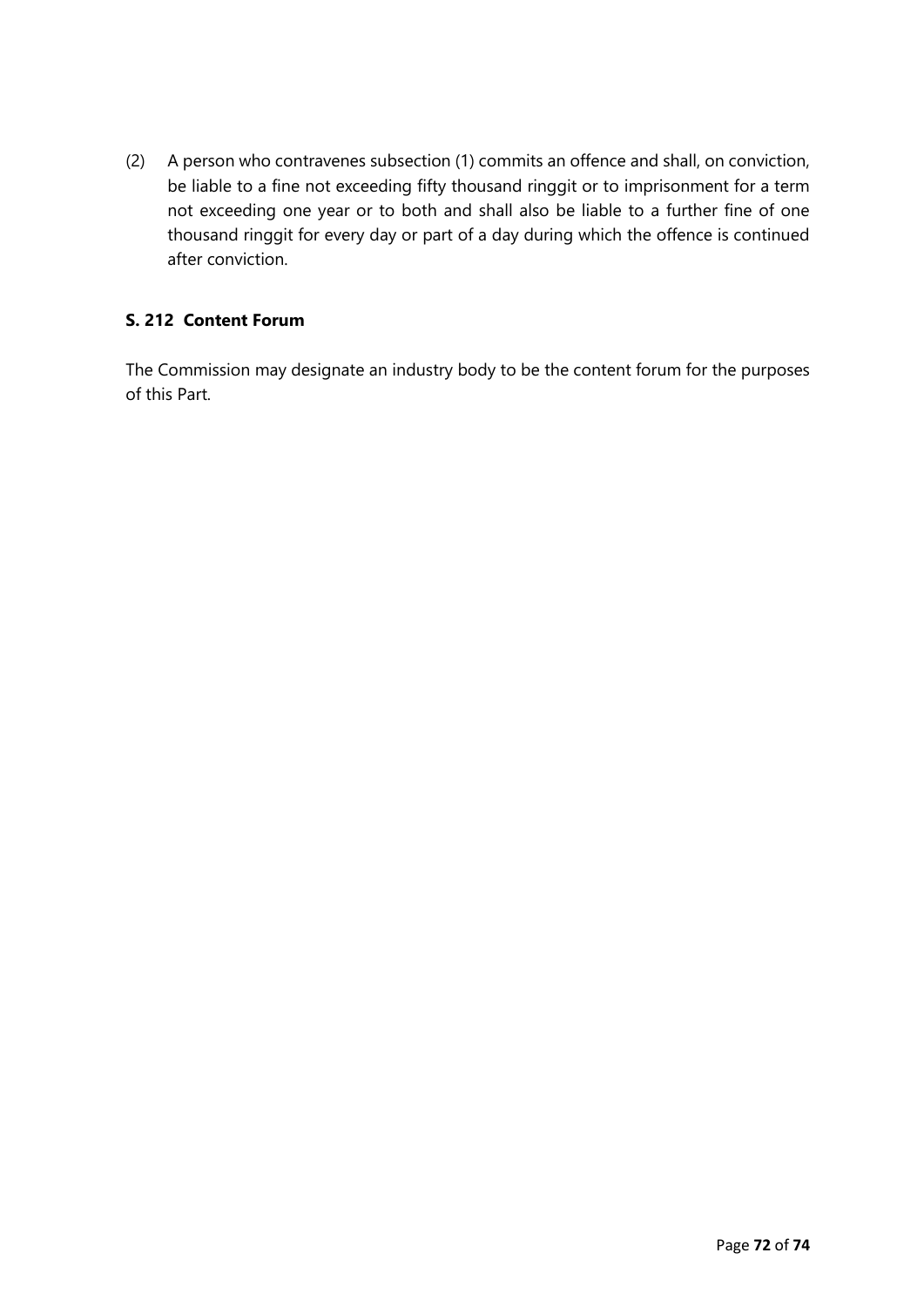## **Appendix II:**

## **Relevant Legislation**

Apart from the Communications and Multimedia Act 1998 (Act 588), Code Subject and users may needto be aware of the following Acts of Parliament, Rules, Regulations and other Guidelines and are advised to have sufficient resources and expertise to ensure compliance where necessary.

## **List of Laws, Rules, Regulations and Guidelines Affecting or Relevant to Content**

Accountants Act 1967 (Revised 1972) Betting Act 1953 (Revised 1992) Capital Markets and Services Act 2007 Child Act 2001 Children & Young Persons (Employment) Act 1966 (Revised 1988) CMCF's Guidelines on Advertisements of Slimming Products & Services (published on 25th January 2016) CMCF's Guidelines for any Marketing Communications by a Gambling Company (published on 27th October 2020) Common Gaming Houses Act 1953 (Revised 1983) Communications and Multimedia (Licensing) Regulations 2000 Competition Act 2010 Consumer Protection Act 1999 Consumer Protection (Electronic Trade Transactions) Regulations 2012 Kompilasi Pandangan Hukum, Muzakarah Jawatankuasa Fatwa Majlis Kebangsaan Bagi Hal Ehwal Ugama Islam Malaysia in 2015 Copyright Act 1987 Customs Act 1967 (Revised 1980) Defamation Act 1957(Revised 1983) Dental Act 1971 Direct Sales and Anti-Pyramid Scheme Act 1993 Electronic Commerce Act 2006 Explosives Act 1957 (Revised 1978) Financial Services Act 2013 (FSA) Film Censorship Act 2002 Food Act 1983 Food Regulations 1985 Food Advertisement Regulations 2014 Garis Panduan Pengiklanan Ubat Dan Produk Perubatan Kepada Orang Awam (berkuat kuasa 1 September 2015) Garis Panduan Pengiklanan untuk Pengamal Perubatan Traditional dan Komplementari (disediakan pada 28 September 2016)